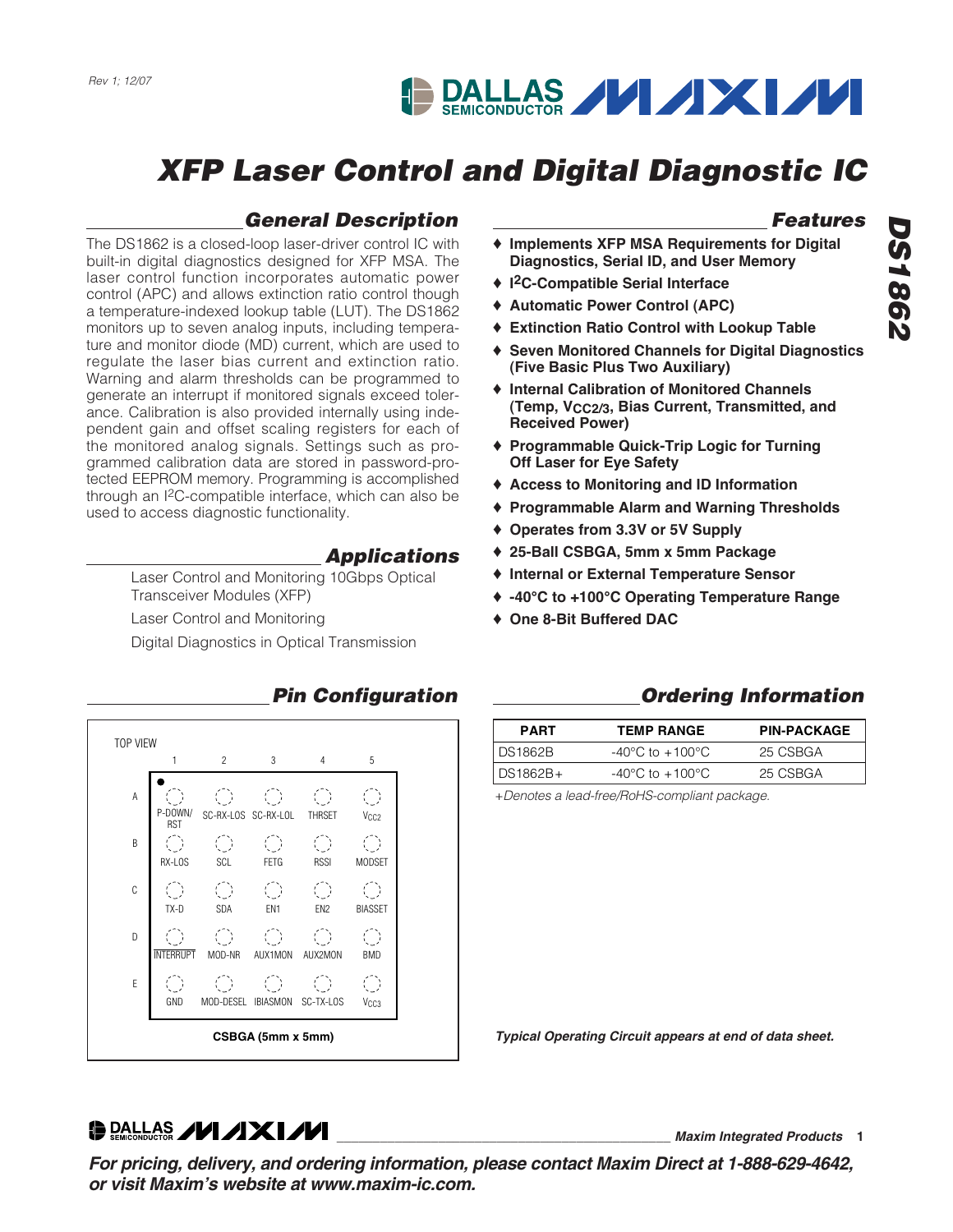Voltage Range on Any Open-Drain Pin Relative to Ground.............................................-0.5V to +6.0V Voltage Range on MOD-DESEL, SDA, SCL,

**ABSOLUTE MAXIMUM RATINGS**

FETG, THRSET, TX-D, AUX1MON, AUX2MON, IBIASMON, RSSI, BIASSET, MODSET,

EN1, EN2............................................-0.5V to (VCC3 + 0.5V)\*

| Voltage Range on SC-RX-LOS.<br>SC-RX-LOL, RX-LOS, SC-TX-LOS, |                          |
|--------------------------------------------------------------|--------------------------|
|                                                              |                          |
|                                                              |                          |
| EEPROM Programming Temperature Range  0°C to +70°C           |                          |
|                                                              |                          |
| Soldering TemperatureRefer to the IPC JEDEC                  |                          |
|                                                              | J-STD-020 Specification. |
|                                                              |                          |

\*Not to exceed +6.0V.

Stresses beyond those listed under "Absolute Maximum Ratings" may cause permanent damage to the device. These are stress ratings only, and functional operation of the device at these or any other conditions beyond those indicated in the operational sections of the specifications is not implied. Exposure to absolute maximum rating conditions for extended periods may affect device reliability.

### **RECOMMENDED OPERATING CONDITIONS**

( $V_{CC3}$  = +2.9V to +5.5V, T<sub>A</sub> = -40°C to +100°C, unless otherwise noted.)

| <b>PARAMETER</b>                                                      | <b>SYMBOL</b>    | <b>CONDITIONS</b>                                        | <b>MIN</b>                       | <b>TYP</b> | <b>MAX</b>               | <b>UNITS</b> |
|-----------------------------------------------------------------------|------------------|----------------------------------------------------------|----------------------------------|------------|--------------------------|--------------|
| Main Supply Voltage                                                   | V <sub>CC3</sub> | (Note 1)                                                 | $+2.9$                           |            | $+5.5$                   | V            |
| Secondary Supply Voltage                                              | V <sub>CC2</sub> | V <sub>CC2</sub> not to exceed V <sub>CC3</sub> (Note 2) | $+1.6$                           |            | $+3.6$                   | V            |
| High-Level Input Voltage<br>(SDA, SCL)                                | V <sub>IH</sub>  | $IIH$ (max) = 10 $\mu$ A                                 | $0.7 \times$<br>V <sub>CC3</sub> |            | $V_{CC3}$ +<br>0.5       | V            |
| Low-Level Input Voltage<br>(SDA, SCL)                                 | VIL              | $I_{IL}$ (max) = -10 $\mu$ A                             | $GND -$<br>0.3                   |            | 0.3x<br>V <sub>CC3</sub> |              |
| High-Level Input Voltage<br>(TX-D, MOD-DESEL,<br>P-DOWN/RST) (Note 3) | V <sub>IH</sub>  | $IIH$ (max) = 10 $\mu$ A                                 | $\overline{c}$                   |            | $V_{CC3}$ +<br>0.3       | V            |
| Low-Level Input Voltage<br>(TX-D, MOD-DESEL,<br>P-DOWN/RST) (Note 3)  | VIL              | $I_{IL}$ (max) = -10 $\mu$ A                             | $-0.3$                           |            | $+0.8$                   | V            |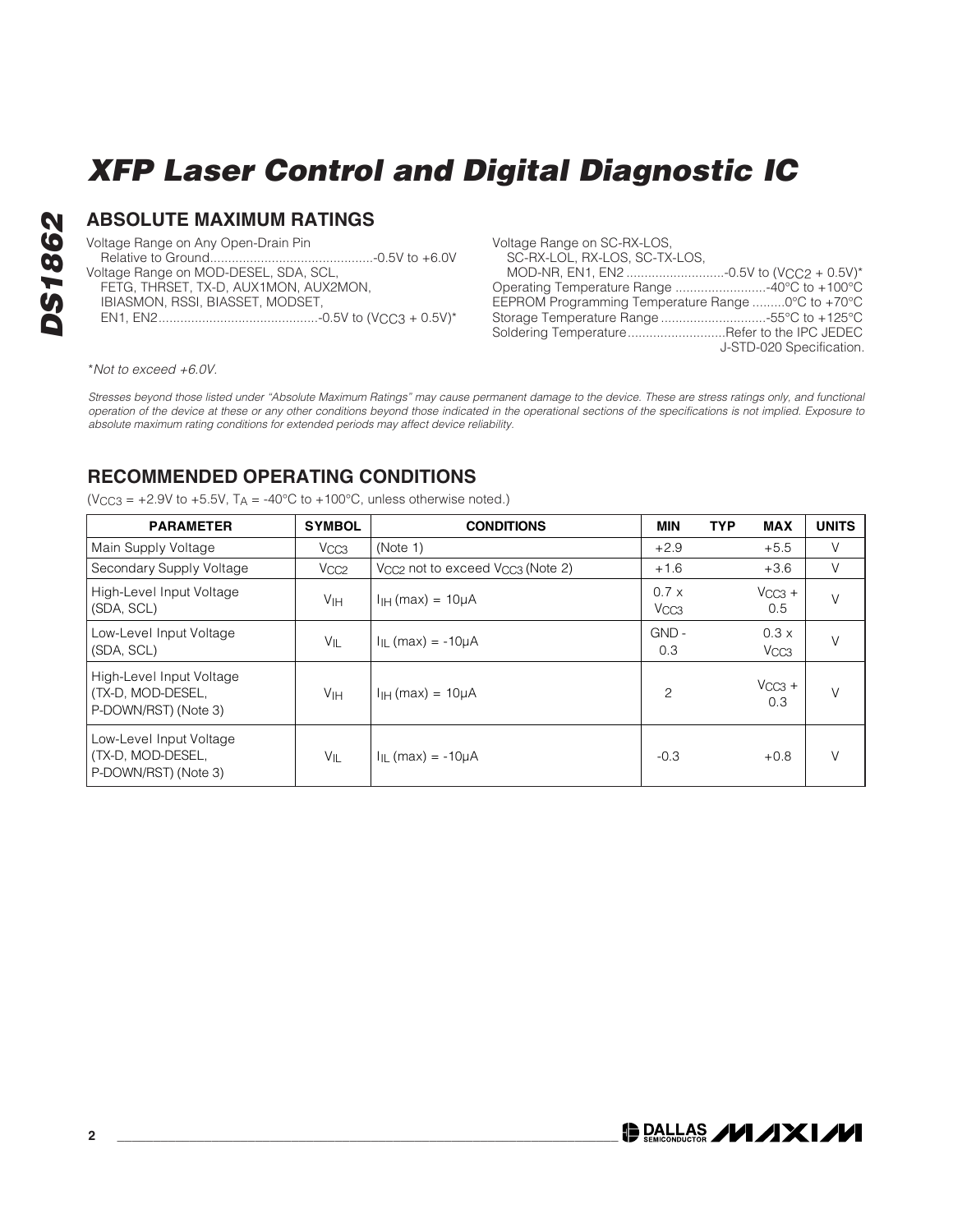### **DC ELECTRICAL CHARACTERISTICS**

 $(V_{\text{CC3}} = +2.9V \text{ to } +5.5V, V_{\text{CC2}} = +1.6V \text{ to } +3.6V, T_A = -40^{\circ}\text{C} \text{ to } +100^{\circ}\text{C}$ , unless otherwise noted.)

| <b>PARAMETER</b>                                              | <b>SYMBOL</b>    | <b>CONDITIONS</b>        | MIN                | <b>TYP</b> | <b>MAX</b> | <b>UNITS</b> |
|---------------------------------------------------------------|------------------|--------------------------|--------------------|------------|------------|--------------|
| <b>Supply Current</b>                                         | $_{\text{ICC3}}$ | $P$ -DOWN/RST = 1        |                    | 3          | 5          | mA           |
| High-Level Output Voltage<br>(FETG)                           | <b>VOH</b>       | $IOH(max) = -2mA$        | $V_{CC3}$ -<br>0.5 |            |            | V            |
| Low-Level Output Voltage<br>(MOD-NR, INTERRUPT, SDA,<br>FETG) | $V_{OL}$         | $I_{\Omega}$ (max) = 3mA | 0                  |            | 0.4        | V            |
| Resistor (Pullup)                                             | R <sub>PU</sub>  |                          | 9                  | 12         | 15         | kΩ           |
| I/O Capacitance                                               | C <sub>I/O</sub> | (Note 4)                 |                    |            | 10         | pF           |
| Leakage Current                                               | ΙL               |                          | $-10$              |            | $+10$      | μA           |
| Leakage Current (SCL, SDA)                                    | IL.              |                          | $-10$              |            | $+10$      | μA           |
| Digital Power-On Reset                                        | <b>POD</b>       |                          | 1.0                |            | 2.2        | V            |
| Analog Power-On Reset                                         | <b>POA</b>       |                          | 2.0                |            | 2.6        | V            |

### **DC ELECTRICAL CHARACTERISTICS—INTERFACE SIGNALS TO SIGNAL CONDITIONERS**

 $(V_{CC2} = +1.6V$  to  $+3.6V$ ,  $V_{CC3} = +2.9V$  to  $+5.5V$ ,  $T_A = -40^{\circ}C$  to  $+100^{\circ}C$ , unless otherwise noted.)

| <b>PARAMETER</b>                                                 | <b>SYMBOL</b>    | <b>CONDITIONS</b>                               | <b>MIN</b>                       | <b>TYP</b> | <b>MAX</b>         | <b>UNITS</b> |
|------------------------------------------------------------------|------------------|-------------------------------------------------|----------------------------------|------------|--------------------|--------------|
| High-Level Input Voltage<br>(SC-RX-LOS, SC-RX-LOL,<br>SC-TX-LOS) | V <sub>IH</sub>  | $IIH$ (max) = 100µA                             | $0.7 \times$<br>V <sub>CC2</sub> |            | $V_{CC2}$ +<br>0.1 | $\vee$       |
| Low-Level Input Voltage<br>(SC-RX-LOS, SC-RX-LOL,<br>SC-TX-LOS)  | VIL              | $I_{IL}$ (max) = -100µA                         | $\mathbf 0$                      |            | 0.3x<br>VCC2       |              |
|                                                                  | VOH              | $I_{OH}$ (max) = $-0.7$ mA                      | $VCC2 -$<br>0.2                  |            |                    |              |
| High-Level Output Voltage<br>(EN1, EN2)                          | V <sub>OH2</sub> | $V_{CC2} = 2.5V$ to 3.6V, $I_{OH}$ (max) = -2mA | $VCC2 -$<br>0.4                  |            |                    | V            |
|                                                                  | V <sub>OH3</sub> | $V_{CC2} = 1.6V$ , $I_{OH}$ (max) = -0.7mA      | $VCC2 -$<br>0.2                  |            |                    |              |
| Low-Level Output Voltage                                         | VOL              | $I_{OL}$ (max) = 0.7mA                          |                                  |            | 0.20               | $\vee$       |
| (EN1, EN2, RX-LOS)                                               | VOL2             | $V_{CC2} = 2.5V$ to 3.6V, $I_{OL}$ (max) = 2mA  |                                  |            | 0.40               |              |
| Leakage Current<br>(SC-RX-LOS, SC-RX-LOL,<br>SC-TX-LOS, RX-LOS)  | ΙL               |                                                 | $-10$                            |            | $+10$              | μA           |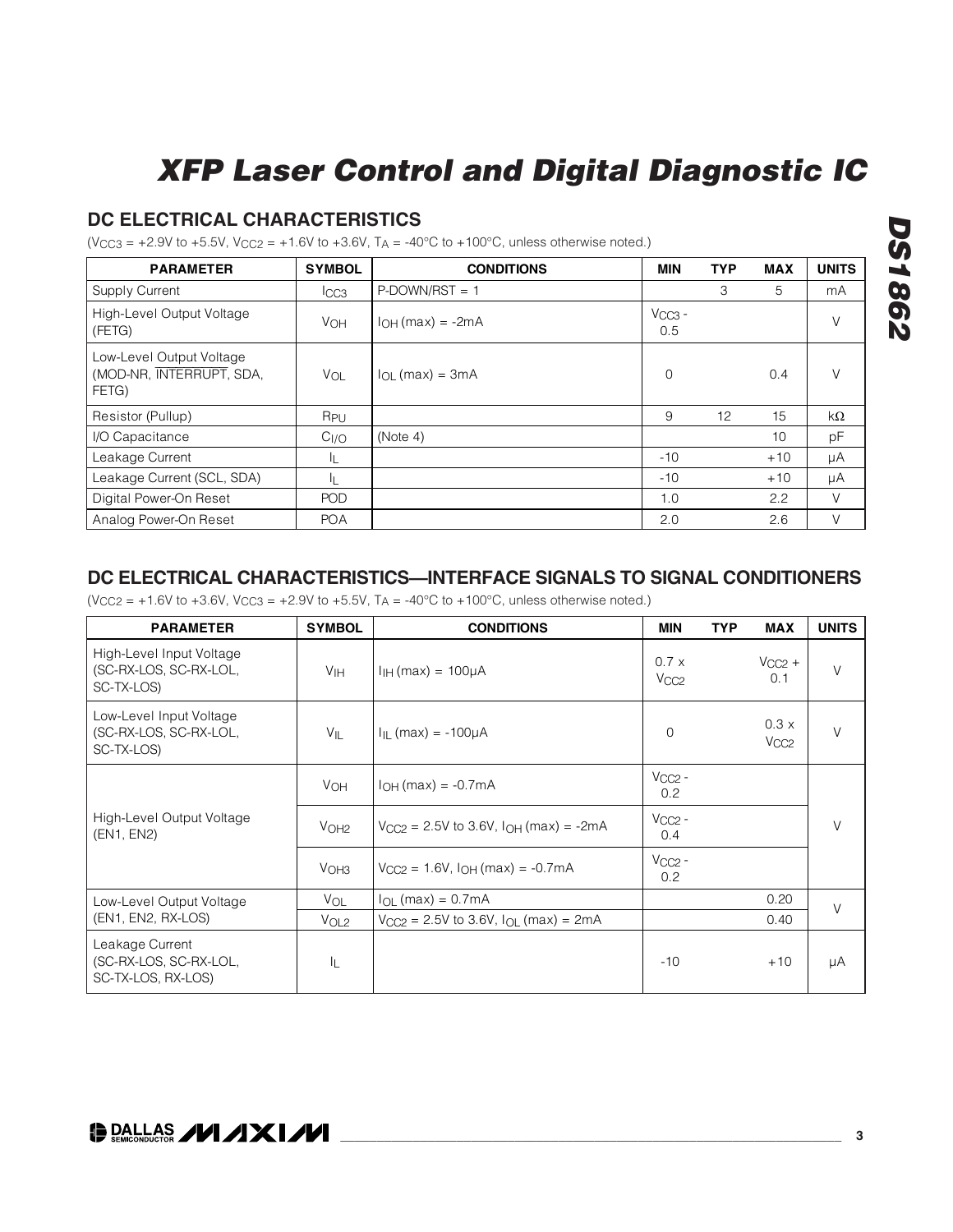### **I2C AC ELECTRICAL CHARACTERISTICS**

( $V_{CC3}$  = +2.9V to +5.5V, T<sub>A</sub> = -40°C to +100°C, unless otherwise noted.)

| <b>PARAMETER</b>                                   | <b>SYMBOL</b>       | <b>CONDITIONS</b>            | <b>MIN</b>         | <b>TYP</b> | <b>MAX</b>     | <b>UNITS</b> |
|----------------------------------------------------|---------------------|------------------------------|--------------------|------------|----------------|--------------|
| <b>SCL Clock Frequency</b>                         | fsci                |                              | 0                  |            | 400            | kHz          |
| Clock Pulse-Width Low                              | t <sub>LOW</sub>    |                              | 1.3                |            |                | $\mu s$      |
| Clock Pulse-Width High                             | <b>THIGH</b>        |                              | 0.6                |            |                | $\mu s$      |
| Bus Free Time Between STOP<br>and START Conditions | <b>t</b> BUF        |                              | 1.3                |            |                | $\mu s$      |
| <b>START Hold Time</b>                             | t <sub>HD:SDA</sub> |                              | 0.6                |            |                | μs           |
| START Setup Time                                   | tsu:SDA             |                              | 0.6                |            |                | $\mu s$      |
| Data In Hold Time                                  | t <sub>HD:DAT</sub> |                              | 0                  |            | 0.9            | $\mu s$      |
| Data In Setup Time                                 | tsu:DAT             |                              | 100                |            |                | ns           |
| Rise Time of Both SDA and<br><b>SCL Signals</b>    | t <sub>R</sub>      | (Note 5)                     | $20 +$<br>$0.1C_B$ |            | 300            | ns           |
| Fall Time of Both SDA and<br><b>SCL Signals</b>    | tF                  | (Note 5)                     | $20 +$<br>$0.1C_B$ |            | 300            | ns           |
| STOP Setup Time                                    | tsu:sto             |                              | 0.6                |            |                | $\mu s$      |
| MOD-DESEL Setup Time                               | thost_select_setup  |                              | 2                  |            |                | ms           |
| MOD-DESEL Hold Time                                | THOST SELECT HOLD   |                              | 10                 |            |                | $\mu s$      |
| Aborted Sequence Bus Release                       | tMOD-DESEL ABORT    |                              |                    |            | $\overline{c}$ | ms           |
| Capacitive Load for Each Bus                       | $C_{B}$             | (Note 5)                     |                    |            | 400            | рF           |
| <b>EEPROM Write Time</b>                           | tw                  | $\leq$ 4-byte write (Note 6) |                    |            | 16             | ms           |

### **ANALOG OUTPUT CHARACTERISTICS**

 $(V_{CC3} = +2.9V$  to  $+5.5V$ ,  $V_{CC2} = +1.6V$  to  $+3.6V$ ,  $T_A = -40^{\circ}C$  to  $+100^{\circ}C$ , unless otherwise noted.)

| <b>PARAMETER</b>                    | <b>SYMBOL</b>  | <b>CONDITIONS</b>           | <b>MIN</b> | <b>TYP</b> | <b>MAX</b> | <b>UNITS</b> |
|-------------------------------------|----------------|-----------------------------|------------|------------|------------|--------------|
| <b>BIASSET</b>                      | <b>BIASSET</b> |                             | 0.01       |            | 1.50       | mA           |
| <b>IBIASSET (Off-State Current)</b> | <b>BIASSET</b> | Shutdown                    |            | ±10        | ±100       | nA           |
| <b>IMODSET</b>                      | <b>IMODSET</b> |                             | 0.01       |            | 1.20       | mA           |
| <b>IMODSET (Off-State Current)</b>  | <b>IMODSET</b> | Shutdown                    |            | ±10        | ±100       | nA           |
| Voltage on IBIASSET and IMODSET     | <b>VMAX</b>    | (Note 7)                    | 0.7        |            | 3.0        | V            |
| <b>VTHRSET</b>                      | <b>VTHRSET</b> | $I_{MAX} = 100\mu A$        | 50         |            | 1000       | mV           |
| <b>VTHRSET Drift</b>                |                | Across temperature (Note 8) | $-5$       |            | $+5$       | $\%$         |
| <b>VTHRSET Capacitance Load</b>     | <b>CTHRSET</b> |                             |            |            |            | nF           |
| <b>APC Calibration Accuracy</b>     |                | $+25^{\circ}$ C             |            |            | 25         | μA           |
| APC Temp Drift                      |                | 0.200mA to 1.5mA            | $-5$       |            | $+5$       | %            |
|                                     |                | 50µA to 200µA               |            |            | 12         | μA           |
|                                     |                | $Sink, SRC_SINK_B = 0$      | $-0.9$     |            | $+0.9$     | <b>LSB</b>   |
| <b>IBMD DNL</b>                     |                | Source, SRC SINK $B = 1$    | $-0.9$     |            | $+0.9$     |              |
| <b>IBMD INL</b>                     |                | $Sink, SRC_SINK_B = 0$      | $-4.0$     |            | $+4.0$     | <b>LSB</b>   |
|                                     |                | Source, $SRC\_SINK_B = 1$   | $-4.0$     |            | $+4.0$     |              |
| <b>IBMD Voltage Drift</b>           |                |                             |            |            | 1.2        | %N           |
| <b>IBMD FS Accuracy</b>             |                |                             |            |            | 1.5        | %            |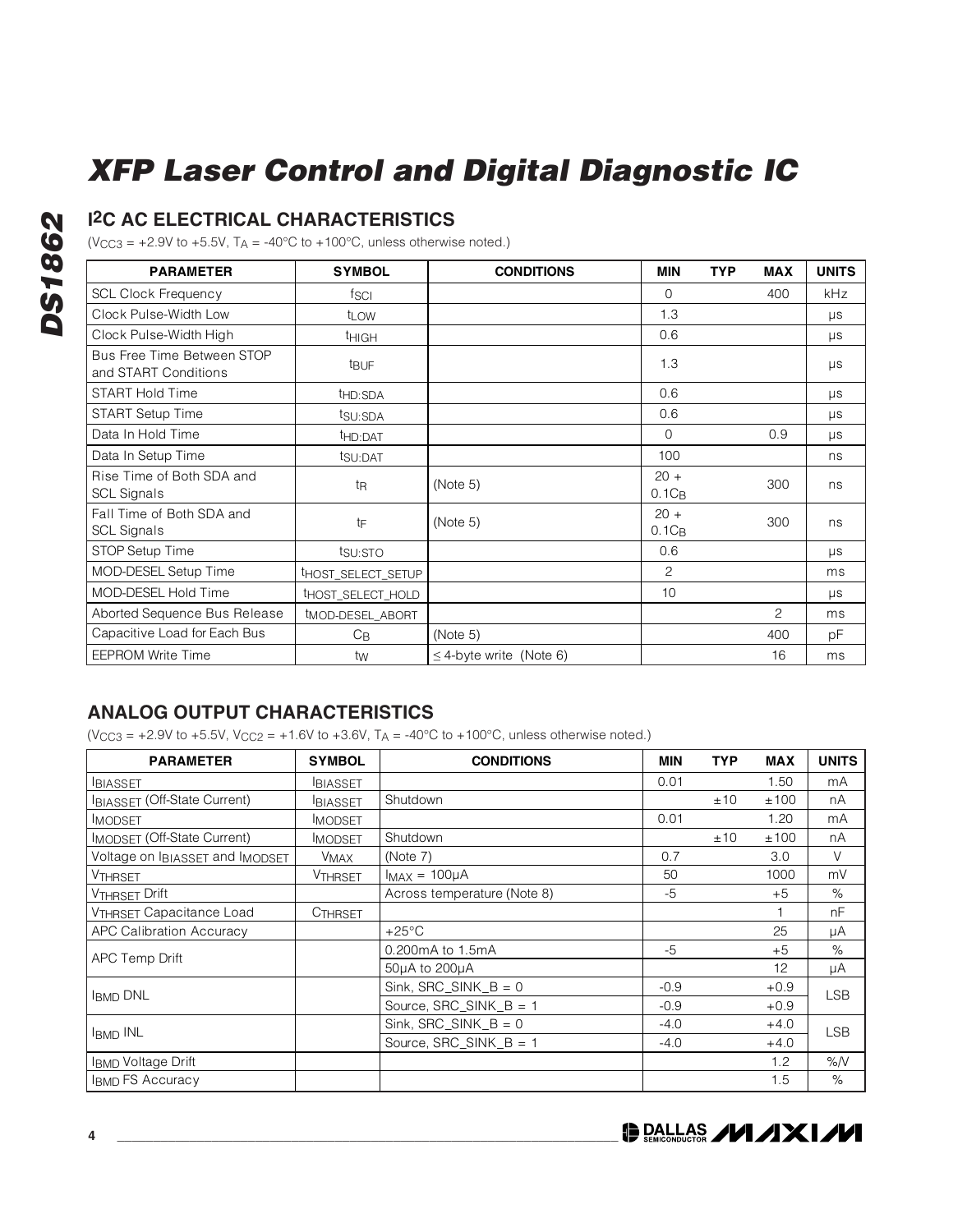### **ANALOG OUTPUT CHARACTERISTICS (continued)**

 $(V_{CC3} = +2.9V$  to  $+5.5V$ ,  $V_{CC2} = +1.6V$  to  $+3.6V$ ,  $T_A = -40^{\circ}C$  to  $+100^{\circ}C$ , unless otherwise noted.)

| <b>PARAMETER</b>             | <b>SYMBOL</b> | <b>CONDITIONS</b>                           | <b>MIN</b> | <b>TYP</b> | <b>MAX</b> | <b>UNITS</b> |
|------------------------------|---------------|---------------------------------------------|------------|------------|------------|--------------|
| <b>IMODSET Accuracy</b>      |               | +25 $^{\circ}$ C, IMODSET = 0.04mA to 1.2mA | $-1.5$     |            | $+1.5$     | %            |
|                              |               | 75µA range                                  | $-0.9$     |            | $+0.9$     |              |
|                              |               | 150µA range                                 | $-0.9$     |            | $+0.9$     |              |
| <b>IMODSET DNL</b>           |               | 300µA range                                 | $-0.9$     |            | $+0.9$     | <b>LSB</b>   |
|                              |               | 600µA range                                 | $-0.9$     |            | $+0.9$     |              |
|                              |               | 1200µA range                                | $-0.9$     |            | $+0.9$     |              |
|                              |               | 75µA range                                  | $-1.5$     |            | $+1.5$     |              |
|                              |               | 150µA range                                 | $-1.5$     |            | $+1.5$     |              |
| <b>IMODSET INL</b>           |               | 300µA range                                 | $-1.0$     |            | $+1.0$     | <b>LSB</b>   |
|                              |               | 600µA range                                 | $-1.0$     |            | $+1.0$     |              |
|                              |               | 1200µA range                                | $-1.0$     |            | $+1.0$     |              |
| <b>IMODSET Temp Drift</b>    |               |                                             |            |            | 5          | $\%$         |
| <b>IMODSET Voltage Drift</b> |               |                                             |            |            | 1.2        | %N           |
| <b>IMODSET FS Accuracy</b>   |               |                                             |            |            | 1.5        | $\%$         |
| <b>APC Bandwidth</b>         |               | $I_{MD}$ / $I_{APC} = 1$ (Note 4)           | 6          | 10         | 30         | <b>kHz</b>   |

### **AC ELECTRICAL CHARACTERISTICS—XFP CONTROLLER**

 $(V_{CC3} = +2.9V$  to  $+5.5V$ ,  $V_{CC2} = +1.6V$  to  $+3.6V$ ,  $T_A = -40^{\circ}C$  to  $+100^{\circ}C$ , unless otherwise noted.)

| <b>PARAMETER</b>                | <b>SYMBOL</b>           | <b>CONDITIONS</b>                                           | MIN | <b>TYP</b> |                | <b>UNITS</b> |
|---------------------------------|-------------------------|-------------------------------------------------------------|-----|------------|----------------|--------------|
| Time to Initialize              | tinit                   | V <sub>CC3</sub> within $\pm 5\%$ of nominal                | 30  |            | 200            | ms           |
| TX-D Assert Time                | toFF                    | IBIAS and IMOD below 10% of nominal                         |     |            | 5              | $\mu s$      |
| <b>TX-D Deassert Time</b>       | ton                     | IBIAS and IMOD above 90% of nominal                         |     |            |                | ms           |
| P-DOWN/RST Assert Time          | t <sub>PDR-ON</sub>     | IBIAS and IMOD below 10% of nominal                         |     |            | 100            | μs           |
| P-DOWN/RST Deassert Time        | t <sub>PDR-OFF</sub>    | IBIAS and IMOD above 90% of nominal                         |     |            | 200            | ms           |
| MOD-DESEL Deassert Time         | t <sub>MOD-DESEL</sub>  | Time until proper response to ${}^{12}C$<br>communication   |     |            | $\overline{c}$ | ms           |
| <b>INTERRUPT</b> Assert Delay   | t <sub>INIT_ON</sub>    | Time from fault to interrupt assertion                      |     |            | 100            | ms           |
| <b>INTERRUPT</b> Deassert Delay | UNIT OFF                | Time from read (clear flags) to interrupt<br>deassertion    |     |            | 500            | $\mu s$      |
| <b>MOD-NR Assert Delay</b>      | tMOD-NR-ON              | Time from fault to MOD-NR assertion                         |     |            | 0.5            | ms           |
| <b>MOD-NR Deassert Delay</b>    | t <sub>MOD-NR-OFF</sub> | Time from read (clear flags) to MOD-NR<br>deassertion       |     |            | 0.5            | ms           |
| <b>RX-LOS Assert Time</b>       | tLOS-ON                 | Time from SC-RX-LOS assertion to<br>RX-LOS assertion        |     |            | 100            | ns           |
| <b>RX-LOS Deassert Time</b>     | t <sub>LOS-OFF</sub>    | Time from SC-RX-LOS deassertion to<br>RX-LOS deassertion    |     |            | 100            | ns           |
| P-DOWN/RST Reset Time           | <b>TRESET</b>           | Time from P-DOWN/RST assertion to<br>initial reset          | 10  |            |                | $\mu s$      |
| Shutdown Time                   | <b>TFAULT</b>           | Time from fault to IBIASSET, IMODSET,<br>and IBMD below 10% |     |            | 30             | $\mu s$      |



**DS1862 DS1862**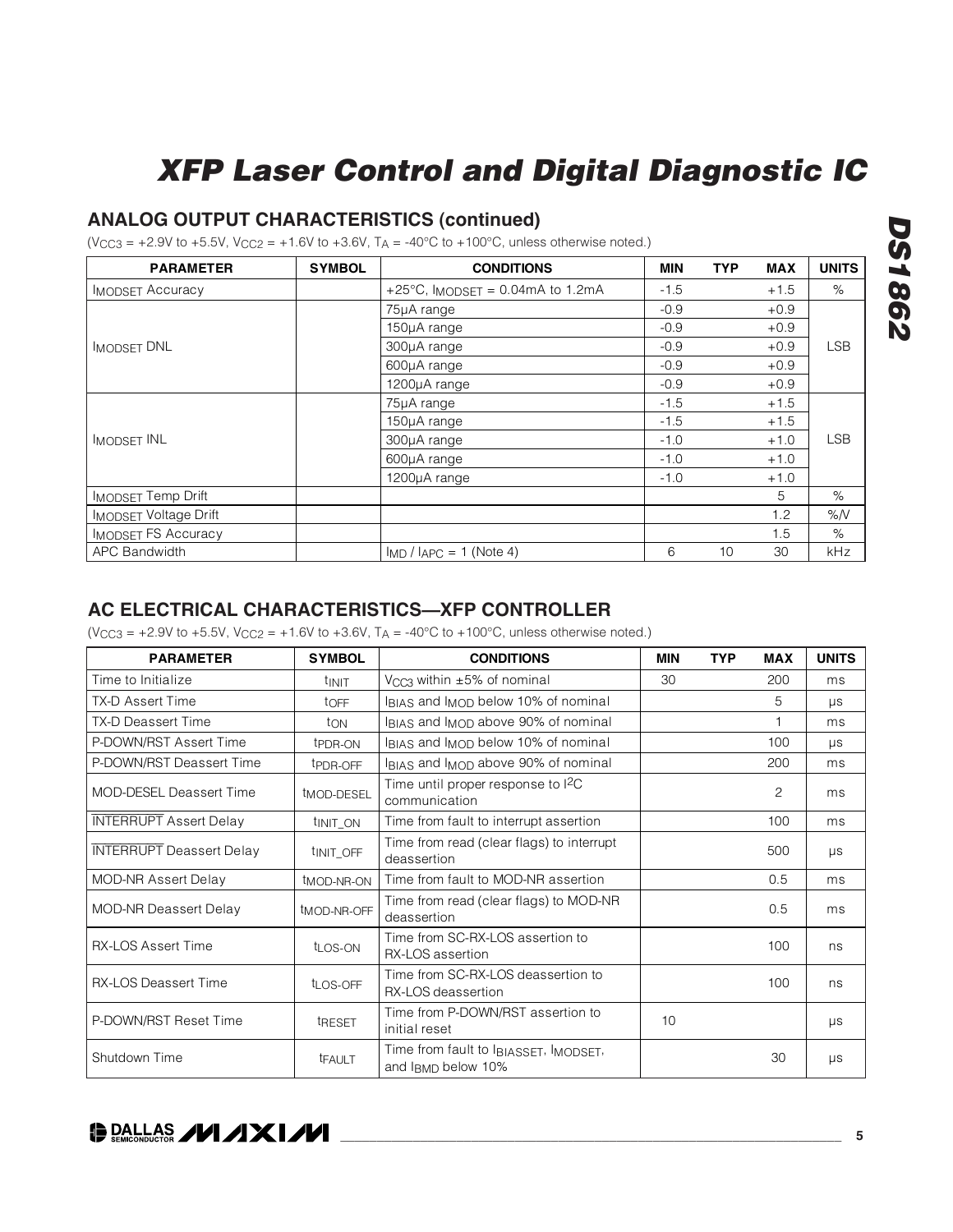### **AC ELECTRICAL CHARACTERISTICS—SOFT\* CONTROL AND STATUS**

 $(V_{CC3} = +2.9V$  to  $+5.5V$ ,  $V_{CC2} = +1.6V$  to  $+3.6V$ ,  $T_A = -40^{\circ}C$  to  $+100^{\circ}C$ , unless otherwise noted.)

| <b>PARAMETER</b>                         | <b>SYMBOL</b>                   | <b>CONDITIONS</b>                                        | <b>MIN</b> | <b>TYP</b> | <b>MAX</b> | <b>UNITS</b> |
|------------------------------------------|---------------------------------|----------------------------------------------------------|------------|------------|------------|--------------|
| SOFT TX-D Assert Time                    | toff soft                       | IBIAS and IMOD below 10% of nominal                      |            |            | 50         | ms           |
| SOFT TX-D Deassert Time                  | ton soft                        | IBIAS and IMOD above 90% of nominal                      |            |            | 50         | ms           |
| SOFT P-DOWN/RST Assert Time              | tPDR-ON_SOFT                    | IBIAS and IMOD below 10% of nominal                      |            |            | 50         | ms           |
| SOFT P-DOWN/RST Deassert Time            | tPDR-OFF SOFT                   | IBIAS and IMOD above 90% of nominal                      |            |            | 200        | ms           |
| Soft MOD-NR Assert Delay                 | t <sub>MOD-NR-ON</sub><br>SOFT  | Time from fault to MOD-NR assertion                      |            |            | 50         | ms           |
| Soft MOD-NR Deassert Delay               | t <sub>MOD-NR-OFF</sub><br>SOFT | Time from read (clear flags) to MOD-NR<br>deassertion    |            |            | 50         | ms           |
| Soft RX LOS Assert Time                  | t <sub>LOS-</sub><br>ON SOFT    | Time from SC-RX-LOS assertion to<br>RX-LOS assertion     |            |            | 50         | ms           |
| Soft RX LOS Deassert Time                | t <sub>LOS-</sub><br>OFF SOFT   | Time from SC-RX-LOS deassertion to<br>RX-LOS deassertion |            |            | 50         | ms           |
| Analog Parameter Data Ready<br>(DATA-NR) |                                 |                                                          |            |            | 500        | ms           |

\*All SOFT timing specifications are measured from the falling edge of STOP signal during I<sup>2</sup>C communication.

### **ANALOG INPUT CHARACTERISTICS**

( $V_{CC3}$  = +2.9V to +5.5V,  $T_A$  = -40°C to +100°C, unless otherwise noted.)

| <b>PARAMETER</b>                                        | <b>SYMBOL</b>          | <b>CONDITIONS</b> | MIN                   | <b>TYP</b> | <b>MAX</b> | <b>UNITS</b> |    |
|---------------------------------------------------------|------------------------|-------------------|-----------------------|------------|------------|--------------|----|
| I <sub>BMD</sub> Configurable Source or<br>Sink $(+/-)$ |                        |                   |                       | 0.05       |            | .50          | mA |
|                                                         | <b>V<sub>BMD</sub></b> | Source mode       | IBMD range 0 to 1.5mA |            | 2.0        |              |    |
| IBMD Voltage (IBMD - 0µA)                               |                        | Sink mode         |                       |            | 1.2        |              |    |
| IBMD Input Resistance                                   | RBMD                   |                   |                       | 400        | 550        | 700          | Ω  |

### **A/D INPUT VOLTAGE MONITORING (IBIASMON, AUX2MON, AUX1MON, RSSI, BMD)**

( $V_{CC3}$  = +2.9V to +5.5V,  $T_A$  = -40°C to +100°C, unless otherwise noted.)

| <b>PARAMETER</b>                                   | <b>SYMBOL</b>   | <b>CONDITIONS</b>              |        | <b>TYP</b> | <b>MAX</b> | <b>UNITS</b> |
|----------------------------------------------------|-----------------|--------------------------------|--------|------------|------------|--------------|
| Input Resolution                                   | $\Delta V$ MON  |                                |        | 610        |            | μV           |
| Supply Resolution                                  | $\Delta$ VCC2/3 |                                |        | 1.6        |            | mV           |
| Input/Supply Accuracy                              | Acc.            | At factory setting             |        | 0.25       | 0.5        | %FS          |
|                                                    | tFRAME1         | AUX1MON and AUX2MON disabled   |        | 48         | 52         | ms           |
| Update Rate                                        | tFRAME2         | All channels enabled           |        | 64         | 75         |              |
| Input/Supply Offset                                | Vos             | (Note 4)                       |        | 0          | 5          | <b>LSB</b>   |
| Full-Scale Input (IBIASMON and<br>RSSI)            |                 | At factory setting             | 2.4875 | 2.5        | 2.5125     | V            |
| Full-Scale Input (AUX1MON,<br>AUX2MON, Vcc2, Vcc3) |                 | At factory setting<br>(Note 9) | 6.5208 | 6.5536     | 6.5864     |              |
| BMD (Monitor) (TX-P)                               |                 | FS setting                     |        | .5         |            | mA           |

**DALLAS /VI /IXI/VI**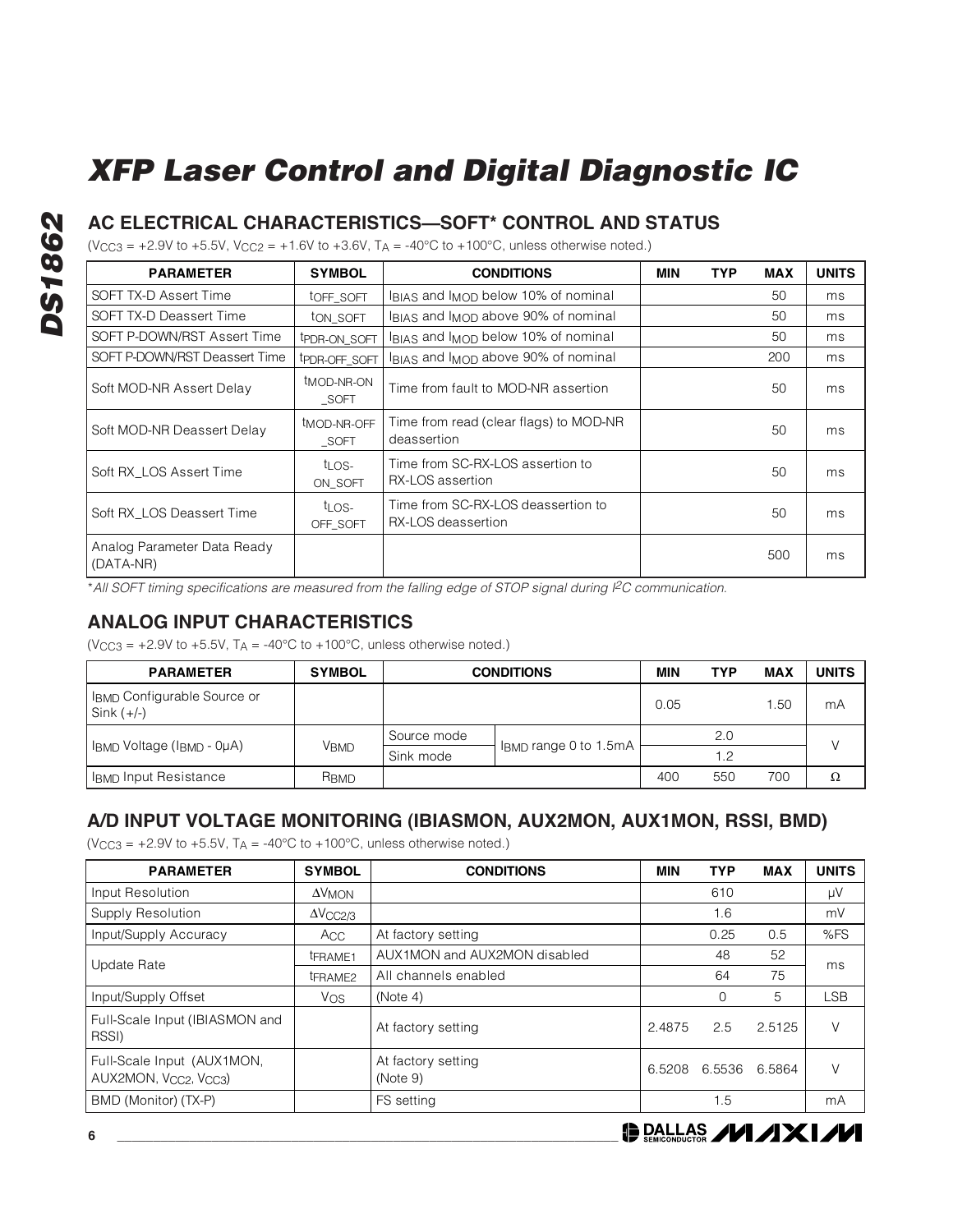### **FAST ALARMS AND V<sub>CC</sub> FAULT CHARACTERISTICS**

 $(V_{CC3} = +2.9V$  to  $+5.5V$ ,  $V_{CC2} = +1.6V$  to  $+3.6V$ ,  $T_A = -40^{\circ}C$  to  $+100^{\circ}C$ , unless otherwise noted.)

| <b>PARAMETER</b>                                        | <b>SYMBOL</b> | <b>CONDITIONS</b>                            | <b>MIN</b> | <b>TYP</b>  | <b>MAX</b> | <b>UNITS</b> |
|---------------------------------------------------------|---------------|----------------------------------------------|------------|-------------|------------|--------------|
| HIGH BIAS and TX-P Threshold<br><b>FS</b>               |               | (Note 10)                                    | 2.48       | 2.5         | 2.52       | mA           |
| V <sub>CC2/3</sub> Fault Asserted<br>Falling Edge Delay |               | $\downarrow$ V <sub>CC2/3</sub><br>(Note 11) |            |             | 75         | ms           |
| QT Temperature Coefficient                              |               |                                              | -3         |             | $+3$       | %            |
| QT Voltage Coefficient                                  |               |                                              |            |             | 0.5        | %N           |
| QT FS Trim Accuracy (4.2V,<br>$+25^{\circ}$ C)          |               |                                              | 2.480      | 2.500       | 2.520      | mA           |
| QT Accuracy (Trip) (INL)                                |               |                                              | $-2$       | $\mathbf 0$ | $+2$       | <b>LSB</b>   |
| QT Voltco                                               |               |                                              |            |             | 0.5        | %N           |
| QT Tempco                                               |               |                                              |            | 1.5         | 3          | %            |

### **NONVOLATILE MEMORY CHARACTERISTICS**

 $(VCC3 = +2.9V$  to  $+5.5V$ , unless otherwise noted.)

| <b>PARAMETER</b>        | <b>SYMBOL</b> | <b>CONDITIONS</b> | <b>MIN</b>      | <b>TYP</b> | <b>MAX</b> | <b>UNITS</b> |
|-------------------------|---------------|-------------------|-----------------|------------|------------|--------------|
| Endurance (Write Cycle) |               | $+70^{\circ}$ C   | 50 <sub>k</sub> |            |            | Cycles       |
| Endurance (Write Cycle) |               | $+25^{\circ}$ C   | 200k            |            |            | Cycles       |

**Note 1:** All voltages are referenced to ground. Current into the IC is positive, and current out of the IC is negative.

**Note 2:** Secondary power supply is used to support optional variable power-supply feature of the XFP module. If V<sub>CC2</sub> is not used (i.e., signal conditioners using 3.3V supply), V<sub>CC2</sub> should be connected to the V<sub>CC3</sub>.

**Note 3:** Input signals (i.e., TX-D, MOD-DESEL, and P-DOWN/RST) have internal pullup resistors.

**Note 4:** Guaranteed by design. Simulated over process and 50μA < IBMD < 1500μA.

**Note 5:** C<sub>B</sub>—total capacitance of one bus line in picofarads.

**Note 6:** EEPROM write begins after a STOP condition occurs.

**Note 7:** This is the maximum and minimum voltage on the MODSET and BIASSET pins required to meet accuracy and drift specifications.

**Note 8:** For VTHRSET, offset may be as much as 10mV.

**Note 9:** This is the uncalibrated offset provided by the factory; offset adjustment is available on this channel.

**Note 10:** %FS refers to calibrated FS in case of internal calibration, and uncalibrated FS in the case of external calibration. Uncalibrated FS is set in the factory and specified in this data sheet as FS (factory). Calibrated FS is set by the user, allowing a change in any monitored channel scale.

**Note 11:** See the *Monitor Channels* section for more detail or V<sub>CC2</sub> and V<sub>CC3</sub> selection.

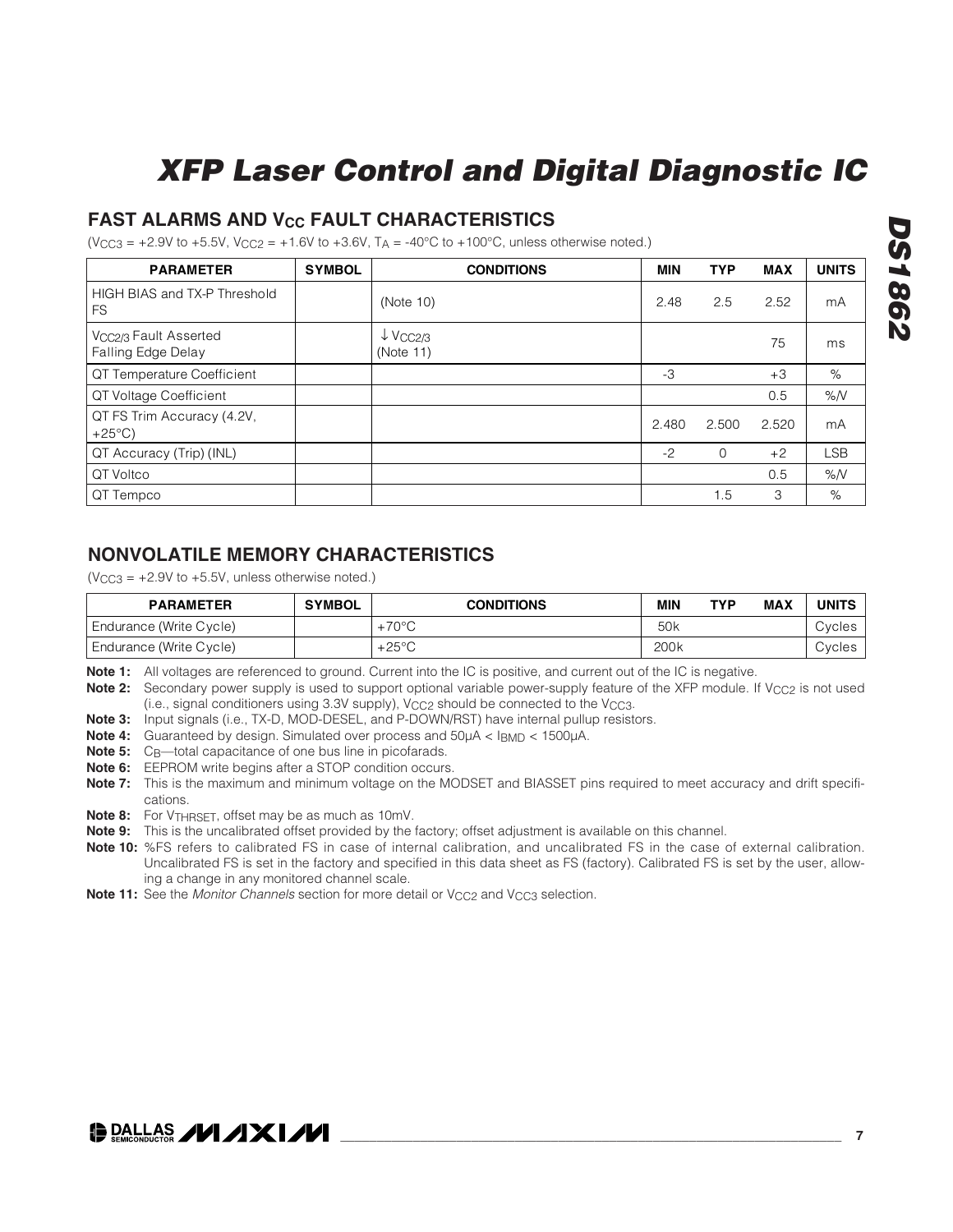

Figure 1. Power-On Initialization with P-DOWN/RST Asserted and TX-D/SOFT TX-D Not Asserted



Figure 2. Power-On Initialization with P-DOWN/RST Not Asserted and TX-D/SOFT TX-D Not Asserted (Normal Operation)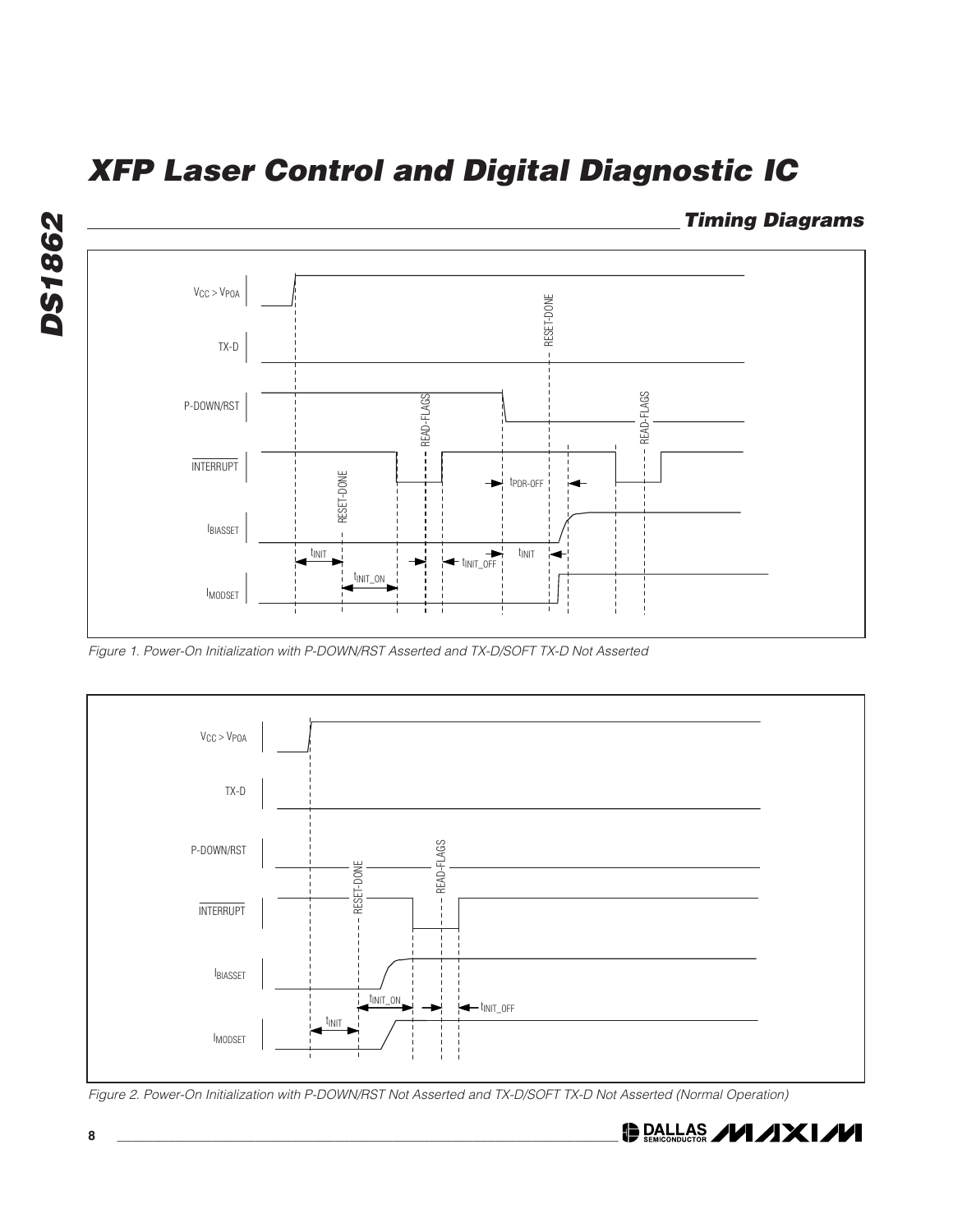

### **Timing Diagrams (continued)**





Figure 4. Detection of Safety Fault Condition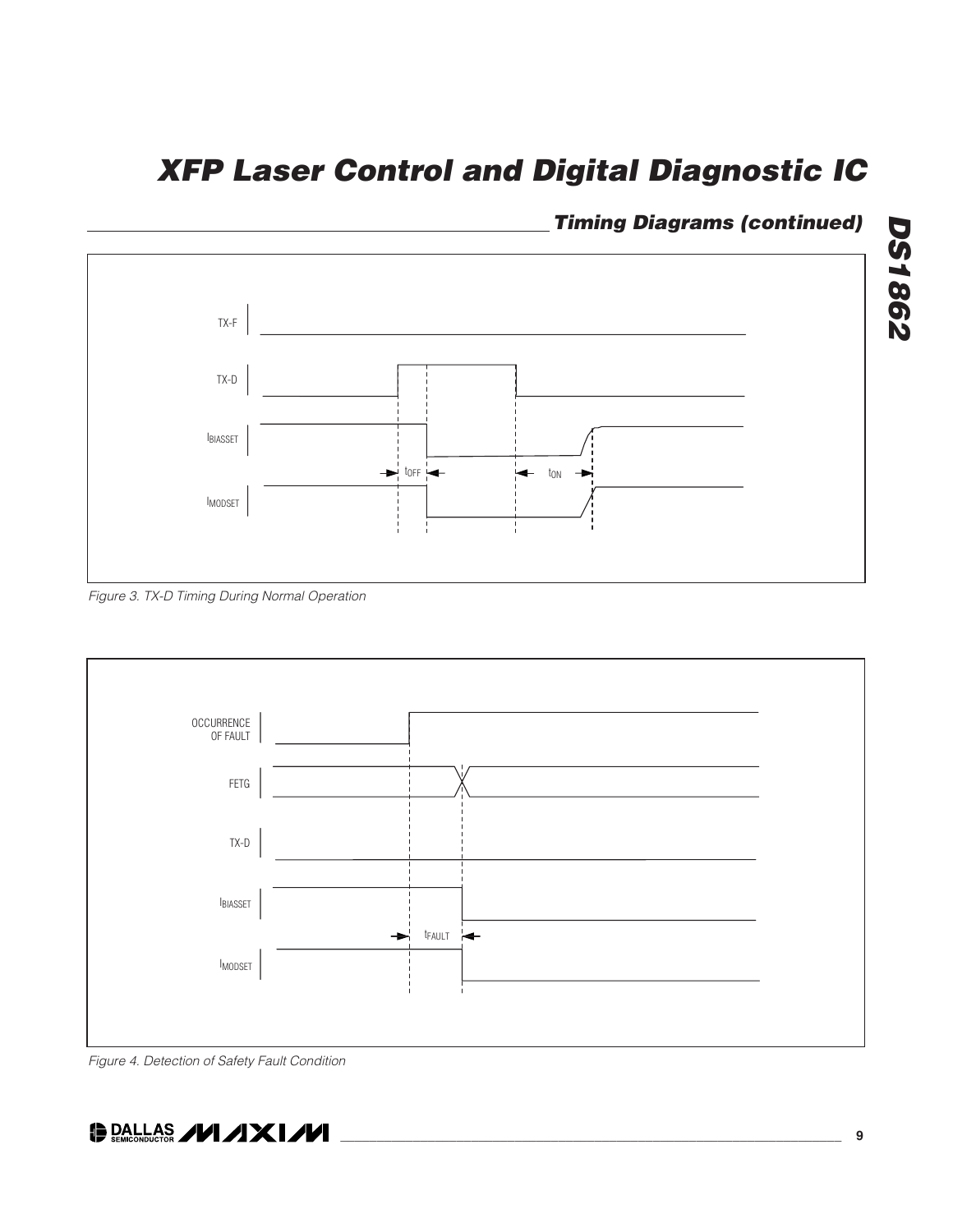

Figure 5. Successful Recovery from Transient Safety Fault Condition Using P-DOWN/RST



Figure 6. Unsuccessful Recovery from Transient Safety Fault Condition

**DALLAS /VI/IXI/VI**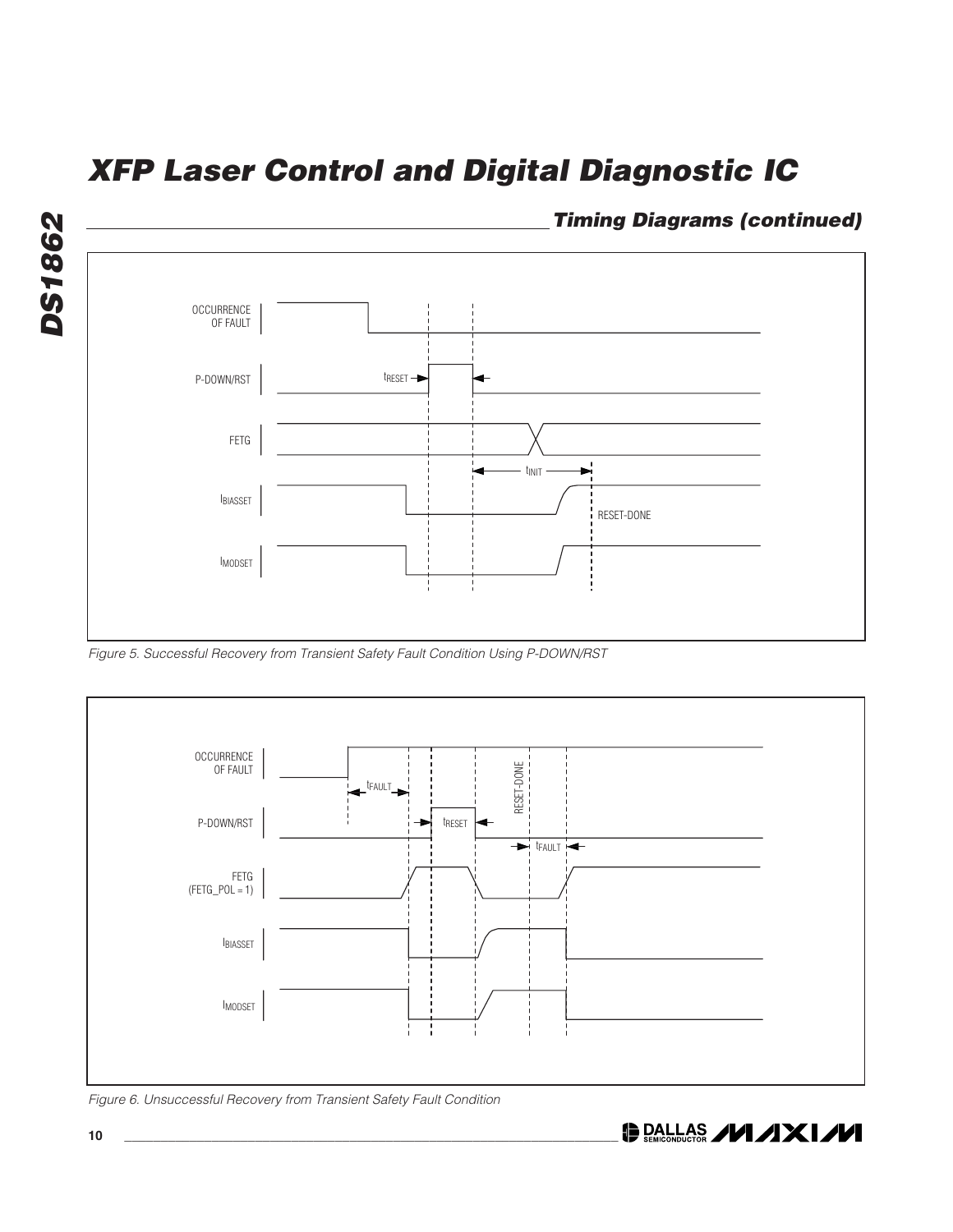### **Timing Diagrams (continued)**



Figure 7. Monitor Channel Fault Timing

**DS1862 DS1862**

### O DALLAS **/VI /IXI/VI**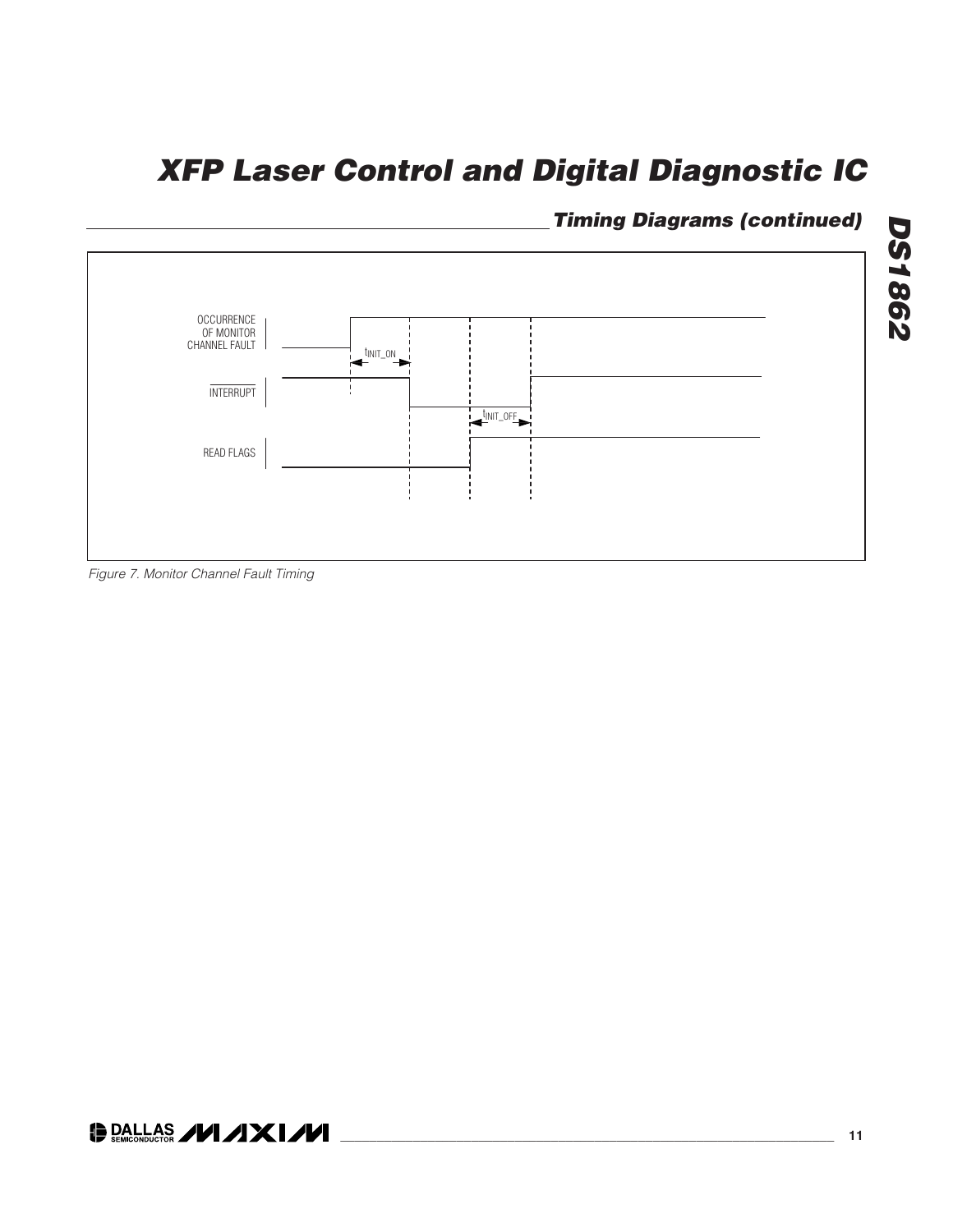$(T_A = +25^{\circ}C$ , unless otherwise noted.)

**DS1862**

**DS1862** 

### **Typical Operating Characteristics**

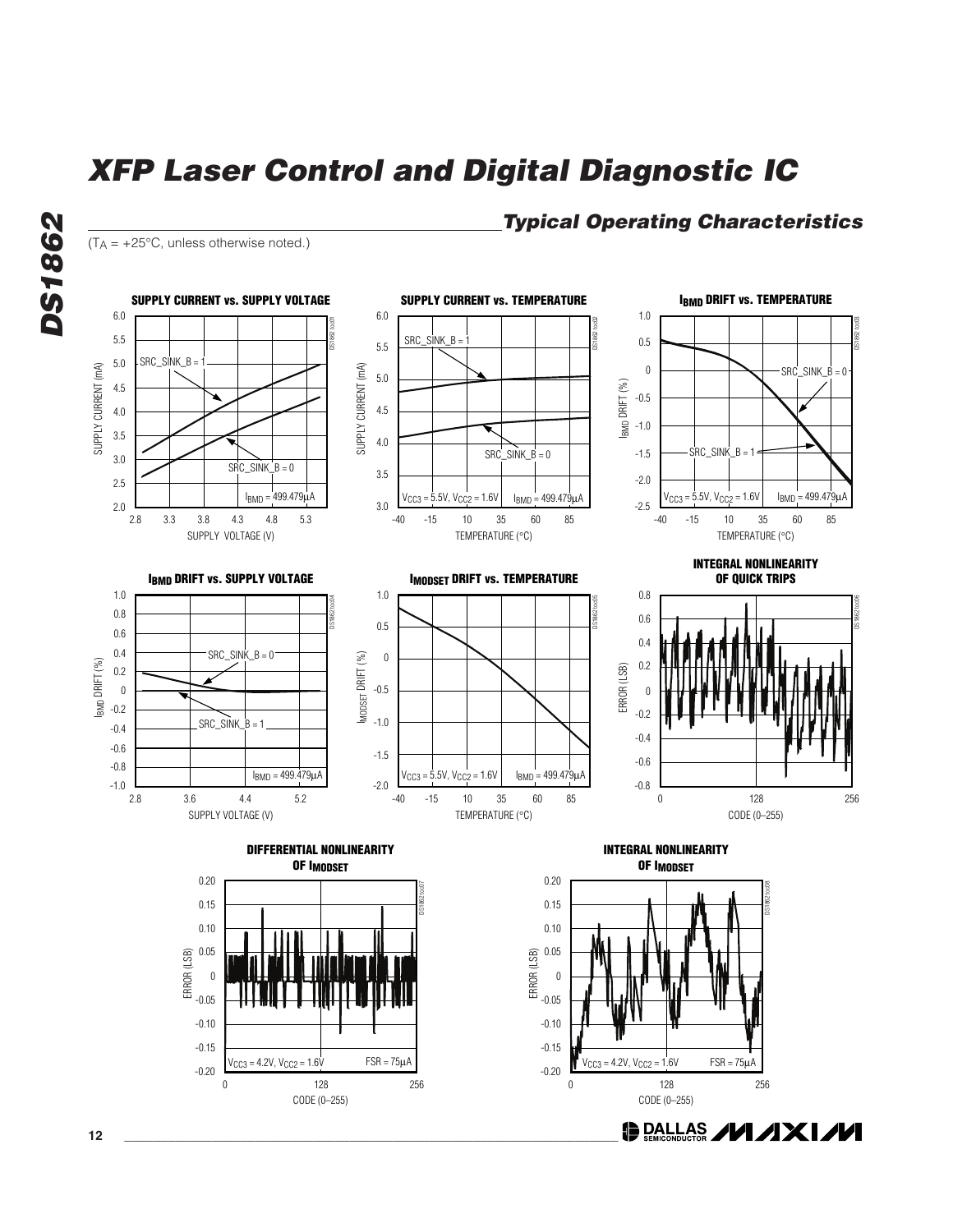**Pin Description**

| <b>NAME</b>      | <b>PIN</b>     | <b>FUNCTION</b>                                                                                                                               |
|------------------|----------------|-----------------------------------------------------------------------------------------------------------------------------------------------|
| P-DOWN/RST       | A1             | Power-Down/Reset Input. This multifunction pin is pulled high internally. See the Power-Down/Reset Pin<br>section for additional information. |
| SC-RX-LOS        | A2             | Signal Conditioner Receiver Loss-of-Signal Input. This pin is an active-high input with LVCMOS/LVTTL<br>voltage levels.                       |
| SC-RX-LOL        | A3             | Signal Conditioner Receiver Loss-of-Lock Input. This pin is an active-high input with LVCMOS/LVTTL<br>voltage levels.                         |
| <b>THRSET</b>    | A4             | Threshold Set Output. This pin is a programmable voltage source that can be used for Rx signal<br>conditioner.                                |
| V <sub>CC2</sub> | A5             | 1.8V Power-Supply Input                                                                                                                       |
| RX-LOS           | <b>B1</b>      | Receiver Loss of Signal. This open-drain output indicates when there is insufficient optical power.                                           |
| SCL              | <b>B2</b>      | <sup>2</sup> C Serial-Clock Input                                                                                                             |
| <b>FETG</b>      | B <sub>3</sub> | FET Gate Output. This pin can drive an external FET gate associated with safety fault disconnect.                                             |
| <b>RSSI</b>      | <b>B4</b>      | <b>Received Power Signal Input</b>                                                                                                            |
| <b>MODSET</b>    | <b>B5</b>      | Modulation Current Output. This pin is only capable of sinking current.                                                                       |
| TX-D             | C1             | Transmit Disable Input. This pin has an internal pullup resistor.                                                                             |
| <b>SDA</b>       | C <sub>2</sub> | I <sup>2</sup> C Serial-Data Input/Output                                                                                                     |
| EN <sub>1</sub>  | C3             | <b>Enable 1 Output.</b> Functional control for signal conditioners.                                                                           |
| EN <sub>2</sub>  | C <sub>4</sub> | Enable 2 Output. Functional control for signal conditioners.                                                                                  |
| <b>BIASSET</b>   | C <sub>5</sub> | Bias Current Output. This pin is only capable of sinking current.                                                                             |
| <b>INTERRUPT</b> | D <sub>1</sub> | Interrupt. This open-drain output pin indicates a possible operational fault or critical status condition to<br>the host.                     |
| MOD-NR           | D <sub>2</sub> | Indicating Module Operational Fault. Open-drain output. This pin indicates the status of the MOD-NR flag.                                     |
| AUX1MON          | D <sub>3</sub> | Aux1 Monitor Input. This pin can be used to measure any voltage quantity.                                                                     |
| AUX2MON          | D4             | Aux2 Monitor Input. This pin can be used to measure any voltage quantity or external temperature                                              |
| <b>BMD</b>       | D <sub>5</sub> | Monitor Diode Current Input. This pin is capable of sourcing or sinking current.                                                              |
| <b>GND</b>       | E <sub>1</sub> | Ground                                                                                                                                        |
| <b>MOD-DESEL</b> | E <sub>2</sub> | Module Deselect Input. This pin must be pulled low to enable I <sup>2</sup> C communication. This pin is pulled high<br>internally.           |
| <b>IBIASMON</b>  | E <sub>3</sub> | Bias Monitor Input. This pin can be used to monitor the voltage across the laser.                                                             |
| SC-TX-LOS        | E4             | Signal Conditioner Transmitter Loss of Signal. This pin is an active-high input with LVCMOS/LVTTL<br>voltage levels.                          |
| V <sub>CC3</sub> | E <sub>5</sub> | 3.3V or 5V Power-Supply Input                                                                                                                 |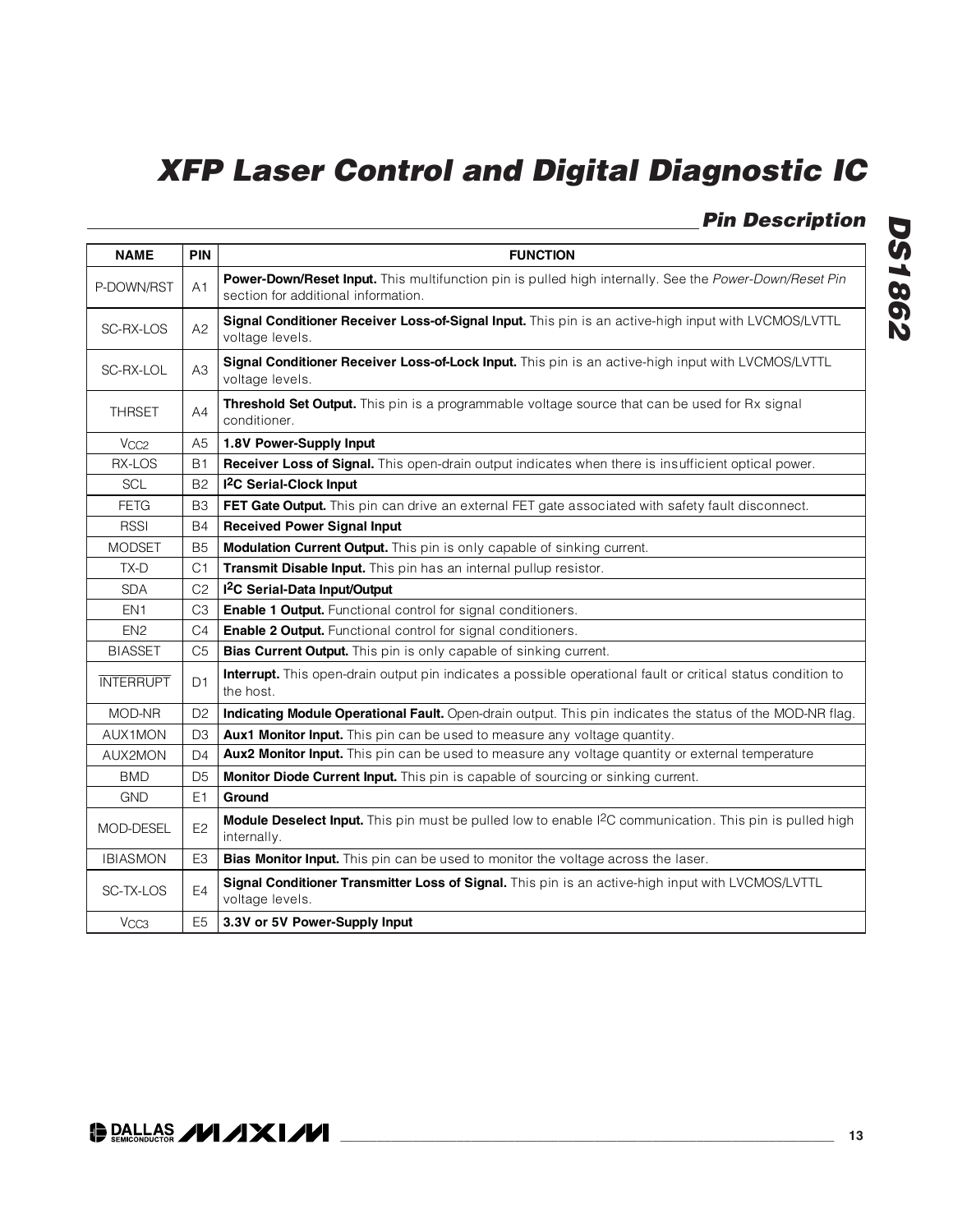

**Block Diagram**

**DALLAS /VI/IXI/VI** 

**DS1862**

**DS1862**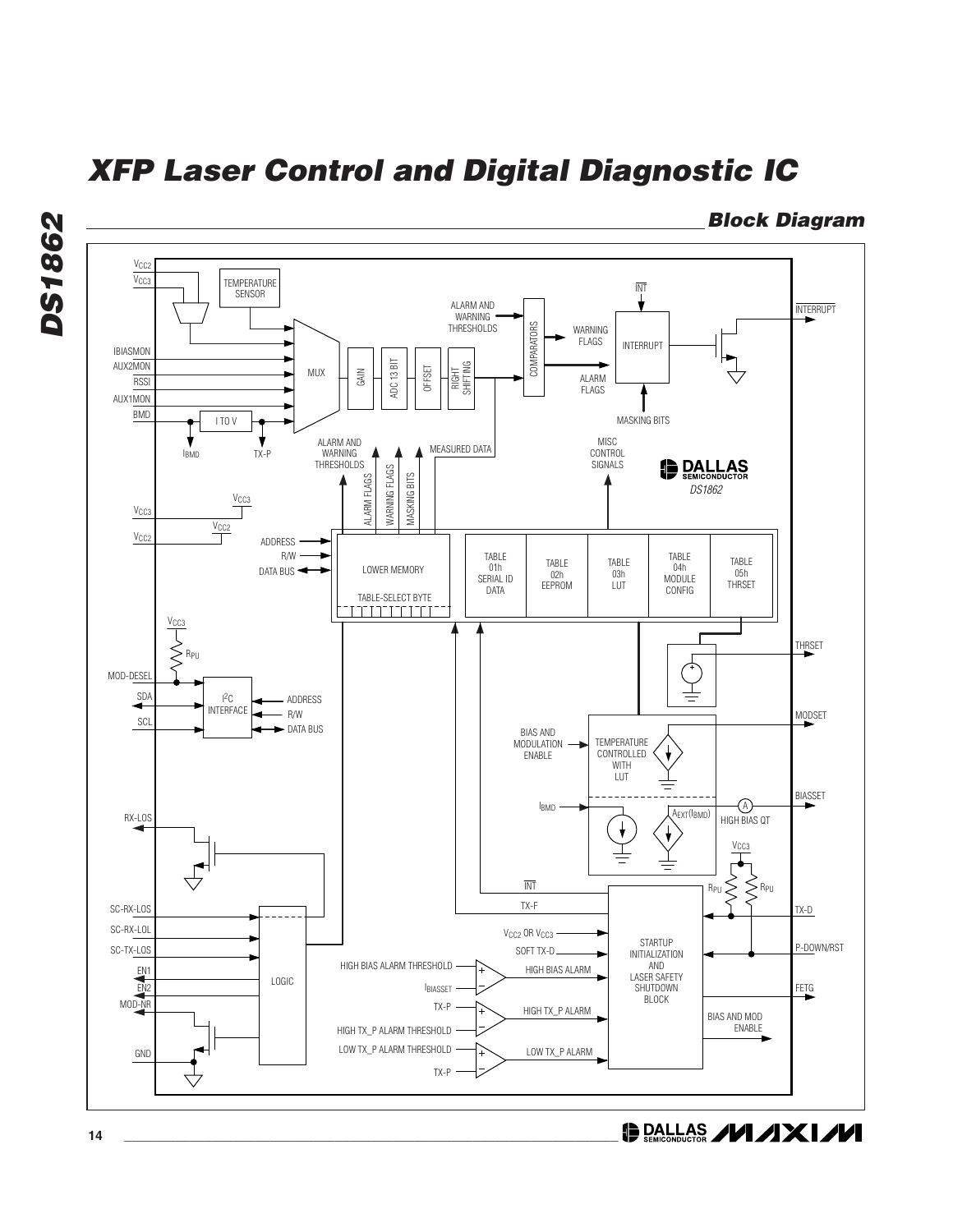### **Detailed Description**

The DS1862's block diagram is described in detail within the following sections and memory map/memory description.

#### **Automatic Power Control (APC)**

The DS1862's APC is accomplished by closed-loop adjustment of the bias current (BIASSET) until the feedback current (BMD) from a photodiode matches the value determined by the APC registers. The relationship between the APC register and IBMD is given by:

> $I_{\text{BMD}} = 5.859 \mu A \times \text{APC}_{C} \le 7:0 > +$  $(1.464\mu A \times APC_F < 1.0)$

where  $APC<sub>C</sub>< 7:0>$  is the 8-bit value in Table 04h, Byte 84h that controls the coarse BMD current, and APCF<1:0> is the 2-bit value that controls the fine BMD current.

The BMD pin appears as a voltage source in series with two resistors. The overall equivalent resistance of the BMD input pin can be closely approximated by the plot in Figure 8. The voltage that appears on the BMD pin, assuming no external current load, is 1.2V if BMD is in sink-current mode (SRC\_SINK\_B = 0) or 2.0V if BMD is set to source current (SRC\_SINK\_B = 1). This allows the photodiode to be referenced to either V<sub>CC3</sub> or GND. When the control loop is at steady state, the BMD current setting matches the current that is measured by the IBMD voltage across the internal resistance. During a transient period, the DS1862 adjusts the current drive on the BIASSET pin to bring the loop into steady state. The DS1862 is designed to support loop gains of 1/20 to 10.

On power-up, the BMD current ramps up to the previously saved current setting in EEPROM APC registers. While operating, the DS1862 monitors the BMD current. If it begins to deviate from the desired (set) IBMD value, the current on the BIASSET pin is again adjusted to compensate.

#### **Extinction Ratio Control Lookup Table (LUT)**

The DS1862 uses a temperature indexed lookup table (LUT) to control the extinction ratio. The MODSET pin is capable of sinking current based on the 8-bit binary value that is controlling it. The DS1862 also features a user-configurable current range to increase extinction ratio resolution. Five current ranges, as described in Table 1, are available to control the current entering MODSET.

### **Table 1. Selectable Current Ranges for MODSET**

| <b>LUT CURRENT RANGE</b><br>TABLE 04h, BYTE 86h<2:0> | <b>CURRENT RANGE</b><br>$(\mu A)$ |
|------------------------------------------------------|-----------------------------------|
| 000                                                  | $0$ to $75$                       |
| 001                                                  | 0 to 150                          |
| 010                                                  | $0$ to 300                        |
| 011                                                  | 0 to 600                          |
| 100                                                  | 0 to $1200$                       |



Figure 8. Approximate Model of the BMD Input

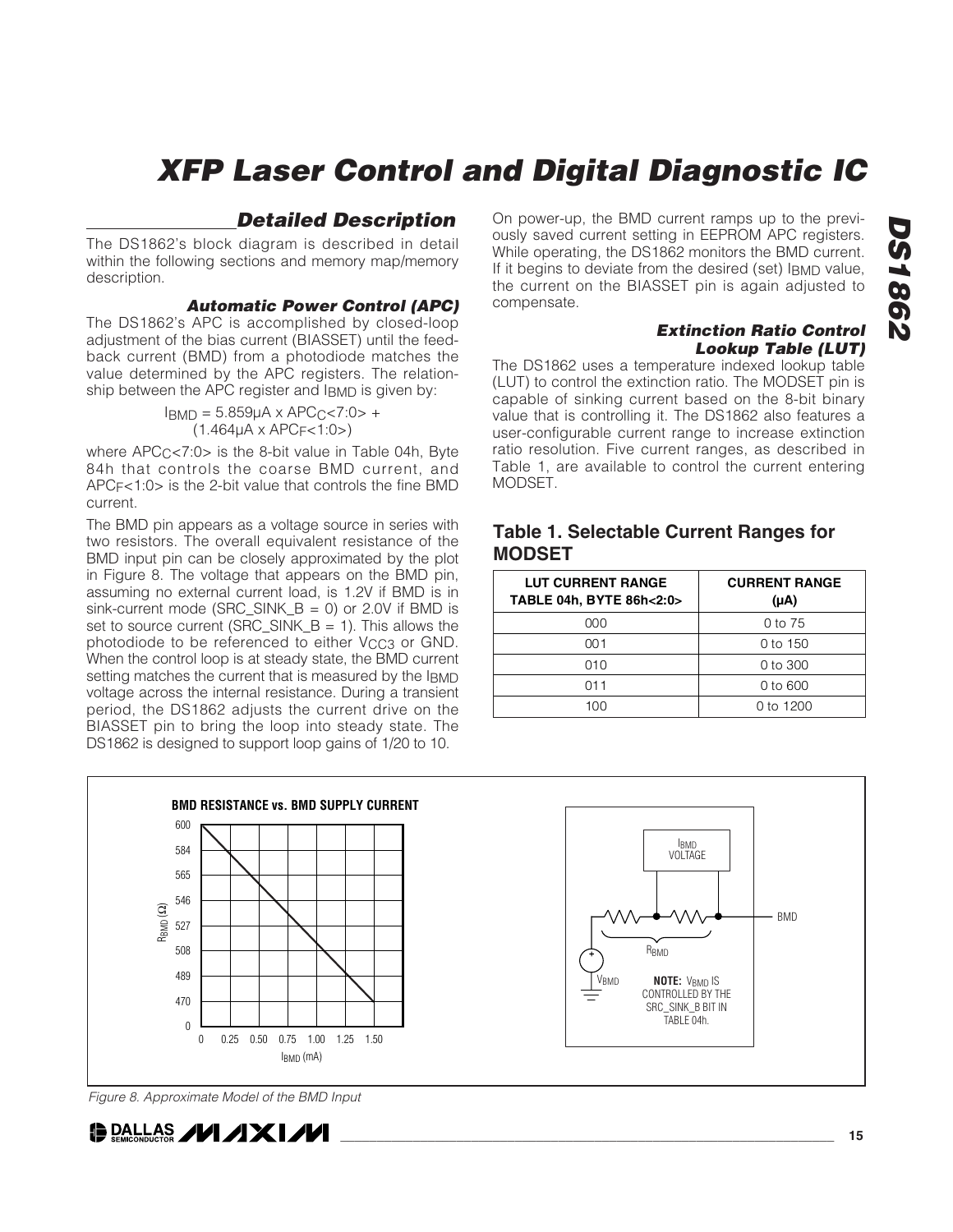If the largest current range is selected, the maximum value of FFh (from LUT) corresponds to a 1200μA sink current. Regardless of the current range, the MODSET value always consists of 256 steps, including zero.

IMODSET can be controlled automatically with the temperature-based lookup table, or by three other manual methods.

Automatic temperature addressed lookup is accomplished by an internal or external temperature sensor controlling an address pointer. This pointer indexes through 127 previously loaded 8-bit current values stored in the LUT. Each one of the 127 temperature slot locations corresponds to a 2°C increment over the -40°C to +102°C temperature range. Any temperature above or below these points causes the code in the first or last temperature slot to be indexed. Both the internal temperature sensor and an external sensor connected to AUX2MON are capable of providing a signal to control the extinction ratio automatically with an indexed LUT. Table 2 illustrates the relationship between the temperature and the memory locations in the LUT.

### **Table 2. Temperature Lookup Table**

| TEMPERATURE (°C) | <b>CORRESPONDING LOOKUP</b><br><b>TABLE ADDRESS</b> |
|------------------|-----------------------------------------------------|
| $<-40$           | 80h                                                 |
| $-40$            | 80h                                                 |
| $-38$            | 81h                                                 |
| $-36$            | 82h                                                 |
| .                | .                                                   |
| $+96$            | C4h                                                 |
| $+98$            | C <sub>5</sub> h                                    |
| $+100$           | C <sub>6</sub> h                                    |
| $+102$           | C7h                                                 |
| $> +102$         | C7h                                                 |

Automatic and manual control of MODSET is controlled by two bits, TEN and AEN, that reside in Table 04h, Byte B2h. By default (from factory) TEN and AEN are both set, causing complete automatic temperaturebased lookup. If TEN and/or AEN are altered, the DS1862 is set to one of the manual modes. Table 3 describes manual mode functionality.

### **Table 3. Truth Table for TEN and AEN Bits**

| <b>TEN</b> | <b>AEN</b> | <b>DS1862 LUT FUNCTIONALITY</b>                                                                                                                                                                                                                                                                                                                                                     |
|------------|------------|-------------------------------------------------------------------------------------------------------------------------------------------------------------------------------------------------------------------------------------------------------------------------------------------------------------------------------------------------------------------------------------|
| $\Omega$   | $\Omega$   | Manual mode that allows users to write a<br>value directly to the LUT VALUE register<br>(Table 04h, Byte B1h) to drive MODSET. While<br>in this mode, the LUT INDEX POINTER register<br>is not being updated, and no longer drives the<br>LUT VALUE register.                                                                                                                       |
| $\Omega$   | 1          | Manual mode that allows users to write a<br>value directly to the LUT VALUE register<br>(Table 04h, Byte B1h) to drive MODSET. While<br>in this mode, the LUT INDEX POINTER register<br>is still being updated; however, it no longer<br>drives the LUT VALUE register.                                                                                                             |
| 1          | $\Omega$   | Manual mode that allows users to write a<br>value to the LUT INDEX POINTER register<br>(Table 04h, Byte B0), then the DS1862<br>updates the LUT VALUE register (Table 04h,<br>Byte B1h) based on the user's index pointer.                                                                                                                                                          |
| 1          | 1          | Automatic mode (factory default). This mode<br>automatically indexes the LUT based on<br>temperature, placing the resulting LUT<br>address in the LUT INDEX POINTER register<br>(Table 04h, Byte B0h). Then the MODSET<br>setting is transferred from that LUT address to<br>the LUT VALUE register (Table 04h, Byte B1h).<br>Lastly, the IMODSET is set to the new MODSET<br>code. |

**DALLAS /VI /IXI/VI**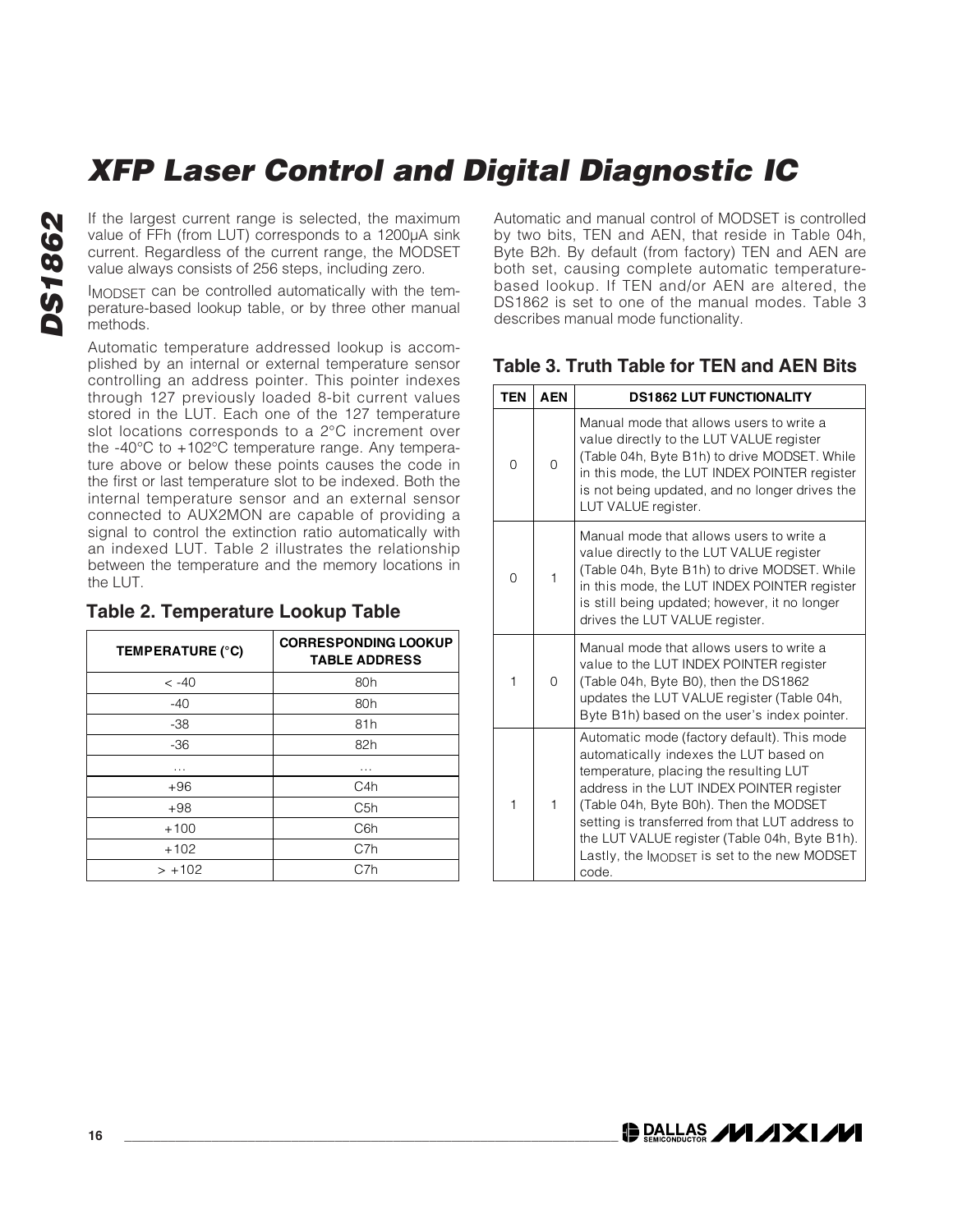#### **Monitor Channels**

The DS1862 has seven monitored voltage signals that are polled in a round-robin multiplexed sequence and are updated with the frame rate, tFRAME. All channels are read as 16-bit values, but have 13-bit resolution, and with the exception of temperature measurements, all channels are stored as unsigned values. The resulting 16-bit value for all monitored channels, except internal temperature, is calculated by internally averaging the analog-to-digital result eight times. The resulting internal temperature monitor channel is averaged 16 times. See the Internal Calibration section for a complete description of each channel's method(s) of internal calibration.

The AUX1MON, AUX2MON, and V<sub>CC2/3</sub> monitor channels are optional and can be disabled. This feature allows for shorter frame rate for the essential monitor channels. Channels that cannot be disabled are internal temperature, BMD, RSSI, and IBIASMON. A table of full-scale (FS) signal values (using factory internal calibration without right shifting) and the resulting FS code values for all seven channels is provided in Table 4.

#### **Measuring Temperature—Internal or External**

The DS1862 is capable of measuring temperature on three different monitor channels: internal temperature sensor, AUX1MON, and AUX2MON. Only the internal temperature and AUX2MON channels are capable of indexing the LUT to control the extinction ratio. To use an external temperature sensor on AUX2MON, the TEMP\_INT/EXT bit in Table 04h, Byte 8Bh, must be set. While AUX2MON controls the extinction ratio, the internal temperature sensor does not stop running; despite extinction ratio control by AUX2MON, it is this internal temperature signal that continues to control the status of temperature flags. Also, when TEMP\_INT/EXT = 1, the internal temperature clamps at -40°C and  $+103.9375$ °C, and when TEMP\_INT/EXT = 0 it clamps at -120°C and +127.984°C. AUX2MON, however, does have its own flag to indicate an out-of-tolerance condition and assert the INTERRUPT pin.

Both AUX1MON and AUX2MON can be used to measure temperature as a function of voltage on their respective pins. They can be enabled by selecting either 0h or 4h from Table 5. Internal (or external) calibration may be required to transmute the input voltage to the desired two's-complement digital code, readable from the result registers in lower memory, Bytes 6Ah, 6Bh, 6Ch, 6Dh.

#### **Measuring V<sub>CC2</sub>/3**

The DS1862 has the flexibility to internally measure either V<sub>CC2</sub> or V<sub>CC3</sub> to monitor supply voltage. V<sub>CC2</sub> or V<sub>CC3</sub> is user selectable by the V<sub>CC2/3</sub>\_SEL bit in Table 01h, Byte DCh. To remove V<sub>CC2/3</sub> from the round-robin monitor update scheme, despite having V<sub>CC2</sub> or V<sub>CC3</sub> selected to be monitored, the Reserve\_EN bit in Table 04h, Byte 8Bh can be programmed to a 0. The analog power-on-reset flag, POA, indicates the status of  $V_{CC3}$ power supply. Even though POA seems to behave similarly to V<sub>CC2/3</sub> monitor channel, it is completely separate and has no connection.

| <b>RESERVE EN</b> | $V_{CC2/3}$ <sub>SEL</sub> | <b>RESULT</b>                          |
|-------------------|----------------------------|----------------------------------------|
|                   |                            | V <sub>CC2/3</sub> result not enabled. |
|                   |                            | V <sub>CC2/3</sub> result not enabled. |
|                   |                            | V <sub>CC3</sub> is being measured.    |
|                   |                            | V <sub>CC2</sub> is being measured.    |

#### **Measuring APC and Laser Parameters—BMD, IBIASMON, RSSI**

BMD and BIASSET are used to control and monitor the laser functionality. Regardless of the set BMD current in the APC register, the DS1862 measures BMD pin current and uses this value not only to adjust the current on the BIASSET pin, but also to monitor TX-P as well. The IBIASMON pin is used to input a voltage signal to the DS1862 that can be used to monitor the bias current through the laser. This monitor channel does not drive the HIGH BIAS quick-trip (QT) alarms for safety

| <b>SIGNAL</b>   | <b>+FS SIGNAL</b> | $+FS$ (hex)      | -FS SIGNAL       | -FS (hex) | <b>LSB</b>         |
|-----------------|-------------------|------------------|------------------|-----------|--------------------|
| Temperature     | 127.984°C         | 7FF8             | $-120^{\circ}$ C | 8800      | $0.0625^{\circ}$ C |
| VCC2/3          | 6.5528V           | FFF <sub>8</sub> | 0V               | 0000      | 100µV              |
| <b>IBIASMON</b> | 2.4997V           | FFF <sub>8</sub> | 0V               | 0000      | 38.147µV           |
| <b>RSSI</b>     | 2.4997V           | FFF <sub>8</sub> | 0V               | 0000      | 38.147µV           |
| AUX1MON         | 6.5528V           | FFF <sub>8</sub> | 0V               | 0000      | 38.147µV           |
| AUX2MON         | 6.5528V           | FFF <sub>8</sub> | 0V               | 0000      | 38.147µV           |
| BMD (TX-P)      | 1.5mA             | FFF <sub>8</sub> | 0mA              | 0000      | 22.888nA           |

#### **Table 4. Monitor Channel FS and LSB Detail**

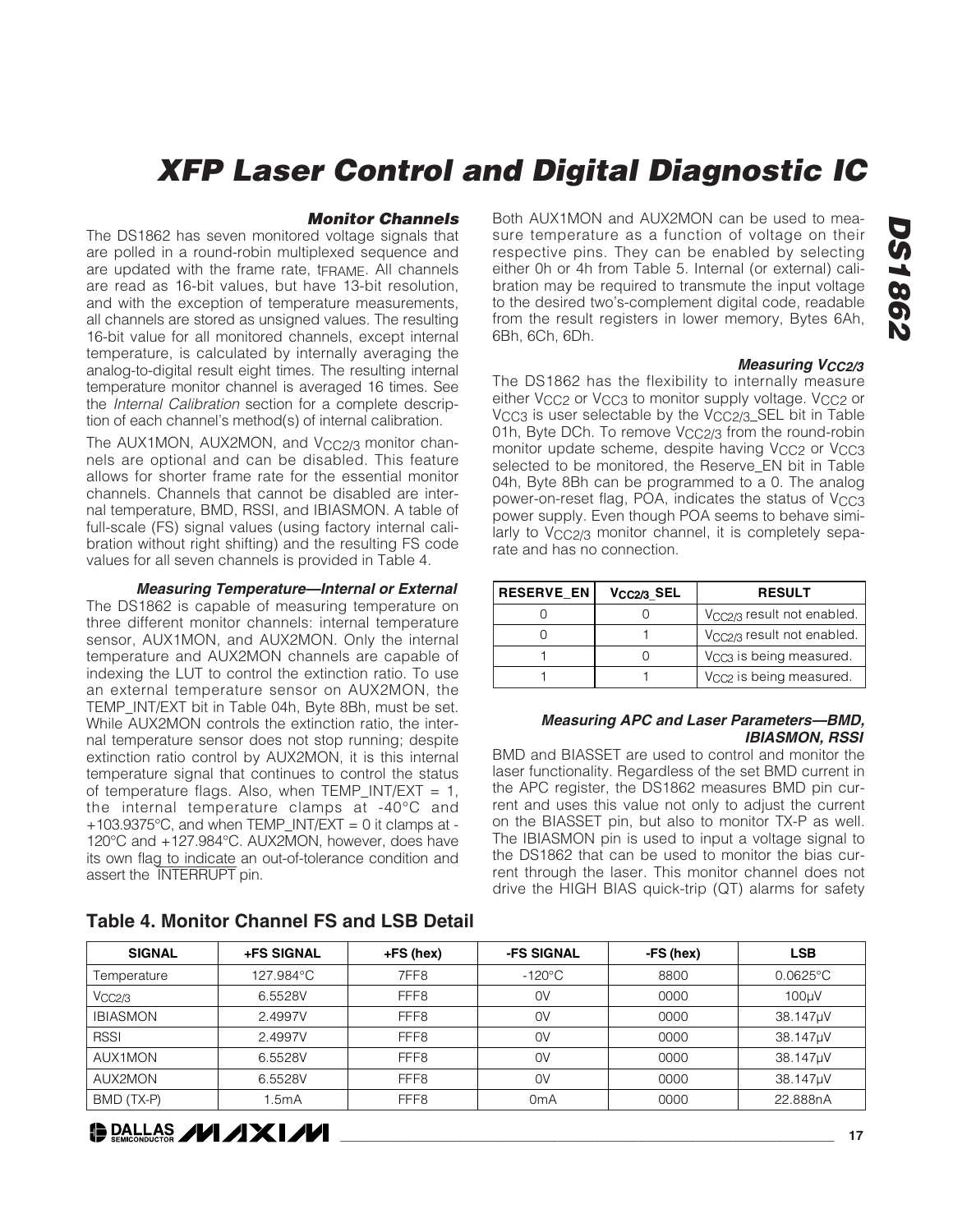fault functionality, current on the BIASSET pin is monitored by the DS1862 to control the HIGH BIAS quicktrip alarm. Similar to TX-P, the RSSI pin is used to measure the received power, RX-P.

#### **Measuring Voltage Quantities using AUX1MON and AUX2MON**

AUX1MON and AUX2MON are auxiliary monitor inputs that may be used to measure additional parameters. AUX1/2MON feature a user-selectable register that determines the measured value's units (i.e., voltage, current, or temperature). In addition to indicating units, some of the 4-bit op codes, in Table 5, also place the part in special modes used for alarms and faults internally. Whichever units' scale is selected, the DS1862 is only capable of measuring a positive voltage quantity, therefore internal or external calibration may be

### **Table 5. AUX1/2MON Functionality Selection (Unit Selection)**

| <b>VALUE</b>      | <b>DESCRIPTION OF AUX1/2MON INTENDED USE</b><br>(UNITS OF MEASURE)  |
|-------------------|---------------------------------------------------------------------|
| 0000b             | Auxiliary monitoring not implemented                                |
| 0001b             | APD bias voltage (16-bit value is voltage in units<br>of 10mV)      |
| 0010 <sub>b</sub> | Reserved                                                            |
| 0011 <sub>b</sub> | TEC current (mA) (16-bit value is current in units<br>of $0.1mA$ )  |
| 0100b             | Laser temperature (same encoding as module<br>temperature)          |
| 0101b             | Laser wavelength                                                    |
| 0110 <sub>b</sub> | +5V supply voltage (encoded as primary voltage<br>monitor)          |
| 0111b             | +3.3V supply voltage (encoded as primary<br>voltage monitor)        |
| 1000 <sub>b</sub> | +1.8V supply voltage (encoded as primary<br>voltage monitor) (Vcc2) |
| 1001b             | -5.2V supply voltage (encoded as primary voltage<br>monitor)        |
| 1010 <sub>b</sub> | +5V supply current (16-bit value is current in<br>0.1mA)            |
| 1101b             | +3.3V supply current (16-bit value is current in<br>0.1mA)          |
| 1110 <sub>b</sub> | +1.8V supply current (16-bit value is current in<br>0.1mA)          |
| 1111b             | -5.2V supply current (16-bit value is current in<br>0.1mA)          |

required to get the binary value to match the measured quantity. A table of acceptable units and/or their corresponding user-programmable 4-bit op code is provided below.

#### **Alarms and Warning Flags Based on Monitor Channels**

All of the monitor channels feature alarm and warning flags that are asserted automatically as user-programmed thresholds are internally compared with monitor channel results. Flags may be set, which, if not masked, will generate an interrupt on the INTERRUPT pin or generate a safety fault. Whenever V<sub>CC2/3</sub>, AUX2MON, AUX1MON, RSSI, and internal temperature go beyond their threshold trip points and the corresponding mask bit is 0, an interrupt is generated on the INTERRUPT pin and a corresponding warning or alarm flag is set. Similarly, a safety fault occurs whenever BMD or BIASSET go beyond threshold trip points. When this happens, the FETG pin immediately asserts and BIASSET and MODSET currents are shut down.

#### **Monitor Channel Conversion Example**

Table 6 provides an example of how a 16-bit ADC code corresponds to a real life measured voltage using the factory-set calibration on either RSSI or IBIASMON. By factory default, the LSB is set to 38.147μV.

### **Table 6. A/D Conversion Example**

| <b>MSB (BIN)</b> | LSB (BIN) | <b>VOLTAGE (V)</b> |
|------------------|-----------|--------------------|
| 11000000         | 00000000  | 1875               |
| 10000000         | 10000000  | 1.255              |

To calculate V<sub>CC2</sub>, V<sub>CC3</sub>, AUX1MON, or AUX2MON, convert the unsigned 16-bit value to decimal and multiply by 100μV.

To calculate the temperature (internal), treat the two'scomplement value binary number as an unsigned binary number, then convert it to decimal and divide by 256. If the result is grater than or equal to 128, subtract 256 from the result.

Temperature: high byte =  $-128^{\circ}$ C to  $+127^{\circ}$ C signed; low byte =  $1/256^{\circ}$ C.

### **Table 7. Temperature Bit Weights**

| Ä.            |      | ΩA          |  |  |
|---------------|------|-------------|--|--|
| $\mathcal{D}$ | ن-1^ | $\Omega$ -4 |  |  |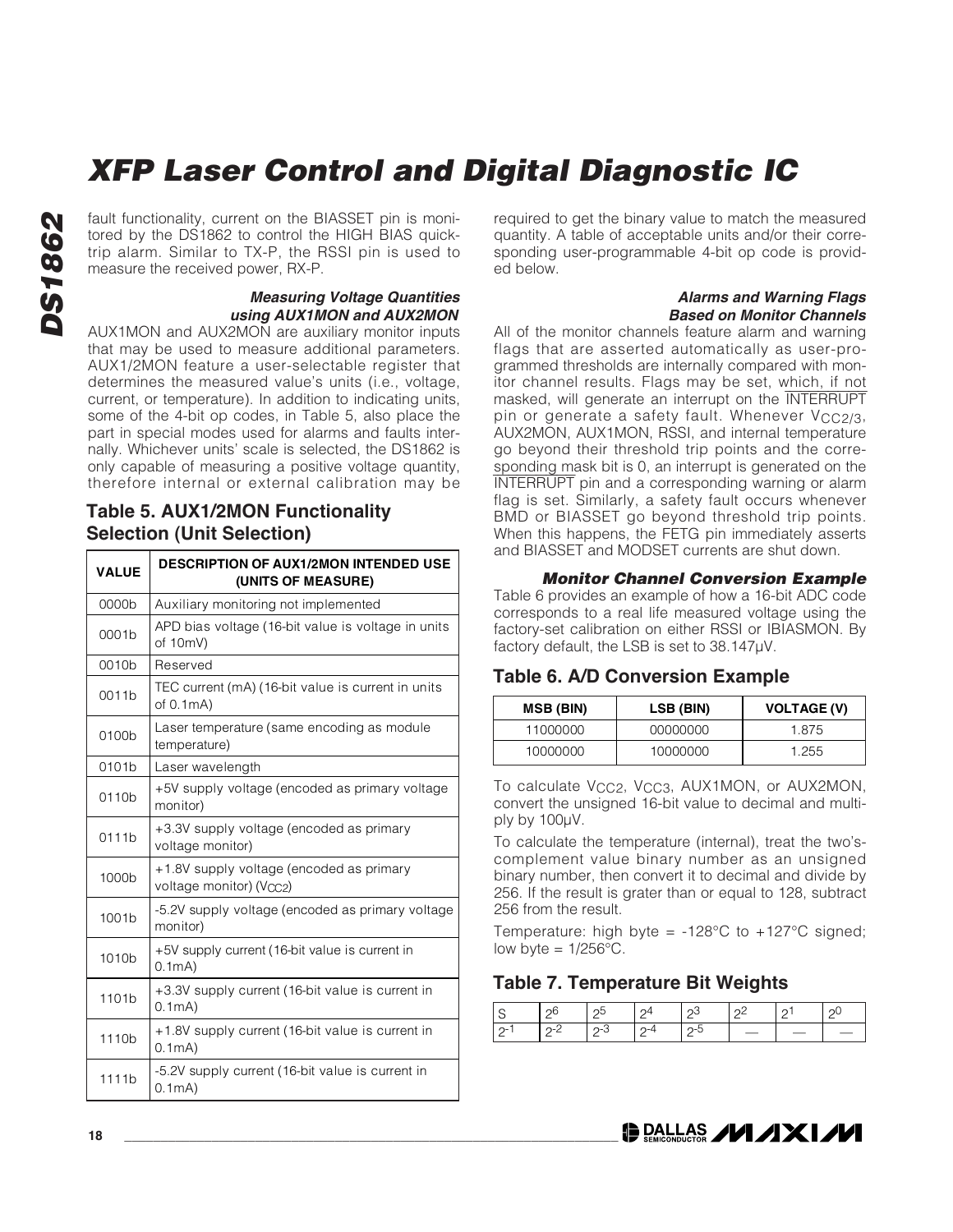### **Table 8. Temperature Conversion Examples**

| <b>MSB (BIN)</b> | LSB (BIN) | TEMPERATURE (°C) |
|------------------|-----------|------------------|
| 01000000         | 00000000  | $+64$            |
| 01000000         | 00001000  | +64.03215        |
| 01011111         | 00000000  | $+95$            |
| 11110110         | 00000000  | -10              |
| 11011000         | 00000000  | -40              |

#### **Internal Calibration**

The DS1862 has two means for scaling an analog input to a digital result. The two devices alter the gain and offset of the signal to be calibrated. All of the inputs except internal temperature have unique registers for both the gain and the offset that can be found in Table 04h. See the table below for a complete description of internal calibration capabilities including right-shifting for all monitor channels.

**Table 9. Internal Calibration Capabilities**

| <b>SIGNAL</b>   | <b>INTERNAL</b><br><b>SCALING</b> | <b>INTERNAL</b><br><b>OFFSET</b> | <b>RIGHT-</b><br><b>SHIFTING</b> |
|-----------------|-----------------------------------|----------------------------------|----------------------------------|
| Temperature     |                                   | X                                |                                  |
| VCC2/3          | X                                 | X                                |                                  |
| <b>IBIASMON</b> | X                                 | X                                | X                                |
| RSSI (RX-P)     | X                                 | X                                | X                                |
| <b>AUX1MON</b>  | X                                 | X                                | X                                |
| AUX2MON         | X                                 | X                                | X                                |
| BMD (TX-P)      | X                                 | X                                | X                                |

To scale a specific input's gain and offset, the relationship between the analog input and the expected digital result must be known. The input that would produce a corresponding digital result of all zeroes is the null value (normally this input is GND). The input that would produce a corresponding digital result of all ones is the full-scale (FS) value minus one LSB. The FS value is also found by multiplying an all ones digital value by the weighted LSB. For example, a digital reading is 16 bits long, assume that the LSB is known to be 50μV, then the FS value would be  $2^{16} \times 50 \mu V = 3.2768V$ .

A binary search can be used to find the appropriate gain value to achieve the desired FS of the converter. Once the gain value is determined, then it can be

loaded into the appropriate channels' Gain register. This requires forcing two known voltages on to the monitor input pin. For best results, one of the forced voltages should be the NULL input and the other should be 90% of FS. Since the LSB of the least significant byte in the digital reading register is known, the expected digital results are also known for both the null and FS value inputs. Figure 9 describes the hysteresis built into the DS1862's LUT functionality.



Figure 9. Lookup Table Hysteresis

With the exception of BMD, which can source or sink current, all monitored channels are high impedance and are only capable of directly measuring a voltage. If other measured quantities are desired, such as light, frequency, power, current, etc., they must be converted to a voltage. In this situation the user is not interested in voltage measurement on the monitored channel, but the measurement of the desired parameter. Only the relationship between the indirect measured quantity (light, frequency, power, current, etc.) to the expected digital result must be known.

An example of gain scaling using the recommended binary search procedure is provided with the following pseudo code.

To help will the computation, two integers need to be defined: count 1 and count 2. CNT1 = NULL / LSB and CNT2 = 90%FS / LSB. CLAMP is the largest result that can be accommodated.

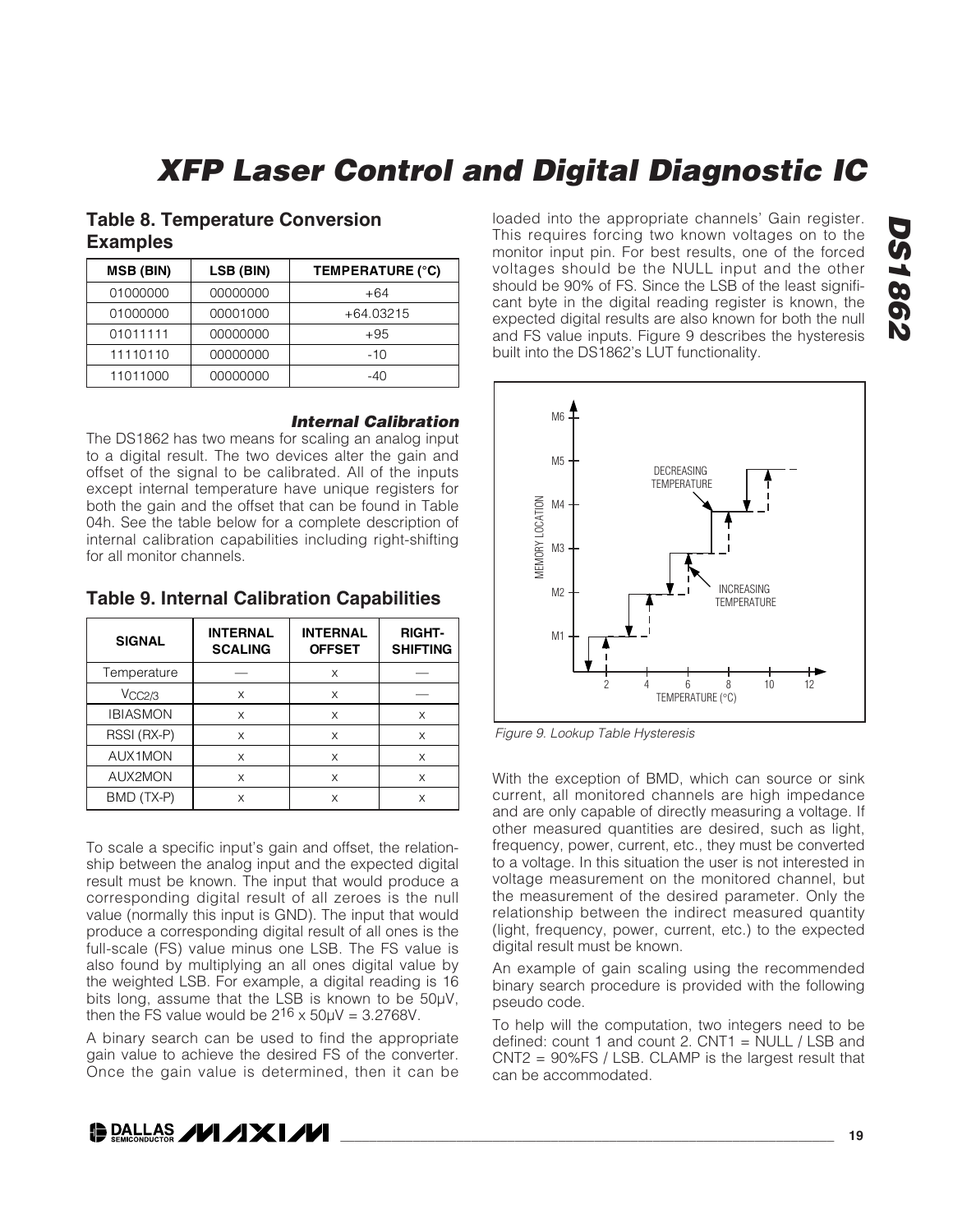**DS1862 DS1862**  /\* Assume that the Null input is 0.5V. \*/

/\* In addition, the requirement for LSB is 50μV. \*/

 $FS = 65536 * 50e-6;$   $\frac{\pi}{3.2768}$  \*/

```
CNT1 = 0.5 / 50e-6; /* 10000 */
```
CNT2 = 0.90\*FS / 50e-6; /\* 58982 \*/

/\* Thus the NULL input of 0.5V and the 90% of FS input is 2.94912V. \*/

set the trim-offset-register to zero;

set Right-Shift register to zero (Typically zero. See the Right-Shifting section);

 $gain\_result = 0h;$ 

CLAMP = FFF8h/2^(Right\_Shift\_Register);

For  $n = 15$  down to 0

begin

gain\_result = gain\_result +  $2^n$ n;

Force the 90% FS input (2.94912V);

Meas2 = read the digital result from the part;

If Meas2 >= CLAMP then

 $gain\_result = gain\_result - 2^n$ ;

Else

Force the NULL input (0.5V);

 $Meas1 = read the digital result from the part;$ 

```
if (Meas2 - Meas1) > (CNT2 - CNT1) then
```

```
gain\_result = gain\_result - 2^n;
```
end;

Set the gain register to gain\_result;

The gain register is now set and the resolution of the conversion will best match the expected LSB. The next step is to calibrate the offset of the DS1862. With the correct gain value written to the gain register, again force the NULL input to the monitor pin. Read the digital result from the part (Meas1). The offset value is equal to negative value of Meas1.

$$
\mathsf{OFFSET\_REGISTER} = \left[\frac{(-1)\mathsf{Meas1}}{4}\right]
$$

The calculated offset is now written to the DS1862 and the gain and offset-scaling procedure is complete.

#### **Right-Shifting A/D Conversion Result (Scalable Dynamic Ranging)**

Right-shifting is a digital method used to regain some of the lost ADC range of a calibrated system. If rightshifting is enabled, by simply loading a non-zero value into the appropriate Right-Shifting Register, then the DS1862 shifts the calibrated result just before it is stored into the monitor channels' register. If a system is calibrated so the maximum expected input results in a digital output value of less than 7FFFh (50% of FS), then it is a candidate for using the right-shifting method.

If the maximum desired digital output is less than 7FFFh, then the calibrated system is using less than 1/2 the ADC's range. Similarly, if the maximum desired digital output is less than 1FFFh, then the calibrated system is only using 1/8th the ADC's range. For example, if an applied maximum analog signal yields a maximum digital output less than 1FFCh, then only 1/8th of the ADC's range is used. Right-shifting improves the resolution of the measured signal as part of internal calibration. Without right-shifting, the 3 MS bits of the ADC will never be used. In this example, a value of 3 for the right-shifting maximizes the ADC range and a larger gain setting must be loaded to achieve optimal conversion. No resolution is lost since this is a 13-bit converter that is left justified. The value can be right-shifted 3 times without losing any resolution. The following table describes when the right-shifting method can be effectively used.

### **Table 10. Right-Shifting Selection**

| <b>OUTPUT RANGE USED WITH</b><br><b>ZERO RIGHT-SHIFTS</b> | <b>NUMBER OF RIGHT-</b><br><b>SHIFTS NEEDED</b> |
|-----------------------------------------------------------|-------------------------------------------------|
| 0h FFFFh                                                  |                                                 |
| $0h$ $7$ FFFh                                             |                                                 |
| $0h$ $\ldots$ 3FFFh                                       | 2                                               |
| $0h$ $\ldots$ 1 FFF h                                     |                                                 |
| Oh OFFFh                                                  |                                                 |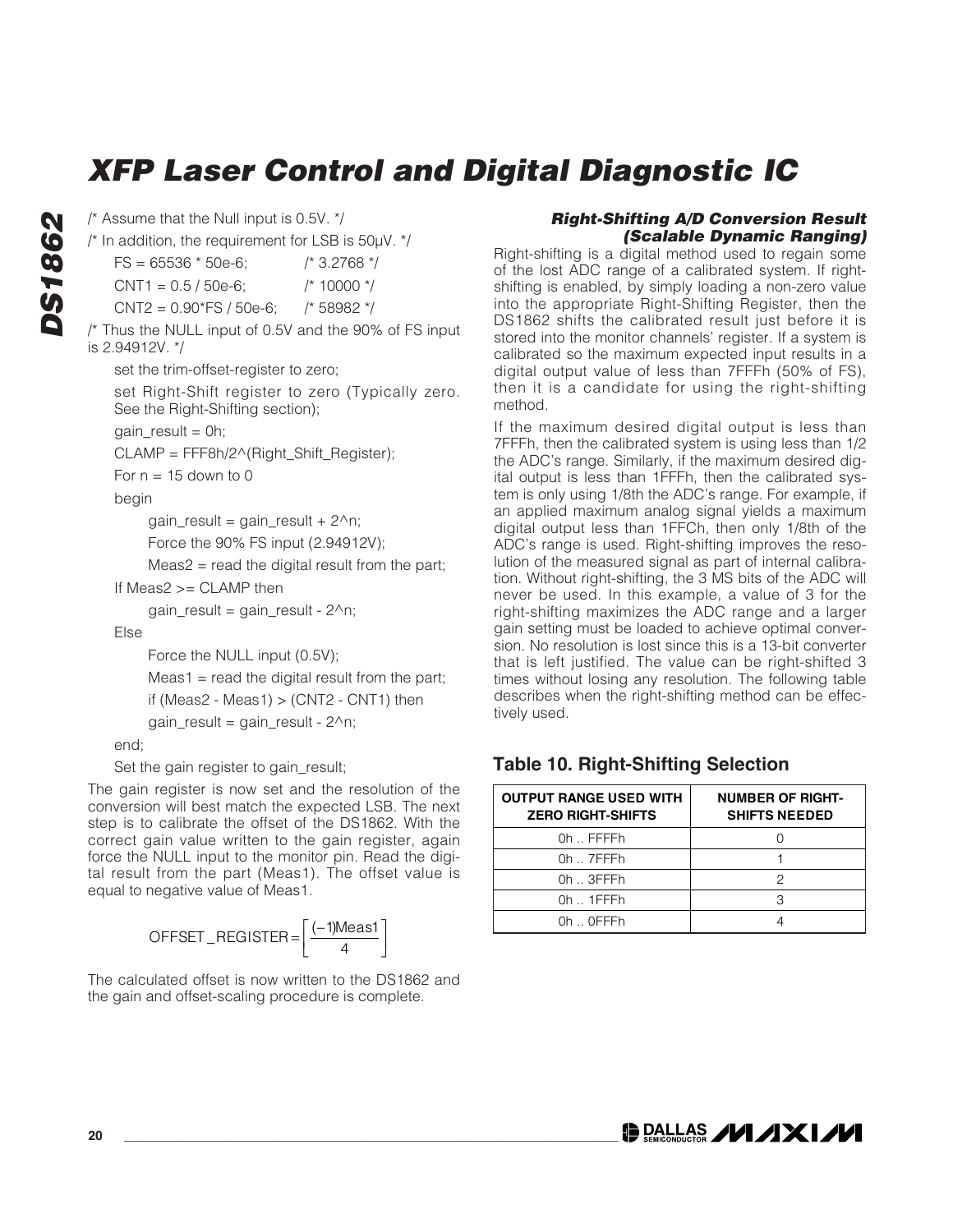#### **Warning and Alarm Logic Based on AUX1/2MON, VCC2/3, Temp, RX-P, and IBIASMON**

The DS1862 is capable of generating an alarm and/or warning whenever an analog monitored channel goes out of a user-defined tolerance. Temperature, bias current (based on IBIASMON), receive power (based on RSSI), AUX1MON, AUX2MON, and V<sub>CC2/3</sub>, are monitored channels that generate latched flags. See the figure below for more detail pertaining to AUX1MON and AUX2MON. Flags are latched into a high state the first time a monitored channel goes out of the defined operating window and for each monitored signal there is a Mask bit that can be set to prevent the corresponding alarm or warning flag from being set. Once a flag is set, it is cleared by simply reading its memory location.



Figure 10. AUX1/2MON Monitor Logic

**DALLAS /VI/IXI/VI**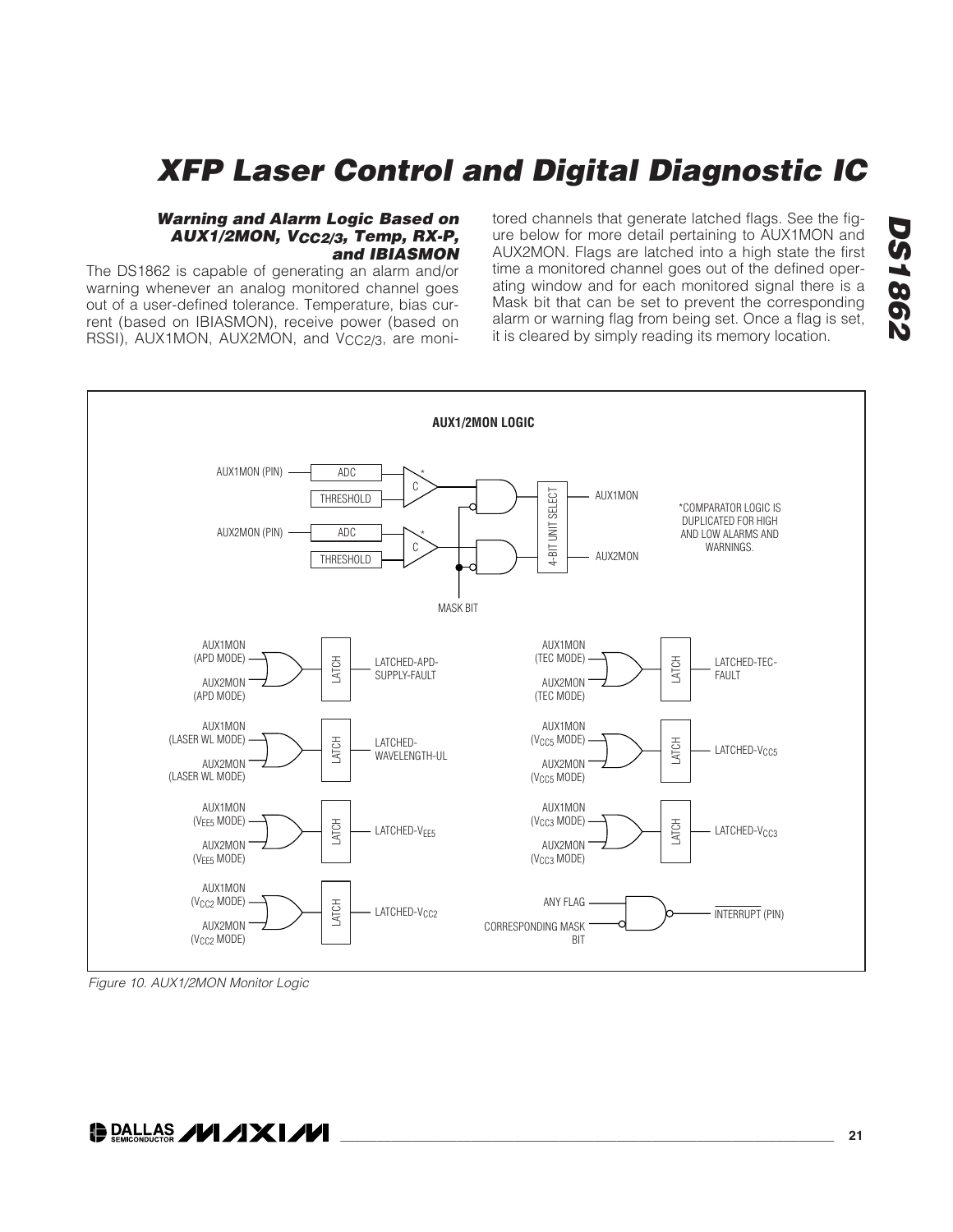#### **Warning and Alarm Logic Based on Signal Conditioners**

The DS1862 also has flags that are set by certain logical conditions on signal conditioner (SC) pins: SC-RX-LOL, SC-RX-LOS, SC-TX-LOS. Similarly, for each latched signal conditioner flag there are also mask bits that are capable of preventing the alarm or warning flag from causing an INTERRUPT pin to assert. Again, flags are cleared automatically whenever their memory address is read. See Figure 11 for more detail.

#### **Quick-Trip Logic and FETG Shutdown Functionality**

In addition to alarms and warnings, the DS1862 also has quick-trip (QT) functionality (sometimes referred to

as fast alarms) that is capable of shutting down the LASER with the FETG pin in conjunction with shutting down IMODSET and IBIASSET. IBMD and IBIASSET currents are measured and are compared with userdefined trip points to set the quick-trip flags: QT LOW TX-P, QT HIGH TX-P, and QT HIGH BIAS. These flags are also capable of being masked to prevent FETG from being asserted when an out-of-tolerance condition is detected. FETG is not asserted by setting the TX-D pin, SOFT TX-D, or P-DOWN/RST pin to a high state, however, IMODSET, and IBIASSET will shut down. See Figure 12 for more detail.



Figure 11. Signal Conditioner and Other Logic

**DALLAS /VI /IXI/VI**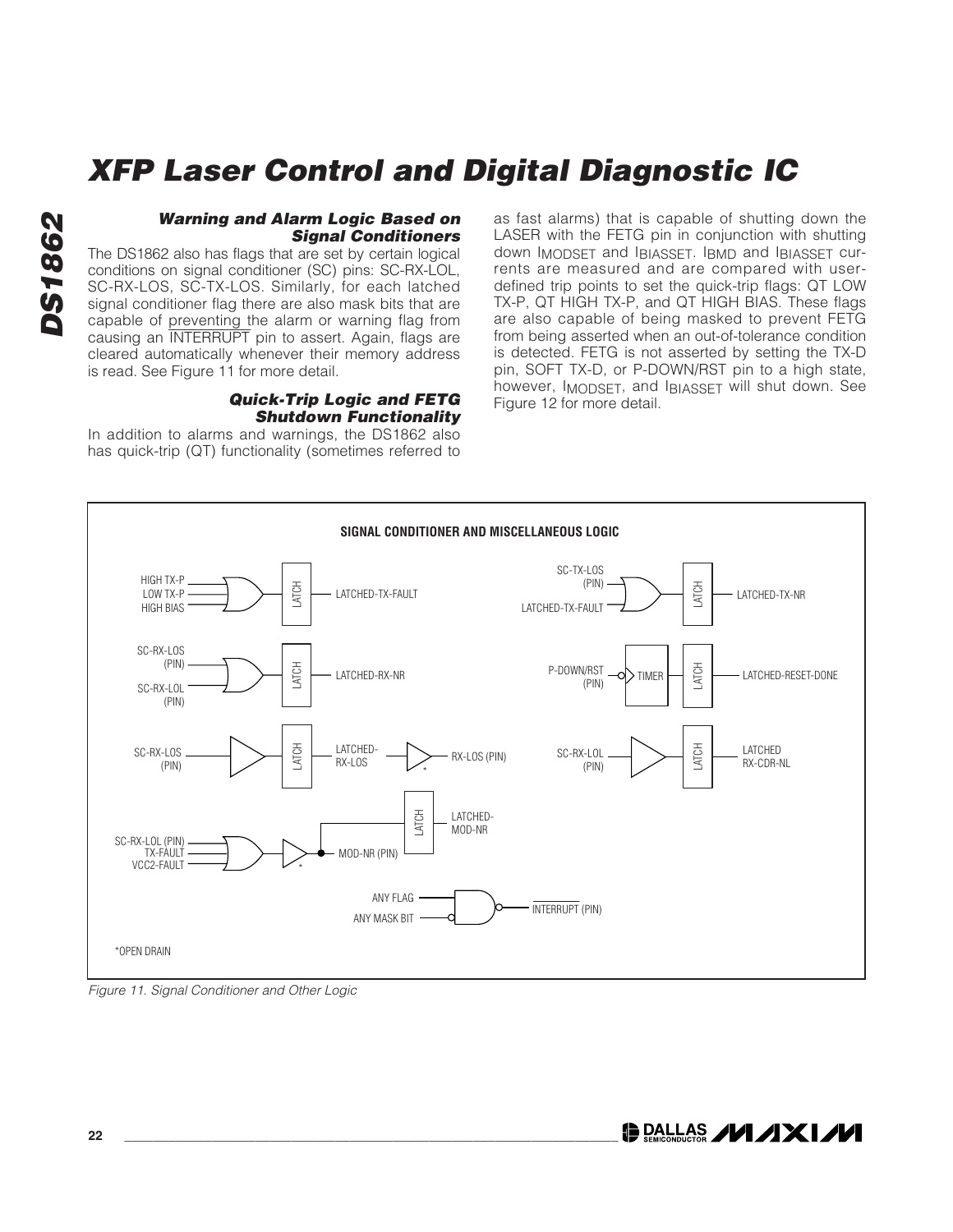

Figure 12. Safety Fault and Shutdown Logic

The polarity of the FETG pin can also be reversed by setting the FETG POL bit. Once a safety fault has occurred, the FETG pin and all of the attendant flags can only be reset by pulsing the P-DOWN/RST pin high for the reset time, tRESET, or by toggling the SOFT P-DOWN/RST bit in Byte 6Eh, bit 3. See the Power-Down/Reset Pin section for more details.

#### **Power-Down/Reset Pin**

The P-DOWN/RST pin is a multifunction input pin that resets and/or powers down the DS1862. Since the pin is internally pulled up, its normal state is released, which corresponds to power-down mode. If the P-DOWN/RST pin is released, or driven high, the DS1862 responds by shutting down the MODSET and BIASSET currents. Once the pin is pulled low, operation continues (if not inhibited by a safety fault). Besides powering down the DS1862, a high-going pulse with minimum reset time, tRESET, can be applied to the P-DOWN/RST pin. This is necessary to restart the DS1862, especially if it is in a safety shutdown condition and needs to be restarted

#### after the safety condition has been rectified. See the timing diagrams for proper pin timing.

#### **Power-Down Functionality**

During power-down mode IBIASSET and IMODSET drop below 10μA, effectively shutting down the laser. FETG is not asserted and safety faults do not occur during this period. During power-down, I2C communication is still active, but the signal conditioner pins EN1 and EN2 are noncontrollable and automatically change to the states:  $EN1 = 1$  and  $EN2 = 0$ . Other internal flags/signals that are based on the signal conditioner inputs still reflect the status on the signal conditioner pins during power-down. For example, RX-LOS still reflects the status of SC-RX-LOS, and MOD-NR still reflects the logical states for the signal conditioner pins. Similarly, it is possible for FETG to be asserted, even though the BIASSET and MODSET currents are shut down. However, during power-down and a short period, tppR-OFF, during powerup, TX-P Low flag is ignored (internally automatically masked out) and does not contribute to FETG's logic.

**DALLAS /VI /IXI/VI** 

**DS1862**

**DS1862**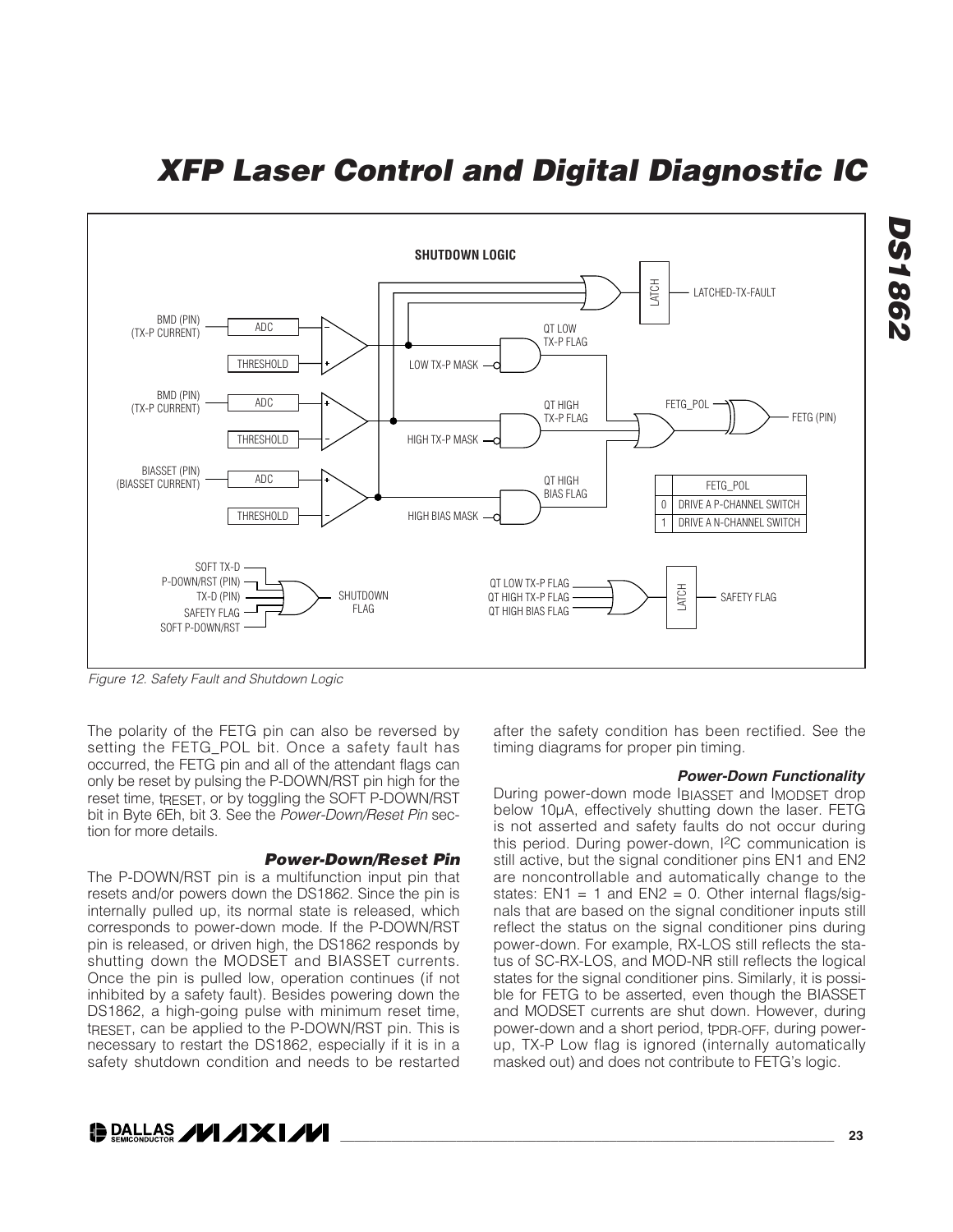During an asserted period of P-DOWN/RST (DS1862 in power-down), and V<sub>CC3</sub> is cycled, the DS1862 remains in power-down mode upon power-up. While in powerdown mode the INTERRUPT pin does not assert. Once V<sub>CC3</sub> has returned, the reset done flag asserts after the interrupt assert delay, tinit ON.

#### **Reset Functionality**

Besides powering down the DS1862, the P-DOWN/RST pin also functions to reset the DS1862. After a highgoing pulse of time tRESET, several events occur within the DS1862. First, MODSET and BIASSET currents shut down and are then reinstated. Second, between the rising edge of the reset pulse and the assertion of the reset-done flag (tINIT), the low TX-P flag is ignored and does not cause FETG to trip. After time t<sub>INIT,</sub> the low TX-P flag becomes functional. Also, at this time, the reset-done flag is asserted, causing an interrupt to be generated. If there are no faults before  $t_{\text{INIT}}$ , then no interrupts are asserted on the INTERRUPT pin.

If  $V_{CC3}$  is powered up while P-DOWN/RST is high, then the reset-done flag must be cleared twice. The first time the reset-done flag is generated by V<sub>CC3</sub> powering up, the second time reset-done is generated by a falling edge on P-DOWN/RST. If V<sub>CC3</sub> is continuously powered while P-DOWN/RST is low then only one resetdone flag needs to be cleared. See the timing diagrams for graphical detail.

#### **Memory Map**

#### **Memory Organization**

The DS1862 features six separate memory tables that are internally organized into 4-word rows. The Lower Memory is addressed from 00h to 7Fh and contains alarm and warning thresholds, flags, masks, several control registers, password entry area (PE), and the table select byte. Table 01h primarily contains user EEPROM as well as several control bytes for various functions. Table 02h is strictly user EEPROM that is protected by a host password. Table 03h is strictly used for controlling the extinction ratio with an LUT. Table 04h is a multifunction space that contains internal calibration values for monitored channels, LUT index pointers, and miscellaneous control bytes. Table 05h is factory programmed and stores SCALE values for use with suggested external temperature sensors. Also, one byte in Table 05h controls the THRSET voltage source and is completely accessible without any password protection. See the Detailed Register Description section for a more complete detail of each byte's function, as well as Table 11 for read/write permissions for each byte. Many nonvolatile memory locations are actually SRAM-shadowed EEPROM, which are controlled by the SEEB bit in Table 04h, Byte B2h.

The DS1862 incorporates SRAM-shadowed EEPROM memory locations for key memory addresses that may be rewritten many times. By default the shadowed-EEPROM bit, SEEB, is not set and these locations act as ordinary EEPROM. By setting SEEB, these locations begin to function like SRAM cells, which allow an infinite number of write cycles without concern of wearing out the EEPROM. This also eliminates the requirement for the EEPROM write time, tWR. Because changes made with SEEB enabled do not affect the EEPROM, these changes are not retained through power cycles. The power-up value is the last value written with SEEB disabled. This function can be used to limit the number of EEPROM writes during calibration or to change the monitor thresholds periodically during normal operation helping to reduce the number of times EEPROM is written. The following information describes which locations are shadowed-EEPROM.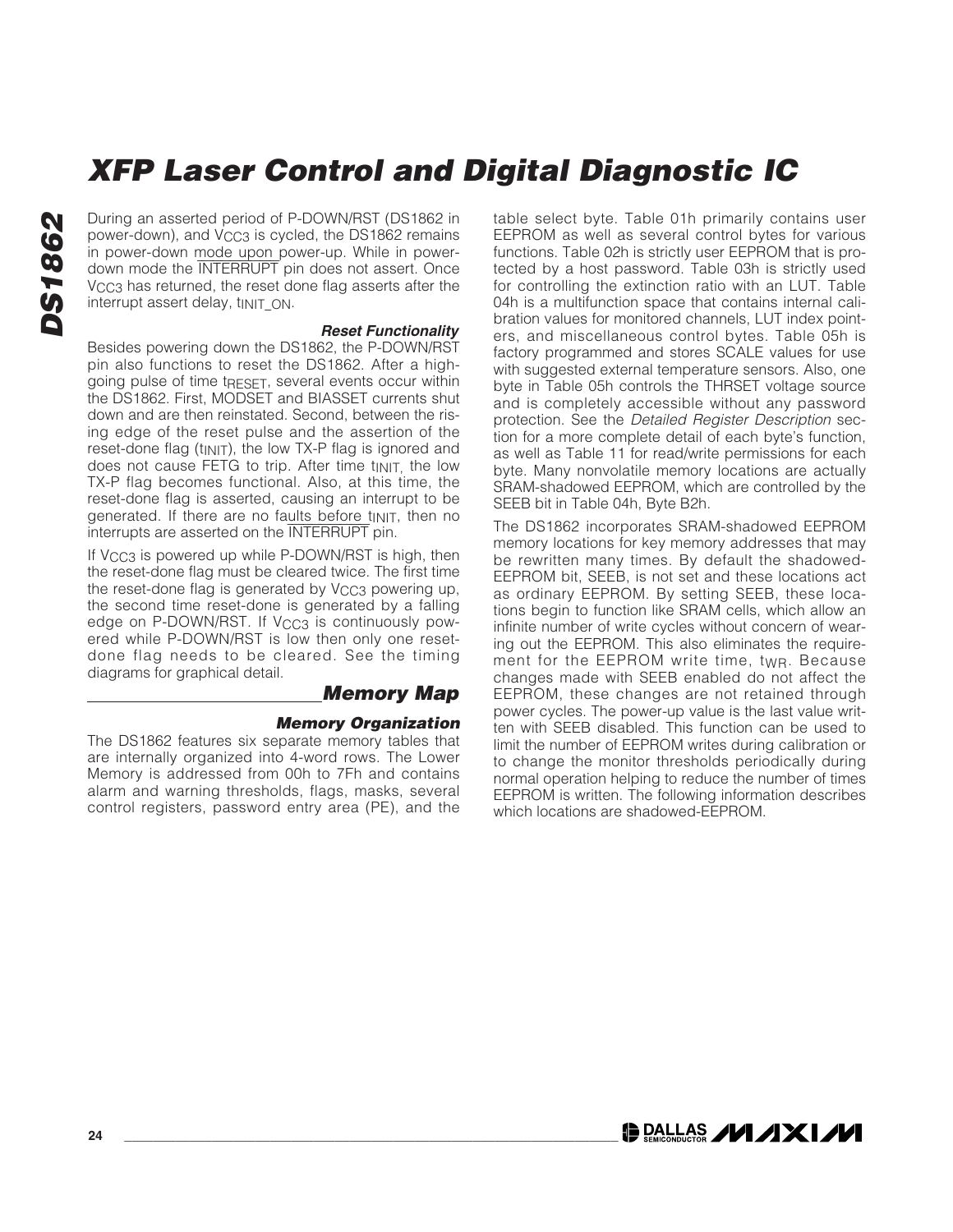

Figure 13. General View of DS1862 Memory Organization

| <b>Table 11. Permission Table</b> |                                                                                                                               |                |  |  |  |  |  |  |  |  |
|-----------------------------------|-------------------------------------------------------------------------------------------------------------------------------|----------------|--|--|--|--|--|--|--|--|
| <b>PERMISSION</b>                 | <b>READ</b>                                                                                                                   | <b>WRITE</b>   |  |  |  |  |  |  |  |  |
| $<\Omega>$                        | At least one byte in this row is different than<br>the rest of the bytes, so look at each byte<br>separately for permissions. |                |  |  |  |  |  |  |  |  |
| <1>                               | ALL                                                                                                                           | <b>ALL</b>     |  |  |  |  |  |  |  |  |
| 2>                                | ALL                                                                                                                           | <b>MODULE</b>  |  |  |  |  |  |  |  |  |
| <3>                               | ALL                                                                                                                           | <b>HOST</b>    |  |  |  |  |  |  |  |  |
| <4>                               | <b>MODULE</b>                                                                                                                 | <b>MODULE</b>  |  |  |  |  |  |  |  |  |
| 55>                               | ALL                                                                                                                           | <b>FACTORY</b> |  |  |  |  |  |  |  |  |
| <6>                               | <b>NEVER</b>                                                                                                                  | <b>HOST</b>    |  |  |  |  |  |  |  |  |
| 27>                               | <b>NEVER</b><br><b>MODULE</b>                                                                                                 |                |  |  |  |  |  |  |  |  |

#### **Register Map**



**\_\_\_\_\_\_\_\_\_\_\_\_\_\_\_\_\_\_\_\_\_\_\_\_\_\_\_\_\_\_\_\_\_\_\_\_\_\_\_\_\_\_\_\_\_\_\_\_\_\_\_\_\_\_\_\_\_\_\_\_\_\_\_\_\_\_\_\_ 25**

**DS1862**

**DS1862**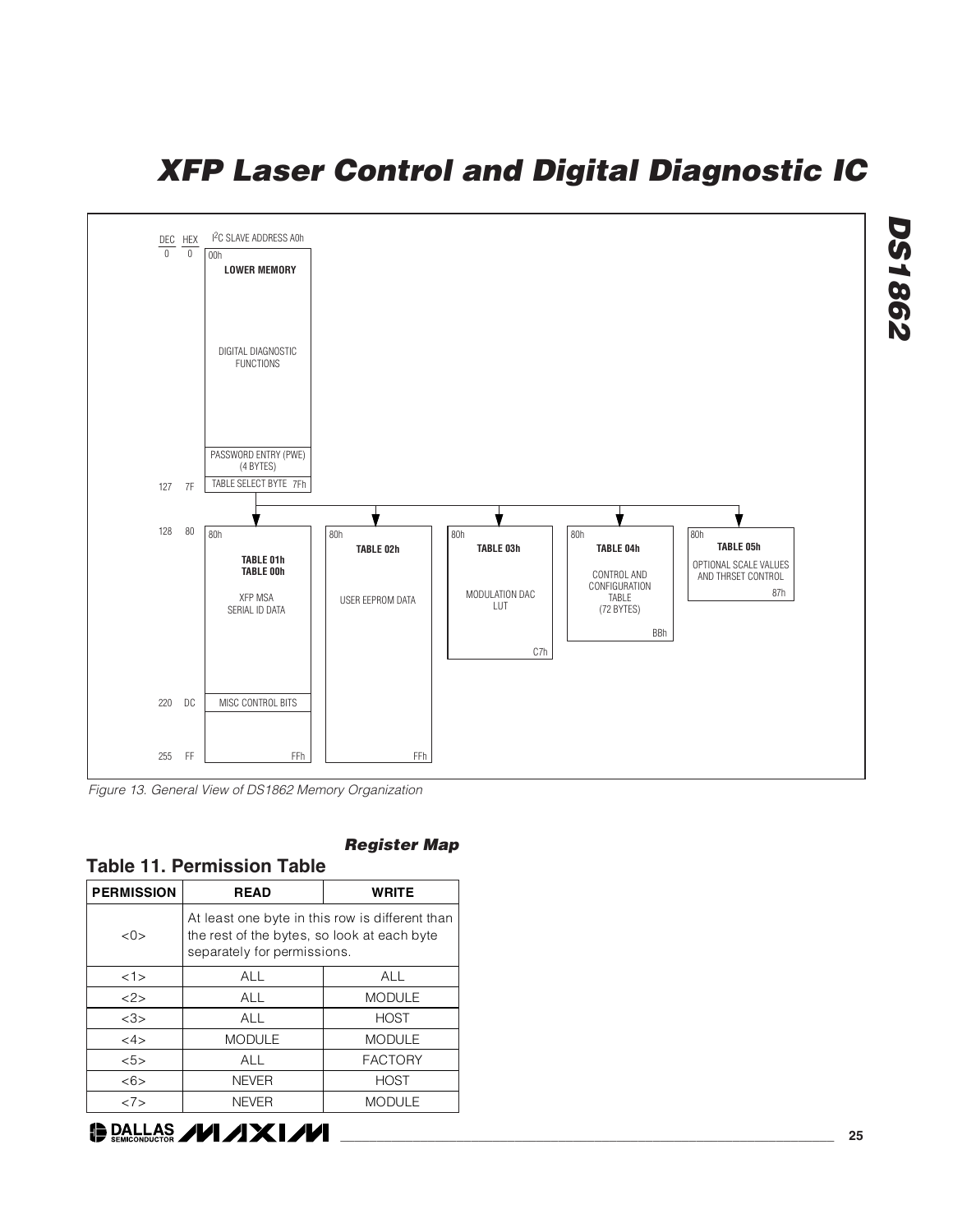|                 |                  |                                                  |                                        |                   | LOWER MEMORY (00h-7Fh)        |                               |                               |                             |                  |                               |                  |                                   |                            |                                        |                  |  |
|-----------------|------------------|--------------------------------------------------|----------------------------------------|-------------------|-------------------------------|-------------------------------|-------------------------------|-----------------------------|------------------|-------------------------------|------------------|-----------------------------------|----------------------------|----------------------------------------|------------------|--|
| <b>ADDRESS</b>  |                  | WORD 0                                           |                                        | <b>WORD1</b>      |                               |                               |                               |                             | <b>WORD 2</b>    |                               |                  | WORD <sub>3</sub>                 |                            |                                        |                  |  |
| (hex)           | BYTE 0/8         | <b>BYTE 1/9</b>                                  | <b>BYTE 2/A</b>                        |                   |                               | BYTE 3/B                      |                               | <b>BYTE 4/C</b>             |                  | <b>BYTE 5/D</b>               |                  |                                   | BYTE 6/E<br>BYTE 7/F       |                                        |                  |  |
| 00<0,2>         | <b>USER EE</b>   | Signal Cond*                                     |                                        |                   | Temp Alarm Hi                 |                               |                               | Temp Alarm Lo               |                  |                               |                  |                                   | Temp Warn Hi               |                                        |                  |  |
| 08 < 2 >        |                  | Temp Warn Lo                                     |                                        |                   | V <sub>CC3</sub> Alarm Hi**   |                               |                               | V <sub>CC3</sub> Alarm Lo** |                  |                               |                  |                                   | V <sub>CC3</sub> Warn Hi** |                                        |                  |  |
| 10<2>           |                  | V <sub>CC3</sub> Warn Lo**                       |                                        |                   | Bias Alarm Hi                 |                               |                               |                             | Bias Alarm Lo    |                               |                  | Bias Warn Hi                      |                            |                                        |                  |  |
| 18 <sup>2</sup> |                  | Bias Warn Lo                                     |                                        |                   | TX-P Alarm Hi                 |                               |                               |                             | TX-P Alarm Lo    |                               |                  | TX-P Warn Hi                      |                            |                                        |                  |  |
| $20{2>}$        |                  | TX-P Warn Lo                                     |                                        |                   | RX-P Alarm Hi                 |                               |                               |                             | RX-P Alarm Lo    |                               |                  | RX-P Warn Hi                      |                            |                                        |                  |  |
| 28 < 2 >        |                  | RX-P Warn Lo                                     |                                        |                   | AUX1 Alarm Hi                 |                               | AUX1 Alarm Lo                 |                             |                  |                               |                  |                                   | AUX1 Warn Hi               |                                        |                  |  |
| 30<2>           |                  | AUX1 Warn Lo                                     |                                        |                   | AUX2 Alarm Hi                 |                               |                               | AUX2 Alarm Lo               |                  |                               |                  |                                   | AUX2 Warn Hi               |                                        |                  |  |
| 38<0.25         |                  | AUX2 Warn Lo                                     | USER EE                                |                   | <b>USER EE</b>                |                               |                               | Reserved                    |                  | Reserved                      |                  | Reserved                          |                            | Reserved                               |                  |  |
| 40<1>           | Reserved         | Reserved                                         | Reserved                               |                   | Reserved                      |                               |                               | Reserved                    |                  | Reserved                      |                  | <b>USER SRAM</b>                  |                            | <b>USER SRAM</b>                       |                  |  |
| 48<1>           | <b>USER SRAM</b> | <b>USER SRAM</b>                                 | <b>USER SRAM</b>                       |                   |                               | <b>USER SRAM</b>              |                               | <b>USER SRAM</b>            |                  | <b>USER SRAM</b>              |                  | <b>USER SRAM</b>                  |                            | <b>USER SRAM</b>                       |                  |  |
| 50<1>           | <b>TxP Alarm</b> | Temp/Res/Bias/ RxP/AUX1/AUX2/<br>Res Alarm       | Temp/Res/Bias/<br>TxP Warn             |                   |                               | RxP/AUX1/<br>AUX2/Res Warn    |                               | Tx/Rx Misc<br>Flags         |                  | Apd/Tec/<br>Wave/Res Flags    |                  | $V_{CC5/3/2}$ /Vee<br>Alarm Flags |                            | $V_{CC5/3/2}/Vee$<br>Warn Flags        |                  |  |
| 58<1>           | <b>TxP Mask</b>  | Temp/Res/Bias/ RxP/AUX1/AUX2/<br><b>Res Mask</b> | Temp/Res/Bias/<br>TxP Mask             |                   |                               | RxP/AUX1/<br>AUX2/Res Mask    |                               | Rx/Rx Misc<br>Mask          |                  | Apd/Tec/Wave/<br>Res Mask     |                  | $V_{CC5/3/2}/Vee$<br>Alarm Mask   |                            | V <sub>CC5/3/2</sub> /Vee<br>Warn Mask |                  |  |
| 60<1>           |                  | Temp Value                                       |                                        |                   | V <sub>CC2/3</sub> Value**    |                               |                               |                             |                  | <b>Bias Value</b>             |                  |                                   |                            | TX-P Value                             |                  |  |
| 68<1>           |                  | RX-P Value                                       |                                        |                   | AUX1 Value                    |                               |                               |                             | AUX2 Value       |                               |                  | GCS1                              |                            | GCS0                                   |                  |  |
| 70<0,1>         | Reserved         | Reserved                                         | Reserved                               |                   |                               | Reserved                      |                               | <b>POA</b>                  |                  | Reserved                      |                  | PEC_EN                            |                            | Host PW                                |                  |  |
| 78 < 0,1>       | Host PW          | Host PW                                          |                                        | Host PW           |                               | PWE (MSB)                     |                               |                             |                  |                               | PWE (LSB)        |                                   |                            | <b>Table Select</b>                    |                  |  |
|                 |                  |                                                  | <b>EXPANDED BYTES</b>                  |                   |                               |                               |                               |                             |                  |                               |                  |                                   |                            |                                        |                  |  |
| <b>BYTE</b>     | <b>BYTE/WORD</b> | Bit7                                             | Bit <sub>6</sub> *                     |                   | Bit <sub>5</sub>              |                               | Bit4                          | Bit3                        |                  | Bit <sub>2</sub>              |                  | Bit1                              |                            |                                        | Bit <sub>0</sub> |  |
| (hex)           | <b>NAME</b>      | bit <sub>15</sub><br>bit <sub>14</sub>           | bit <sub>13</sub><br>bit <sub>12</sub> | bit <sub>11</sub> | $bit_{10}$                    | bito                          | bitg                          | bit <sub>7</sub>            | bite             | bit <sub>5</sub>              | bit <sub>4</sub> | bit <sub>3</sub>                  | bit <sub>2</sub>           | bit <sub>1</sub>                       | bito             |  |
| 01              | Signal Cond<1>*  | USER EE                                          | USER EE                                |                   | <b>USER EE</b>                | <b>USER EE</b>                |                               | USER EE                     |                  |                               | EN2 Value        |                                   | EN1 Value                  |                                        | Lock-T1-221      |  |
| 50              | <1>              | L-HI-TEMP-<br>AL                                 | L-LO-TEMP-<br>AL                       |                   | Reserved                      | Reserved                      |                               | L-HI-BIAS-<br>AL            |                  |                               | L-LO-BIAS-<br>AL |                                   | L-HI-TX-P-<br>AL           |                                        | L-LO-TX-<br>P-AL |  |
| 51              | <1>              | L-HI-RX-P-<br>AL                                 | L-LO-RX-P-<br>AL                       |                   | L-HI-AUX1-<br>AL              | L-LO-AUX1-<br>AL              | L-HI-AUX2-<br>AL              |                             | L-LO-AUX2-<br>AL |                               |                  |                                   | Reserved                   |                                        | Reserved         |  |
| 52              | <1>              | L-HI-TEMP-<br>W                                  | L-LO-TEMP-<br>W                        |                   |                               | Reserved<br>Reserved          |                               |                             |                  | L-HI-BIAS-W LL-LO-BIAS-W      |                  |                                   | L-HI-TX-P-W                |                                        | L-LO-TX-P-W      |  |
| 53              | <1>              | L-HI-RX-P-W                                      | L-LO-RX-P-<br>W                        | L-HI-AUX1-        |                               | L-LO-AUX1-<br>W               |                               | L-HI-AUX2-<br>W             |                  |                               | L-LO-AUX2-<br>W  |                                   | Reserved                   |                                        | Reserved         |  |
| 54              | <1>              | L-TX-NR                                          | L-TX-F                                 | L-TX-CDR-         |                               | L-RX-NR                       | L-RX-LOS                      |                             | L-RX-CDR-<br>NL  |                               |                  |                                   | L-MOD-NR                   | L-RESET-<br><b>DONE</b>                |                  |  |
| 55              | <1>              | L-APD-SUP-F                                      | L-TEC-F                                |                   | L-WAVE-NL                     | Reserved                      |                               | Reserved                    |                  |                               | Reserved         |                                   | Reserved                   |                                        | Reserved         |  |
| 56              | <1>              | L-HI-V <sub>CC5</sub> -<br>AL                    | L-LO-Vcc5-<br>AL                       |                   | L-HI-V <sub>CC3</sub> -<br>AL | L-LO-V <sub>CC3</sub> -<br>AL | L-HI-V <sub>CC2</sub> -<br>AL |                             |                  | L-LO-V <sub>CC2</sub> -<br>AL |                  | L-HI-VEE5-<br>AL                  |                            |                                        | L-LO-VEE5-<br>AL |  |

\*Bit 0 of Address 01h can be written only if bit 0 of Byte DDh in Table 01h is set.

\*\* V<sub>CC2/3</sub> are in reserved locations.

DS1862 **DS1862**

O DALLAS **/VI /IXI/VI**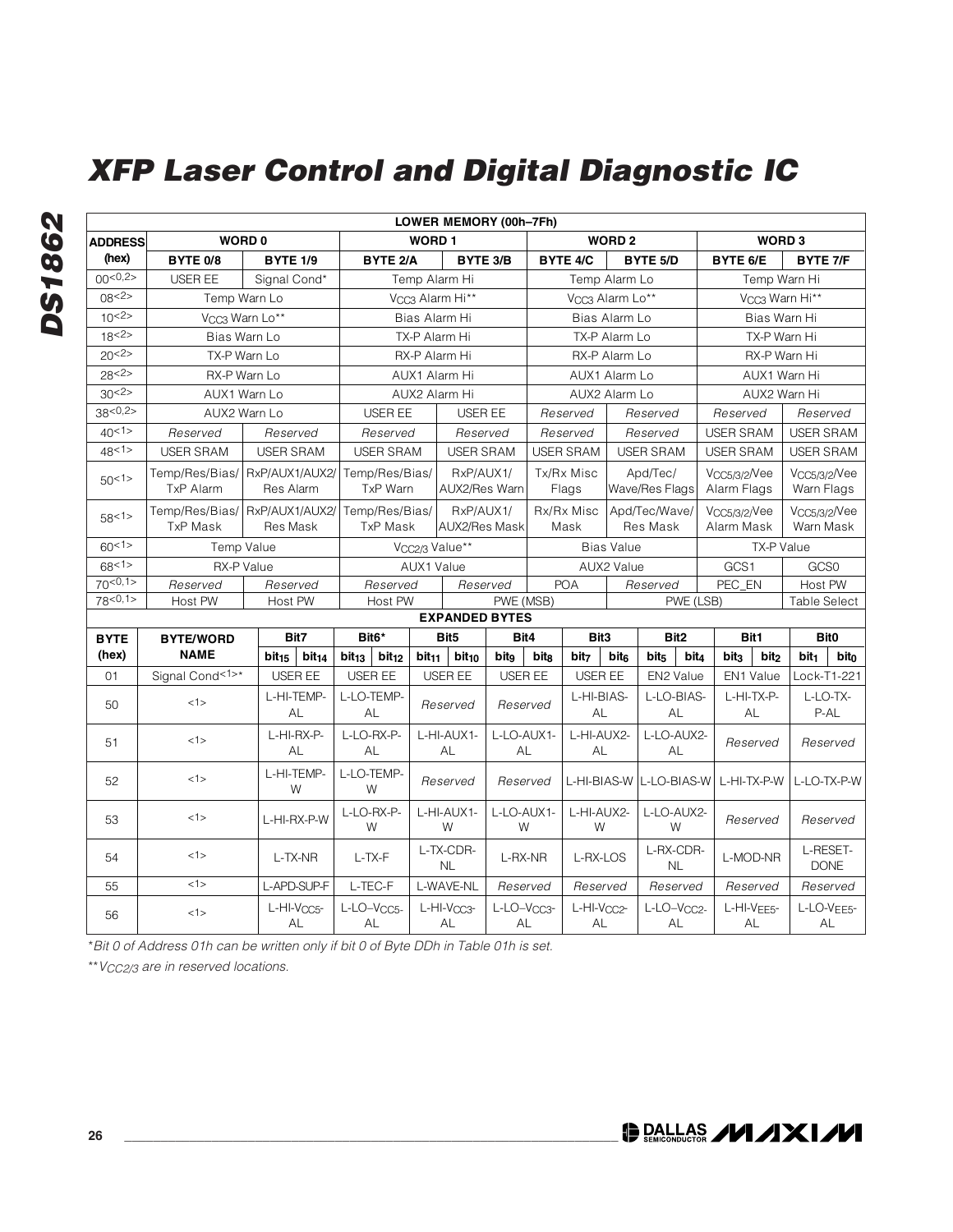| <b>EXPANDED BYTES (CONTINUED)</b> |                  |                          |                           |                   |                                        |                                       |                                        |                      |                                        |                          |                          |                  |                                        |                  |                                        |                          |                                        |  |                       |                   |             |
|-----------------------------------|------------------|--------------------------|---------------------------|-------------------|----------------------------------------|---------------------------------------|----------------------------------------|----------------------|----------------------------------------|--------------------------|--------------------------|------------------|----------------------------------------|------------------|----------------------------------------|--------------------------|----------------------------------------|--|-----------------------|-------------------|-------------|
| <b>BYTE</b>                       | <b>BYTE/WORD</b> |                          | Bit7                      |                   | Bit <sub>6</sub>                       |                                       | Bit5                                   |                      | Bit4                                   |                          | Bit <sub>3</sub>         |                  | Bit <sub>2</sub>                       |                  | Bit1                                   |                          | Bit <sub>0</sub>                       |  |                       |                   |             |
| (hex)                             | <b>NAME</b>      | bit <sub>15</sub>        | bit <sub>14</sub>         | bit <sub>13</sub> | bit <sub>12</sub>                      | bit <sub>11</sub>                     | $bit_{10}$                             | bitg                 | <b>bitg</b>                            | bit <sub>7</sub>         | bit <sub>6</sub>         | bit <sub>5</sub> | bit <sub>4</sub>                       | bit <sub>3</sub> | bit <sub>2</sub>                       | bit <sub>1</sub>         | bit <sub>0</sub>                       |  |                       |                   |             |
| 57                                | <1>              | L-HI-V <sub>CC5</sub> -W |                           |                   | L-LO-Vocs-W                            |                                       | L-HI-V <sub>CC3</sub> -W               |                      | L-LO-V <sub>CC3</sub> -W               | L-HI-V <sub>CC2</sub> -W |                          |                  | L-LO-Vac2-W                            |                  | L-HI-VFF5-W                            | L-LO-V <sub>EE5</sub> -W |                                        |  |                       |                   |             |
| 58                                | <1>              |                          | HI-TEMP-AL<br><b>MASK</b> |                   | LO-TEMP-AL<br><b>MASK</b>              |                                       | Reserved                               |                      | Reserved                               | HI-BIAS-AL               | <b>MASK</b>              |                  | LO-BIAS-AL<br><b>MASK</b>              |                  | HI-TX-P-AL<br><b>MASK</b>              |                          | LO-TX-P-AL<br><b>MASK</b>              |  |                       |                   |             |
| 59                                | <1>              | HI-RX-P-AL               | <b>MASK</b>               |                   | LO-RX-P-AL<br><b>MASK</b>              |                                       | HI-AUX1-AL<br><b>MASK</b>              |                      | LO-AUX1-AL<br><b>MASK</b>              | HI-AUX2-AL               | <b>MASK</b>              |                  | LO-AUX2-AL<br><b>MASK</b>              | Reserved         |                                        |                          | Reserved                               |  |                       |                   |             |
| 5A                                | <1>              | HI-TEMP-W                | <b>MASK</b>               |                   | LO-TEMP-W<br><b>MASK</b>               | Reserved                              |                                        |                      | Reserved                               |                          | HI-BIAS-W<br><b>MASK</b> |                  | LO-BIAS-W<br><b>MASK</b>               |                  | HI-TX-P-W<br><b>MASK</b>               |                          | LO-TX-P-W<br><b>MASK</b>               |  |                       |                   |             |
| 5B                                | <1>              | HI-RX-P-W                | <b>MASK</b>               |                   | LO-RX-P-W<br><b>MASK</b>               | HI-AUX1-W                             | <b>MASK</b>                            | LO-AUX1-W            | <b>MASK</b>                            | HI-AUX2-W                | <b>MASK</b>              |                  | LO-AUX2-W<br><b>MASK</b>               |                  | Reserved                               |                          | Reserved                               |  |                       |                   |             |
| 5C                                | <1>              |                          | <b>TX-NR MASK</b>         |                   | <b>TX-F MASK</b>                       |                                       | TX-CDR-NL<br><b>MASK</b>               |                      | <b>RX-NR MASK</b>                      |                          | RX-LOL<br><b>MASK</b>    |                  |                                        |                  |                                        |                          | RX-CDR-NL<br><b>MASK</b>               |  | MOD-NR<br><b>MASK</b> | <b>RESET-DONE</b> | <b>MASK</b> |
| 5D                                | <1>              | APD-SUP-F                | <b>MASK</b>               |                   | TEC-F MASK                             |                                       | WAVE-NL<br><b>MASK</b>                 |                      | Reserved                               |                          | Reserved                 |                  | Reserved                               | Reserved         |                                        |                          | Reserved                               |  |                       |                   |             |
| 5E                                | <1>              | HI-V <sub>CC5</sub> -AL  | <b>MASK</b>               |                   | LO-V <sub>CC5</sub> -AL<br><b>MASK</b> |                                       | HI-V <sub>CC3</sub> -AL<br><b>MASK</b> |                      | LO-V <sub>CC3</sub> -AL<br><b>MASK</b> | HI-V <sub>CC2</sub> -AL  | <b>MASK</b>              |                  | LO-V <sub>CC2</sub> -AL<br><b>MASK</b> |                  | HI-V <sub>EE5</sub> -AL<br><b>MASK</b> |                          | LO-V <sub>EE5</sub> -AL<br><b>MASK</b> |  |                       |                   |             |
| 5F                                | 1>               | HI-V <sub>CC5</sub> -W   | <b>MASK</b>               |                   | LO-V <sub>CC5</sub> -W<br><b>MASK</b>  | HI-V <sub>CC3</sub> -W<br><b>MASK</b> |                                        |                      | LO-V <sub>CC3</sub> -W<br><b>MASK</b>  | HI-V <sub>CC2</sub> -W   | <b>MASK</b>              |                  | LO-V <sub>CC2</sub> -W<br><b>MASK</b>  |                  | HI-V <sub>EE5</sub> -W<br><b>MASK</b>  |                          | LO-V <sub>FF5</sub> -W<br><b>MASK</b>  |  |                       |                   |             |
| 6E                                | <1>              | TX-D                     |                           |                   | SOFT TX-DT                             |                                       | MOD-NR                                 | P-DOWN/RST           |                                        | DOWN/RSTT                | SOFT <sub>P-</sub>       | <b>INTERRUPT</b> |                                        |                  | RX-LOS                                 | DATA-NR                  |                                        |  |                       |                   |             |
| 6F                                | 1>               |                          | <b>TX-NR</b>              |                   | TX-F                                   |                                       | Reserved                               |                      | RX-NR                                  | <b>RX-CDR-NL</b>         |                          |                  | Reserved                               |                  | Reserved                               |                          | Reserved                               |  |                       |                   |             |
| 74                                | POA < 1          |                          | <b>POA</b>                |                   | Reserved                               |                                       | Reserved                               |                      | Reserved                               |                          | Reserved                 |                  | Reserved                               |                  | Reserved                               |                          | Reserved                               |  |                       |                   |             |
| 77                                | Host PW<6>       | 231                      |                           |                   | 230                                    |                                       | 229                                    |                      | 228                                    | $2^{27}$                 |                          |                  | 226                                    |                  | 225                                    |                          | 224                                    |  |                       |                   |             |
| 78                                | Host PW<6>       | 2 <sup>23</sup>          |                           |                   | 222                                    |                                       | 2 <sup>21</sup>                        | 220                  |                                        | $2^{19}$                 |                          |                  | 218                                    |                  | $2^{17}$                               |                          | $2^{16}$                               |  |                       |                   |             |
| 79                                | Host PW<6>       |                          | $2^{15}$                  |                   | $2^{14}$                               |                                       | 2 <sup>13</sup>                        |                      | $2^{12}$                               | $2^{11}$                 |                          |                  | $2^{10}$                               |                  | 2 <sup>9</sup>                         |                          | $\overline{2^8}$                       |  |                       |                   |             |
| 7A                                | Host PW<6>       |                          | $2^7$                     |                   | 2 <sup>6</sup>                         |                                       | 2 <sup>5</sup>                         |                      | 2 <sup>4</sup>                         | 2 <sup>3</sup>           |                          | 2 <sup>2</sup>   |                                        |                  | 2 <sup>1</sup>                         |                          | 2 <sup>0</sup>                         |  |                       |                   |             |
| 7B                                | PWE<6            | $2^{31}$                 |                           |                   | $2^{30}$                               |                                       | $2^{29}$                               | 228                  |                                        | $2^{27}$                 | $2^{26}$                 |                  |                                        | $2^{25}$         |                                        | $2^{24}$                 |                                        |  |                       |                   |             |
| 7C                                | PWE<6            | 223                      |                           |                   | 222                                    |                                       | 221                                    | 220                  |                                        | 219                      |                          | $2^{18}$         |                                        | $2^{17}$         |                                        |                          | 216                                    |  |                       |                   |             |
| 7D                                | PWE<6            | $2^{15}$                 |                           |                   | $2^{14}$                               |                                       | $2^{13}$                               | $2^{12}$<br>$2^{11}$ |                                        |                          | $2^{10}$                 |                  | $2^9$                                  |                  | $2^8$                                  |                          |                                        |  |                       |                   |             |
| 7E                                | PWE<6            |                          | $2^7$                     |                   | 2 <sup>6</sup>                         |                                       | 2 <sup>5</sup>                         |                      | 2 <sup>4</sup>                         | $2^3$                    |                          |                  | 2 <sup>2</sup>                         |                  | 2 <sup>1</sup>                         |                          | 2 <sup>0</sup>                         |  |                       |                   |             |
| 7F                                | Table Select<1>  |                          | 2 <sup>7</sup>            |                   | 2 <sup>6</sup>                         |                                       | 2 <sup>5</sup>                         |                      | 2 <sup>4</sup>                         |                          | 2 <sup>3</sup>           | 2 <sup>2</sup>   |                                        |                  | 2 <sup>1</sup>                         |                          | 2 <sup>0</sup>                         |  |                       |                   |             |

†Bit 6 and Bit 3 of Byte 6Eh are masked by Bit 6 and Bit 5 of Byte DDh in Table 01h, respectively.

**DALLAS /VI/IXI/VI**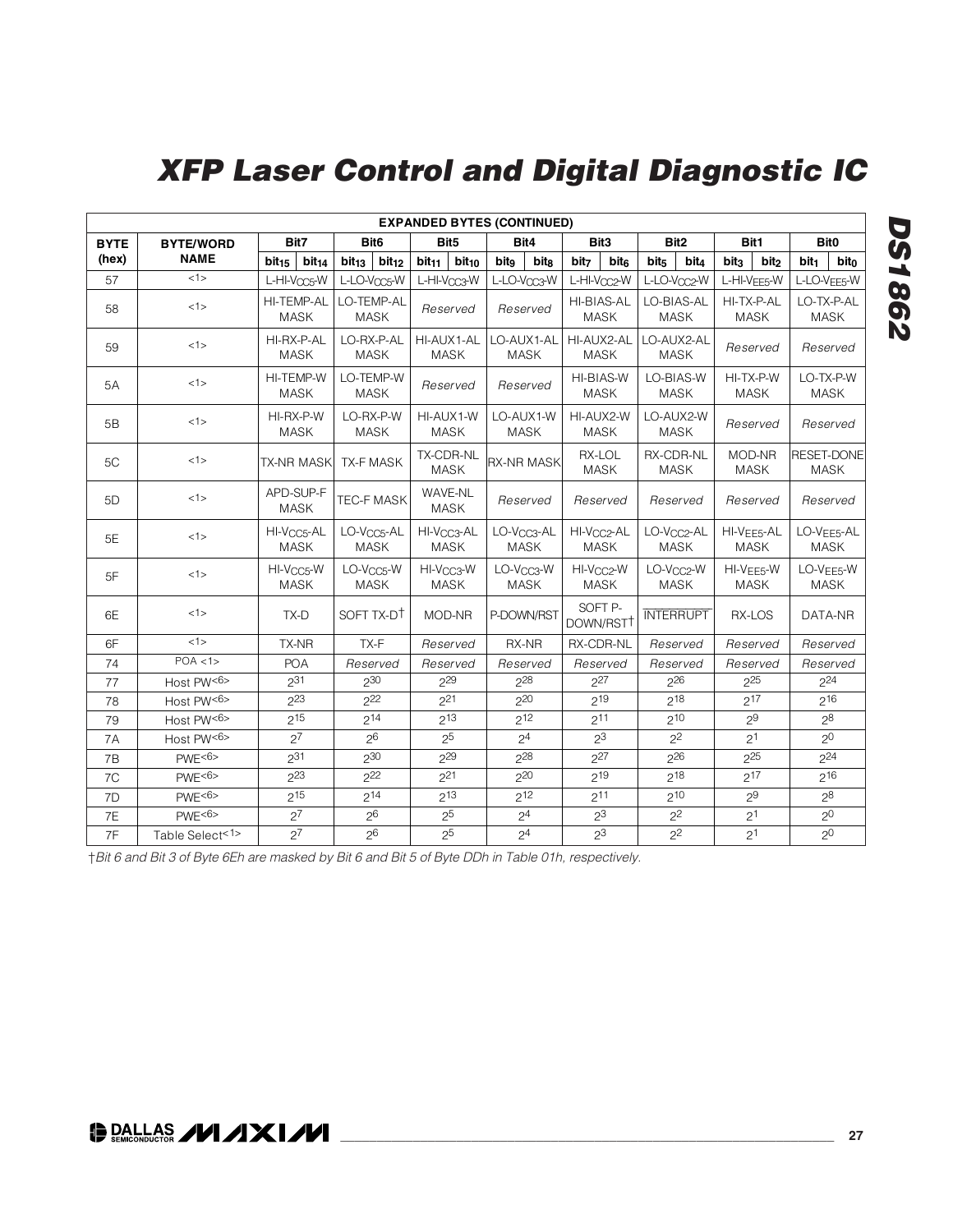|                    |                         |                   |                   |                                        |                      |                   | <b>TABLE 01h (SERIAL ID MEMORY)</b> |                |                |                         |               |                  |                  |                           |                   |                  |                         |  |
|--------------------|-------------------------|-------------------|-------------------|----------------------------------------|----------------------|-------------------|-------------------------------------|----------------|----------------|-------------------------|---------------|------------------|------------------|---------------------------|-------------------|------------------|-------------------------|--|
| <b>ADDRESS</b>     |                         | <b>WORD 0</b>     |                   |                                        |                      |                   | <b>WORD1</b>                        |                |                |                         | <b>WORD 2</b> |                  |                  |                           | WORD <sub>3</sub> |                  |                         |  |
| (hex)              | Byte 0/8                |                   | Byte 1/9          |                                        | Byte 2/A             |                   |                                     | Byte 3/B       |                | Byte 4/C                |               | Byte 5/D         |                  | Byte 6/E                  |                   | Byte 7/F         |                         |  |
| 80<2>              | <b>USER EE</b>          |                   | USER EE           |                                        | USER EE              |                   | USER EE                             |                | <b>USER EE</b> |                         |               | USER EE          |                  | USER EE                   |                   | USER EE          |                         |  |
| 88 < 2>            | USER EE                 |                   | <b>USER EE</b>    |                                        | USER EE              |                   |                                     | USER EE        |                | <b>USER EE</b>          |               | USER EE          |                  | USER EE                   |                   | USER EE          |                         |  |
| 90 < 2 >           | <b>USER EE</b>          |                   | USER EE           |                                        | USER EE              |                   |                                     | <b>USER EE</b> |                | <b>USER EE</b>          |               | <b>USER EE</b>   |                  | <b>USER EE</b>            |                   | <b>USER EE</b>   |                         |  |
| 98 < 2 >           | <b>USER EE</b>          |                   | <b>USER EE</b>    |                                        | USER EE              |                   |                                     | USER EE        |                | USER EE                 |               | <b>USER EE</b>   |                  | USER EE                   |                   | USER EE          |                         |  |
| AO < 2 >           | <b>USER EE</b>          |                   | <b>USER EE</b>    |                                        | USER EE              |                   |                                     | USER EE        |                | <b>USER EE</b>          |               | <b>USER EE</b>   |                  | <b>USER EE</b>            |                   | <b>USER EE</b>   |                         |  |
| A8<2>              | <b>USER EE</b>          |                   | <b>USER EE</b>    |                                        | USER EE              |                   |                                     | <b>USER EE</b> |                | <b>USER EE</b>          |               | <b>USER EE</b>   |                  | <b>USER EE</b>            |                   | <b>USER EE</b>   |                         |  |
| B0<2>              | USER EE                 |                   | <b>USER EE</b>    |                                        | USER EE              |                   |                                     | <b>USER EE</b> |                | <b>USER EE</b>          |               | <b>USER EE</b>   |                  | USER EE                   |                   | <b>USER EE</b>   |                         |  |
| B8 <sub>2</sub>    | USER EE                 |                   | <b>USER EE</b>    |                                        | <b>USER EE</b>       |                   |                                     | USER EE        |                | <b>USER EE</b>          |               | <b>USER EE</b>   |                  | USER EE                   |                   | USER EE          |                         |  |
| C <sub>0</sub> <2> | <b>USER EE</b>          |                   | <b>USER EE</b>    |                                        | USER EE              |                   |                                     | <b>USER EE</b> |                | <b>USER EE</b>          |               | <b>USER EE</b>   | <b>USER EE</b>   |                           |                   | <b>USER EE</b>   |                         |  |
| C8 < 2 >           | USER EE                 |                   | <b>USER EE</b>    |                                        | <b>USER EE</b>       |                   |                                     | USER EE        |                | <b>USER EE</b>          |               | USER EE          |                  | USER EE                   |                   | USER EE          |                         |  |
| DO <sup>2</sup>    | <b>USER EE</b>          |                   | <b>USER EE</b>    |                                        | USER EE              |                   | USER EE                             |                |                | USER EE                 |               | USER EE          |                  | USER EE                   |                   | USER EE          |                         |  |
| DR < 2>            | USER EE                 |                   | <b>USER EE</b>    |                                        | USER EE              |                   |                                     | USER EE        |                | V <sub>CC2/3</sub> _SEL |               | LO MEM 6Eh<br>EN |                  | AUX1/2 UNIT<br><b>SEL</b> |                   | USER EE          |                         |  |
| E0 < 2>            | USER EE                 |                   | <b>USER EE</b>    |                                        | <b>USER EE</b>       |                   |                                     | <b>USER EE</b> |                | USER EE                 |               | <b>USER EE</b>   |                  | USER EE                   |                   | USER EE          |                         |  |
| E8 < 2 >           | <b>USER EE</b>          |                   | <b>USER EE</b>    |                                        | USER EE              |                   | USER EE                             |                |                | USER EE                 |               | <b>USER EE</b>   |                  | USER EE                   |                   | USER EE          |                         |  |
| F() < 2>           | USER EE                 |                   | <b>USER EE</b>    |                                        | USER EE              |                   | USER EE                             |                |                | <b>USER EE</b>          |               | USER EE          |                  | USER EE                   |                   | USER EE          |                         |  |
| F8 < 2 >           | USER EE                 |                   | USER EE           |                                        | USER EE              |                   |                                     | USER EE        |                | USER EE                 |               | USER EE          |                  | USER EE                   |                   | USER EE          |                         |  |
|                    |                         |                   |                   |                                        |                      |                   | <b>EXPANDED BYTES</b>               |                |                |                         |               |                  |                  |                           |                   |                  |                         |  |
| <b>BYTE</b>        | <b>BYTE/WORD</b>        |                   | Bit7              |                                        | Bit <sub>6</sub>     |                   | Bit <sub>5</sub>                    | Bit4           |                | Bit3                    |               |                  | Bit <sub>2</sub> |                           | Bit1              |                  | Bit <sub>0</sub>        |  |
| (hex)              | <b>NAME</b>             | bit <sub>15</sub> | bit <sub>14</sub> | bit <sub>13</sub><br>bit <sub>12</sub> |                      | bit <sub>11</sub> | bit <sub>10</sub>                   | bitg           | bitg           | bit <sub>7</sub>        | bite          | bit <sub>5</sub> | bit <sub>4</sub> | bit <sub>3</sub>          | bit <sub>2</sub>  | bit <sub>1</sub> | bito                    |  |
|                    | USER EE                 |                   | USER EE           |                                        | USER EE              |                   | USER EE                             | USER EE        |                | USER EE                 |               |                  | USER EE          |                           | USER EE           |                  | USER EE                 |  |
| DC < 2>            | V <sub>CC2/3</sub> _SEL |                   | Reserved          |                                        | Reserved             |                   | Reserved                            |                | Reserved       | Reserved                |               |                  | Reserved         |                           | Reserved          |                  | V <sub>CC2/3</sub> _SEL |  |
| DD<2>              | LO MEM 6Eh EN           |                   | Reserved          |                                        | Enable 6Eh,<br>bit 6 |                   | Enable 6Eh,<br>bit 3                |                | Reserved       |                         | Reserved      | Reserved         |                  |                           | Reserved          |                  | Lock-Bit                |  |
| DE < 2>            | AUX1/2 UNIT SEL         |                   | AUX1-SEL 23       |                                        | AUX1-SEL 22          |                   | AUX1-SEL 21                         | AUX1-SEL 20    |                | AUX2-SEL 23             |               |                  | AUX2-SEL 22      |                           | AUX2-SEL 21       |                  | AUX2-SEL 20             |  |

**Note:** Byte DDh<6:5> of Table 01h enables bit 6 and bit 3 of Byte 6Eh in the lower memory.

|                | <b>TABLE 02h (HOST USER MEMORY)</b>                                                                |          |               |          |                   |          |                   |          |  |  |  |  |  |  |
|----------------|----------------------------------------------------------------------------------------------------|----------|---------------|----------|-------------------|----------|-------------------|----------|--|--|--|--|--|--|
| <b>ADDRESS</b> | <b>WORD 0</b>                                                                                      |          | <b>WORD 1</b> |          | WORD <sub>2</sub> |          | WORD <sub>3</sub> |          |  |  |  |  |  |  |
| (hex)          | Byte 0/8                                                                                           | Byte 1/9 | Byte 2/A      | Byte 3/B | Byte 4/C          | Byte 5/D | Byte 6/E          | Byte 7/F |  |  |  |  |  |  |
| $80 - FF 3$    | JSER EE<br><b>JSER EE</b><br>USER EE<br>JSER EE<br>JSER EE<br>USER EE<br>USER EE<br><b>JSER EE</b> |          |               |          |                   |          |                   |          |  |  |  |  |  |  |

|                | <b>TABLE 03h (MODSET LOOKUP TABLE)</b> |                             |                             |                             |                             |                             |                              |                                |  |  |  |
|----------------|----------------------------------------|-----------------------------|-----------------------------|-----------------------------|-----------------------------|-----------------------------|------------------------------|--------------------------------|--|--|--|
| <b>ADDRESS</b> |                                        | <b>WORD 0</b>               |                             | <b>WORD1</b>                |                             | WORD <sub>2</sub>           | WORD <sub>3</sub>            |                                |  |  |  |
| (hex)          | Byte 0/8                               | Byte 1/9                    | Byte 2/A                    | Byte 3/B                    | Byte 4/C                    | Byte 5/D                    | Byte 6/E                     | Byte 7/F                       |  |  |  |
| $80 - 87 < 4$  | USER EE,<br>$< -40^{\circ}$ C          | USER EE,<br>-40°C           | USER EE,<br>-38°C           | USER EE,<br>$-36^{\circ}$ C | USER EE.<br>$-34^{\circ}$ C | USER EE.<br>$-32^{\circ}$ C | USER EE,<br>$-30^{\circ}$ C  | USER EE.<br>$-28\textdegree C$ |  |  |  |
| $88 - B = 4$   |                                        |                             |                             |                             |                             |                             |                              |                                |  |  |  |
| $CO - C7 < 4>$ | USER EE,<br>$+88^{\circ}$ C            | USER EE.<br>$+90^{\circ}$ C | USER EE,<br>$+92^{\circ}$ C | USER EE.<br>$+94^{\circ}$ C | USER EE.<br>$+96^{\circ}$ C | USER EE.<br>$+98^{\circ}$ C | USER EE,<br>$+100^{\circ}$ C | USER EE,<br>$> +102$ °C        |  |  |  |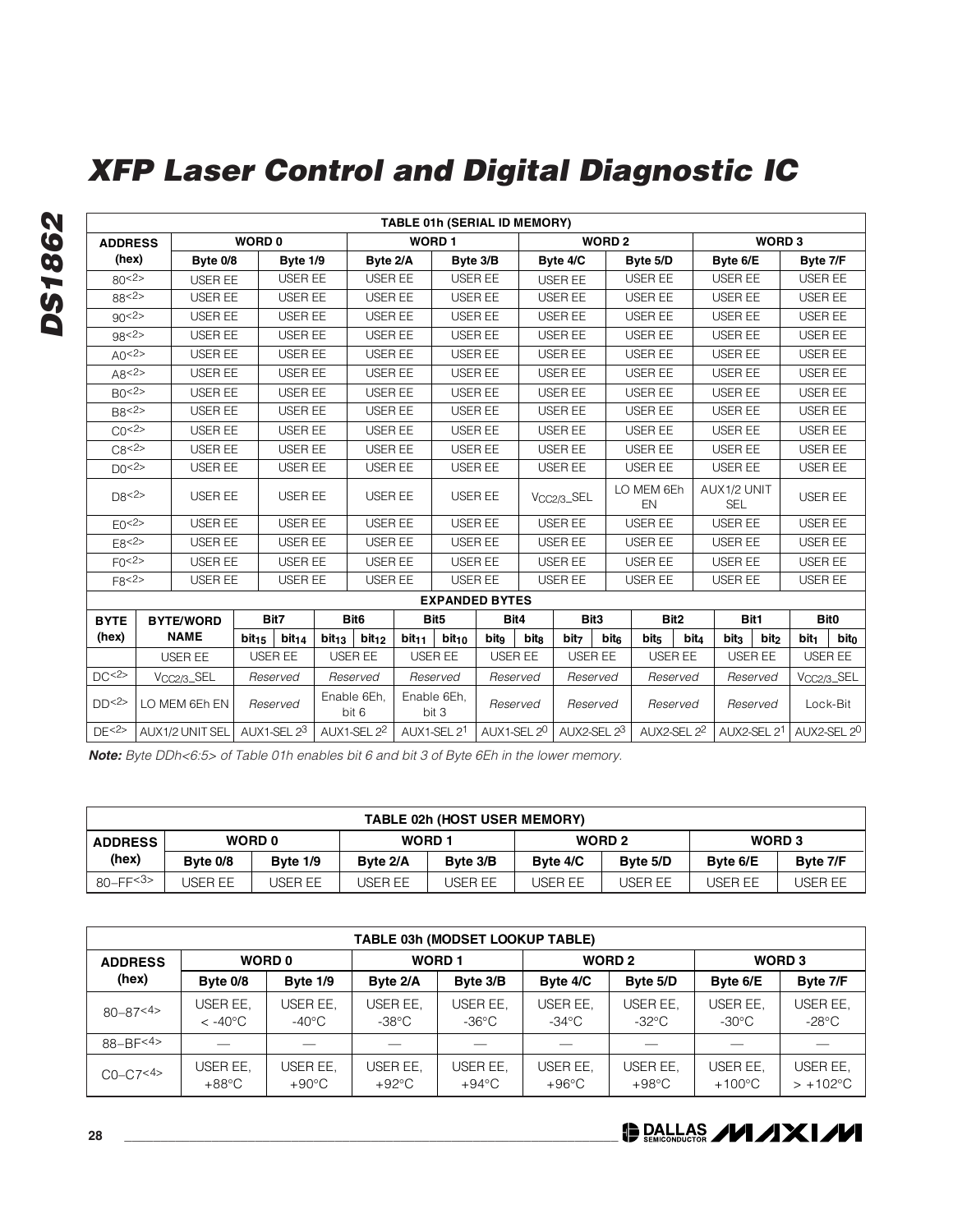| TABLE 04h (CONTROL AND CONFIG) (80h-BBh)                                              |                                                                                       |                                                 |                                  |                                     |                                        |                        |                       |                                         |                                     |                           |                                  |                                     |                           |                                     |                           |                              |  |                              |
|---------------------------------------------------------------------------------------|---------------------------------------------------------------------------------------|-------------------------------------------------|----------------------------------|-------------------------------------|----------------------------------------|------------------------|-----------------------|-----------------------------------------|-------------------------------------|---------------------------|----------------------------------|-------------------------------------|---------------------------|-------------------------------------|---------------------------|------------------------------|--|------------------------------|
| <b>WORD1</b><br><b>WORD 0</b><br><b>WORD 2</b><br>WORD <sub>3</sub><br><b>ADDRESS</b> |                                                                                       |                                                 |                                  |                                     |                                        |                        |                       |                                         |                                     |                           |                                  |                                     |                           |                                     |                           |                              |  |                              |
| (hex)                                                                                 |                                                                                       | Byte 0/8                                        | Byte 1/9                         |                                     | Byte 2/A                               |                        | Byte 3/B              |                                         | Byte 4/C                            |                           | Byte 5/D                         |                                     | Byte 6/E                  |                                     | Byte 7/F                  |                              |  |                              |
| 80<4>                                                                                 |                                                                                       | Reserved                                        | BIAS SHIFT,<br><b>TX-P SHIFT</b> |                                     | RX-P SHIFT,<br><b>AUX1 SHIFT</b>       |                        |                       | AUX2 SHIFT,<br>Reserved                 | APC REF<br>COARSE                   |                           | APC REF<br><b>FINE</b>           |                                     | LUT RANGE                 |                                     | Control<br>Register 1     |                              |  |                              |
| 88 <sup>4</sup>                                                                       |                                                                                       | QT TX-P HI                                      | QT TX-P LO                       |                                     |                                        | QT HIGH BIAS           |                       | Control<br>Register 2                   | Reserved                            |                           | Reserved                         |                                     | Reserved                  |                                     | Reserved                  |                              |  |                              |
| 90 <sub>4</sub>                                                                       |                                                                                       | Reserved                                        | Reserved                         |                                     | <b>MSB</b><br>V <sub>CC2/3</sub> SCALE |                        | <b>LSB</b>            | V <sub>CC2/3</sub> SCALE                | <b>MSB BIAS</b><br><b>SCALE</b>     |                           | <b>LSB BIAS</b><br>SCALE         |                                     | MSB TX-P<br><b>SCALE</b>  |                                     | LSB TX-P<br><b>SCALE</b>  |                              |  |                              |
| 98 <sup>4</sup>                                                                       |                                                                                       | MSB RX-P<br><b>SCALE</b>                        | LSB RX-P<br><b>SCALE</b>         |                                     | MSB AUX1                               | <b>SCALE</b>           |                       | LSB AUX1<br><b>SCALE</b>                | MSB AUX2<br><b>SCALE</b>            |                           | LSB AUX2<br><b>SCALE</b>         |                                     | Reserved                  |                                     | Reserved                  |                              |  |                              |
| AO < 4 >                                                                              |                                                                                       | <b>MSB TEMP</b><br><b>OFFSET</b>                | <b>LSB TEMP</b><br><b>OFFSET</b> |                                     | <b>OFFSET</b>                          | MSB V <sub>CC2/3</sub> |                       | LSB V <sub>CC2/3</sub><br><b>OFFSET</b> | MSB BIAS<br><b>OFFSET</b>           |                           | <b>LSB BIAS</b><br><b>OFFSET</b> |                                     | MSB TX-P<br><b>OFFSET</b> |                                     | LSB TX-P<br><b>OFFSET</b> |                              |  |                              |
| A8 < 4 >                                                                              |                                                                                       | MSB RX-P<br><b>OFFSET</b>                       | LSB RX-P<br><b>OFFSET</b>        |                                     | MSB AUX1<br><b>OFFSET</b>              |                        |                       | LSB AUX1<br><b>OFFSET</b>               |                                     | MSB AUX2<br><b>OFFSET</b> |                                  | LSB AUX2<br><b>OFFSET</b>           | Reserved                  |                                     | Reserved                  |                              |  |                              |
| BO <sup>4</sup>                                                                       |                                                                                       | LUT INDEX<br>LUT VALUE<br><b>POINTER</b>        |                                  |                                     |                                        | LUT_CONF               |                       | Reserved                                | DAC STATUS                          |                           | Reserved                         |                                     | Reserved                  |                                     | Reserved                  |                              |  |                              |
| B8 < 7                                                                                |                                                                                       | MOD_PW_CHNG MOD_PW_CHNG MOD_PW_CHNG MOD_PW_CHNG |                                  |                                     |                                        |                        |                       |                                         |                                     |                           |                                  |                                     |                           |                                     |                           |                              |  |                              |
|                                                                                       |                                                                                       |                                                 |                                  |                                     |                                        |                        | <b>EXPANDED BYTES</b> |                                         |                                     |                           |                                  |                                     |                           |                                     |                           |                              |  |                              |
| <b>BYTE</b>                                                                           | BYTE/<br><b>WORD</b>                                                                  | Bit7                                            |                                  | Bit <sub>6</sub>                    | Bit <sub>5</sub>                       |                        |                       | Bit4                                    | Bit <sub>3</sub>                    |                           |                                  | Bit <sub>2</sub>                    |                           | Bit1                                |                           | Bit <sub>0</sub>             |  |                              |
| (hex)                                                                                 | <b>NAME</b>                                                                           | $bit_{15}$<br>bit <sub>14</sub>                 | bit <sub>13</sub>                | bit <sub>12</sub>                   | bit <sub>11</sub>                      | $bit_{10}$             | bito                  | bit <sub>8</sub>                        | bit <sub>7</sub>                    | bit <sub>6</sub>          | bit <sub>5</sub>                 | bit4                                | bit <sub>3</sub>          | bit <sub>2</sub>                    | bit <sub>1</sub>          | bito                         |  |                              |
| 81                                                                                    | <4>                                                                                   | <b>BIAS SHIFT</b><br>2 <sup>3</sup>             |                                  | <b>BIAS SHIFT</b><br>$2^2$          | <b>BIAS SHIFT</b><br>2 <sup>1</sup>    |                        |                       | <b>BIAS SHIFT</b><br>2 <sup>0</sup>     | TX-P SHIFT<br>2 <sup>3</sup>        |                           |                                  | <b>TX-P SHIFT</b><br>$2^2$          |                           | TX-P SHIFT<br>2 <sup>1</sup>        |                           |                              |  | TX-P SHIFT<br>2 <sup>0</sup> |
| 82                                                                                    | 4 >                                                                                   | <b>RX-P SHIFT</b><br>2 <sup>3</sup>             |                                  | <b>RX-P SHIFT</b><br>2 <sup>2</sup> | <b>RX-P SHIFT</b><br>2 <sup>1</sup>    |                        |                       | <b>RX-P SHIFT</b><br>2 <sup>0</sup>     | <b>AUX1 SHIFT</b><br>2 <sup>3</sup> |                           |                                  | <b>AUX1 SHIFT</b><br>2 <sup>2</sup> |                           | <b>AUX1 SHIFT</b><br>2 <sup>1</sup> |                           | AUX1 SHIFT<br>2 <sup>0</sup> |  |                              |
| 83                                                                                    | 4 >                                                                                   | <b>AUX2 SHIFT</b><br>$2^3$                      |                                  | <b>AUX2 SHIFT</b><br>2 <sup>2</sup> | <b>AUX2 SHIFT</b><br>2 <sup>1</sup>    |                        |                       | <b>AUX2 SHIFT</b><br>2 <sup>0</sup>     |                                     | Reserved                  |                                  | Reserved                            |                           | Reserved                            |                           | Reserved                     |  |                              |
| 84                                                                                    | 4>                                                                                    | APC <sub>29</sub>                               |                                  | APC <sub>28</sub>                   | APC <sub>27</sub>                      |                        | APC 2 <sup>6</sup>    |                                         | APC 2 <sup>5</sup>                  |                           | APC <sub>24</sub>                |                                     |                           | APC <sub>23</sub>                   |                           | APC <sub>2</sub>             |  |                              |
| 85                                                                                    | 4 >                                                                                   | Reserved                                        |                                  | Reserved                            | Reserved                               |                        | Reserved              |                                         | Reserved                            |                           | Reserved                         |                                     |                           | APC <sub>21</sub>                   | APC <sub>20</sub>         |                              |  |                              |
| 86                                                                                    | <4>                                                                                   | Reserved                                        |                                  | Reserved                            | Reserved                               |                        | Reserved              |                                         | Reserved                            |                           | LUT RANGE<br>$2^2$               |                                     |                           | LUT RANGE<br>2 <sup>1</sup>         |                           | LUT RANGE<br>2 <sup>0</sup>  |  |                              |
| 87                                                                                    | <4>                                                                                   | FETG_POL                                        |                                  | QT TX-P HI<br>Mask                  | QT HIGH BIAS<br>Mask                   |                        |                       | QT TX-P LO<br>Mask                      | Reserved                            |                           |                                  | Reserved                            |                           | SRC_SINK_B                          |                           | Reserved                     |  |                              |
| 8B                                                                                    | <4>                                                                                   | Reserved                                        |                                  | Reserved                            | Reserve_EN                             |                        |                       | TEMP INT/EXT                            | Reserved                            |                           |                                  | Reserved                            |                           | Reserved                            |                           | Reserved                     |  |                              |
| B2                                                                                    | LUT_<br>CONF<4>                                                                       | Reserved                                        |                                  | Reserved                            | Reserved                               |                        |                       | Reserved                                | Reserved                            |                           |                                  | <b>SEEB</b>                         |                           | <b>TEN</b>                          |                           | <b>AEN</b>                   |  |                              |
| <b>B4</b>                                                                             | <b>DAC</b><br><b>SAFETY</b><br><b>SHUTDOWN</b><br><b>STATUS</b><br>Flag<br>Flag<br>4> |                                                 |                                  | Reserved                            |                                        | QT LOW TX-P<br>Flag    | QT HIGH TX-P<br>Flag  |                                         | <b>QT HIGH BIAS</b><br>Flag         |                           |                                  | Reserved                            |                           | Reserved                            |                           |                              |  |                              |
| B8                                                                                    | Module<br>231<br>$2^{29}$<br>230<br>PW<7>                                             |                                                 |                                  |                                     | $2^{28}$                               | $2^{27}$               |                       | 226                                     |                                     |                           | $2^{25}$                         |                                     | $2^{24}$                  |                                     |                           |                              |  |                              |
| B9                                                                                    | Module<br>223<br>222<br>PW<7>                                                         |                                                 | 221                              |                                     |                                        | $2^{20}$               | $2^{19}$              |                                         | 218                                 |                           | $2^{17}$                         |                                     | $2^{16}$                  |                                     |                           |                              |  |                              |
| BA                                                                                    | Module<br>$2^{15}$<br>$2^{14}$<br>PW<7>                                               |                                                 | $2^{13}$                         |                                     | $2^{12}$                               |                        | $2^{11}$              |                                         | $2^{10}$                            |                           | $2^9$                            |                                     | $2^8$                     |                                     |                           |                              |  |                              |
| Module<br>$2^7$<br>2 <sup>6</sup><br>BB<br>PW<7>                                      |                                                                                       |                                                 | $2^5$                            |                                     | 2 <sup>4</sup>                         |                        | $2^3$                 |                                         | $2^2$                               |                           | $2^{1}$                          |                                     | 2 <sup>0</sup>            |                                     |                           |                              |  |                              |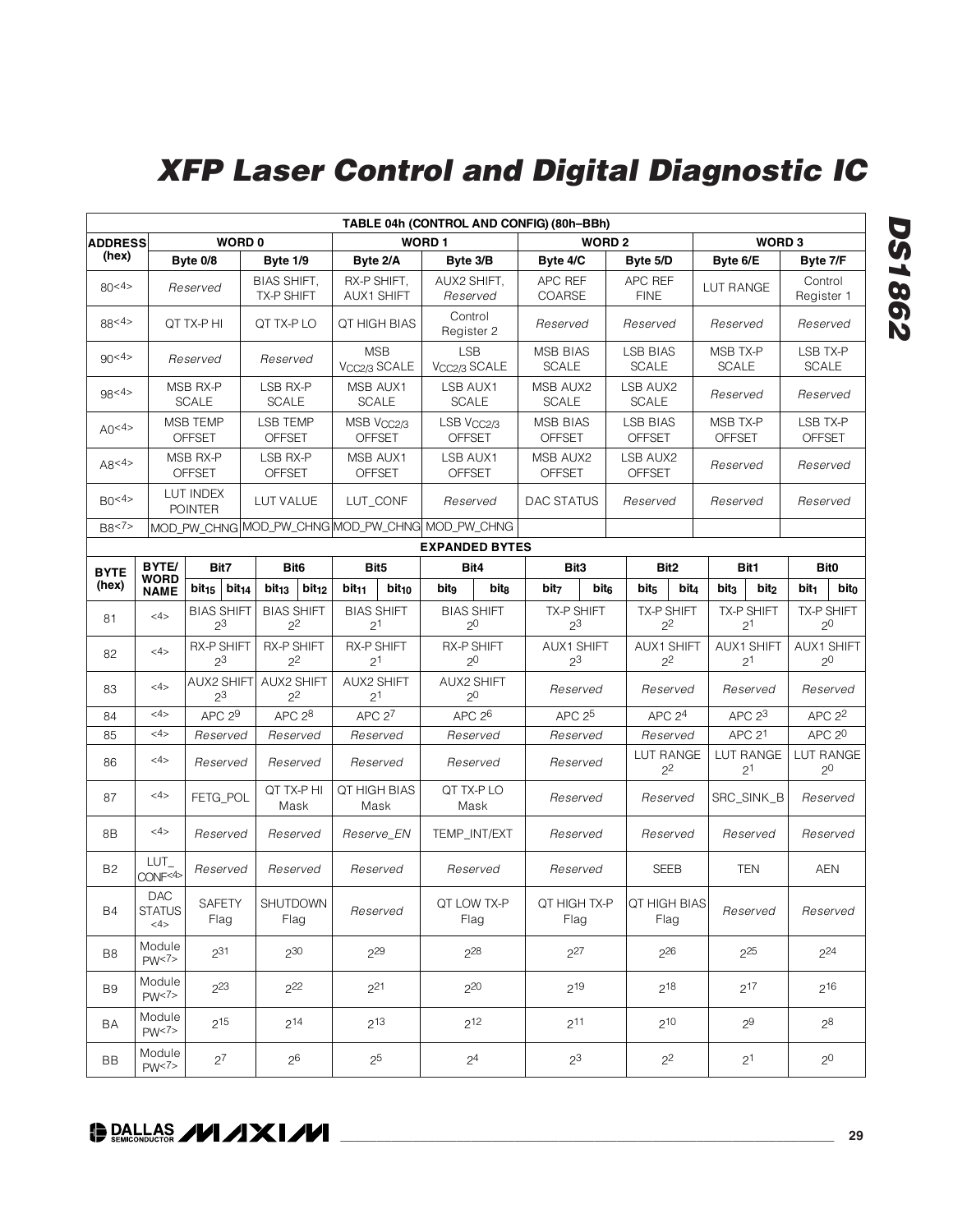|             | TABLE 05h (OPTIONAL OFFSETS AND THRSET)                                                        |                                 |                   |                                   |                                      |                   |                   |            |                          |       |                  |      |                  |                |                  |                  |                  |                  |
|-------------|------------------------------------------------------------------------------------------------|---------------------------------|-------------------|-----------------------------------|--------------------------------------|-------------------|-------------------|------------|--------------------------|-------|------------------|------|------------------|----------------|------------------|------------------|------------------|------------------|
|             | <b>WORD1</b><br>WORD <sub>2</sub><br><b>WORD 0</b><br>WORD <sub>3</sub><br><b>ADDRESS</b>      |                                 |                   |                                   |                                      |                   |                   |            |                          |       |                  |      |                  |                |                  |                  |                  |                  |
| (hex)       |                                                                                                | Byte 0/8                        | Byte 1/9          |                                   | Byte 2/A                             |                   | Byte 3/B          |            | Byte 4/C<br>Byte 5/D     |       |                  |      | Byte 6/E         |                |                  | Byte 7/F         |                  |                  |
|             | VTHRSET_VALUE <1><br>DS60 SCALE<br>LM50 SCALE<br>$80 - 87$<br>Reserved<br>Reserved<br>Reserved |                                 |                   |                                   |                                      |                   |                   |            |                          |       |                  |      |                  |                |                  |                  |                  |                  |
|             | <b>EXPANDED BYTES</b>                                                                          |                                 |                   |                                   |                                      |                   |                   |            |                          |       |                  |      |                  |                |                  |                  |                  |                  |
| <b>BYTE</b> |                                                                                                | <b>BYTE/WORD</b>                | Bit7              |                                   | Bit <sub>6</sub><br>Bit <sub>5</sub> |                   |                   |            | Bit <sub>3</sub><br>Bit4 |       | Bit <sub>2</sub> |      |                  | Bit1           | <b>Bit0</b>      |                  |                  |                  |
| (hex)       |                                                                                                | <b>NAME</b>                     | bit <sub>15</sub> | $\vert$ bit <sub>14</sub> $\vert$ | bit <sub>13</sub>                    | bit <sub>12</sub> | bit <sub>11</sub> | $bit_{10}$ | bitg                     | bits  | bit <sub>7</sub> | bite | bit <sub>5</sub> | <b>bit</b>     | bit <sub>3</sub> | bit <sub>2</sub> | bit <sub>1</sub> | bit <sub>0</sub> |
| 80          |                                                                                                | DS60 SCALE <sup>&lt;5&gt;</sup> | $2^{15}$          | $2^{14}$                          | $2^{13}$                             | $2^{12}$          | $2^{11}$          | $2^{10}$   | 29                       | $2^8$ | $2^7$            | 26   | 2 <sup>5</sup>   | $2^4$          | $2^3$            | 2 <sup>2</sup>   | 2 <sup>1</sup>   | 2 <sup>0</sup>   |
| 82          |                                                                                                | LM50 SCALE $5$                  | 215               | $2^{14}$                          | $2^{13}$                             | $2^{12}$          | $2^{11}$          | $2^{10}$   | 29                       | $2^8$ | $2^7$            | 26   | 25               | 2 <sup>4</sup> | 2 <sup>3</sup>   | $2^2$            | 2 <sup>1</sup>   | 2 <sup>0</sup>   |
| 87          |                                                                                                | VTHRSET VALUE                   | $2^{7}$           |                                   |                                      | 26                | $2^{5}$           |            | 2 <sup>4</sup>           |       | 2 <sup>3</sup>   |      | 2 <sup>2</sup>   |                |                  | 2 <sup>1</sup>   | 2 <sup>0</sup>   |                  |

### **Detailed Register Description**

**DE DALLAS AVI AXIAVI** 

#### **Conventions**

Name of Row

- Name of Byte ...................<Read/Write><Volatile><Power-On Value>
- Name of Byte ..................<Read/Write><Nonvolatile><Factory-Default Setting>
- Name of Byte ......................<Read/Write><Shadowed Nonvolatile><Factory-Default Setting>
- Name of Byte ..................<Read/Write><Status><Power-On Value>

#### **Lower Memory**

 $00h$ 

**DS1862**

**DS1862** 

• USER EE ..........................<R-all/W-all><Shadowed Nonvolatile><00>

#### 01h

• Signal Condition...............<R-all/W-all><Volatile><00> Bit 0 can only be written if Table 01h, Byte DDh, bit <0> is high. Bits <2:1> control EN2 and EN1, respectively.

#### $02h \rightarrow 39h$

• Alarms and Warnings ......<R-all/W-Module><Shadowed Nonvolatile><Note\*> These registers set the 16-bit threshold level for corresponding monitor channels. \*Note: High alarm and warnings factory default to FFFFh, and low alarm shut warnings default to 0000h.

#### 3Ah, 3Bh

• USER EE ............................<R-all/W-all><Shadowed Nonvolatile><00>

 $46h \rightarrow 4Fh$ 

• USER SRAM.....................<R-all/W-all><Volatile><00>

 $50h \rightarrow 57h$ 

• Latched Flags .........................<R-all/clear-all><Volatile><00> These are latched flags for corresponding signals. Any flag is cleared by simply reading it.

 $58h \rightarrow 5Fh$ 

• Masks...............................<R-all/W-all><Nonvolatile><00> These mask bits internally block the signals that drive the INTERRUPT pin. A low setting causes the corresponding monitor channel to drive the INTERRUPT pin.

 $60h \rightarrow 6Dh$ 

- Monitor Values ...............................<R-all/W-all><Volatile><xxxx> These registers are internally updated with the monitor channel's digital result. They can be read as left-justified 16-bit values. 6Eh
- GCS1 .........................................<R-all/W-all><Volatile><xx> These are nonlatched flags, indicating the real-time digital state of a corresponding signal as well as control bits for particular functions.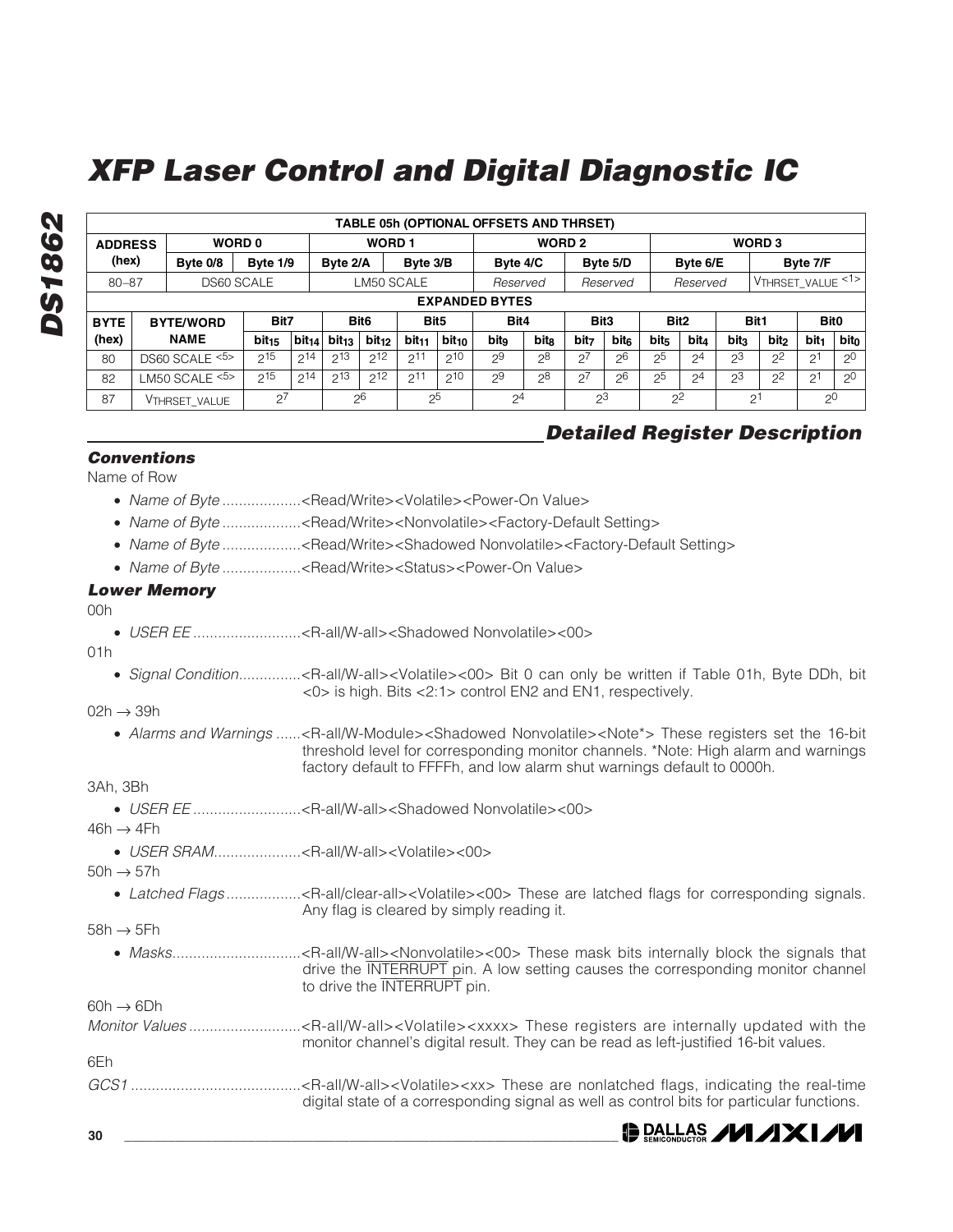| Bit 2: INTERRUPT. Indicates the state of the INTERRUPT pin and is updated within t <sub>INIT</sub> ON.<br>Bit 3: SOFT P-DOWN/RST. Read/Write bit that places the DS1862 in power-down mode. Toggle to reset. Masked<br>by Bit 5 of Byte DDh in Table 01h.<br>Bit 4: P-DOWN/RST. Indicates the digital state of the P-DOWN/RST pin and is updated within tpp <sub>R-ON</sub> .<br>Bit 5: MOD-NR State. Indicates the state of MOD-NR pin and is updated within tppR-ON.<br>Bit 6: SOFT TX-D. Read/Write bit that disables (shuts down) IBIASSET and IMODSET. Masked by Bit 6 of Byte DDh in Table 01h.<br>Bit 7: TX-D. Indicates the digital state of the TX-D pin and is updated within to FF.<br>digital state of a corresponding signal.<br>Bit 0: Reserved.<br>Bit 1: Reserved.<br>Bit 2: Reserved.<br>Bit 3: RX-CDR-NL not locked. Indicates LOL in Rx path CDR.<br>Bit 4: RX-NR State. Indicates a NOT READY condition in the Rx path.<br>Bit 5: Reserved.<br>Bit 6: TX-F State. Indicates a laser safety fault condition.<br>Bit 7: TX-NR State. Indicates a NOT READY condition on the Tx path.<br>on analog trip point, POA.<br>• Host PW Change <r-never w-host=""><shadowed nonvolatile="" p="">&lt;00&gt; This is the 32-bit location that<br/>the DS1862 uses to compare with the PWE to grant host password access. A Read<br/>result is always <ffh>.<br/>and module password to gain access to the DS1862. A Read result is always <ffh>.<br/>Table Select<r-all w-all=""><volatile>&lt;01&gt; This is the 8-bit register that controls which section of<br/>upper memory (table) is being addressed by <sup>[2</sup>C. A value of 00h and 01h results in<br/>addressing Table 01h. Values above 05h are accepted, but do not correspond to<br/>any physical memory.<br/>whether V<sub>CC2</sub> or V<sub>CC3</sub> is internally measured by the V<sub>CC2</sub>/3 monitor channel. A '1'<br/>selects V<sub>CC2</sub> to be measured.</volatile></r-all></ffh></ffh></shadowed></r-never> | $\bigoplus$ DALLAS $\bigcup$ AXI $\bigtriangleup$ | 31 |
|-----------------------------------------------------------------------------------------------------------------------------------------------------------------------------------------------------------------------------------------------------------------------------------------------------------------------------------------------------------------------------------------------------------------------------------------------------------------------------------------------------------------------------------------------------------------------------------------------------------------------------------------------------------------------------------------------------------------------------------------------------------------------------------------------------------------------------------------------------------------------------------------------------------------------------------------------------------------------------------------------------------------------------------------------------------------------------------------------------------------------------------------------------------------------------------------------------------------------------------------------------------------------------------------------------------------------------------------------------------------------------------------------------------------------------------------------------------------------------------------------------------------------------------------------------------------------------------------------------------------------------------------------------------------------------------------------------------------------------------------------------------------------------------------------------------------------------------------------------------------------------------------------------------------------------------------------------------------------------------------------------------|---------------------------------------------------|----|
| 6Fh<br>74h<br>76h<br>$77h \rightarrow 7Ah$<br>7Bh → 7Eh<br>7Fh<br><b>Table 01h</b><br>80h $\rightarrow$ DBh<br>DCh                                                                                                                                                                                                                                                                                                                                                                                                                                                                                                                                                                                                                                                                                                                                                                                                                                                                                                                                                                                                                                                                                                                                                                                                                                                                                                                                                                                                                                                                                                                                                                                                                                                                                                                                                                                                                                                                                        |                                                   |    |
|                                                                                                                                                                                                                                                                                                                                                                                                                                                                                                                                                                                                                                                                                                                                                                                                                                                                                                                                                                                                                                                                                                                                                                                                                                                                                                                                                                                                                                                                                                                                                                                                                                                                                                                                                                                                                                                                                                                                                                                                           |                                                   |    |
|                                                                                                                                                                                                                                                                                                                                                                                                                                                                                                                                                                                                                                                                                                                                                                                                                                                                                                                                                                                                                                                                                                                                                                                                                                                                                                                                                                                                                                                                                                                                                                                                                                                                                                                                                                                                                                                                                                                                                                                                           |                                                   |    |
|                                                                                                                                                                                                                                                                                                                                                                                                                                                                                                                                                                                                                                                                                                                                                                                                                                                                                                                                                                                                                                                                                                                                                                                                                                                                                                                                                                                                                                                                                                                                                                                                                                                                                                                                                                                                                                                                                                                                                                                                           |                                                   |    |
|                                                                                                                                                                                                                                                                                                                                                                                                                                                                                                                                                                                                                                                                                                                                                                                                                                                                                                                                                                                                                                                                                                                                                                                                                                                                                                                                                                                                                                                                                                                                                                                                                                                                                                                                                                                                                                                                                                                                                                                                           |                                                   |    |
|                                                                                                                                                                                                                                                                                                                                                                                                                                                                                                                                                                                                                                                                                                                                                                                                                                                                                                                                                                                                                                                                                                                                                                                                                                                                                                                                                                                                                                                                                                                                                                                                                                                                                                                                                                                                                                                                                                                                                                                                           |                                                   |    |
|                                                                                                                                                                                                                                                                                                                                                                                                                                                                                                                                                                                                                                                                                                                                                                                                                                                                                                                                                                                                                                                                                                                                                                                                                                                                                                                                                                                                                                                                                                                                                                                                                                                                                                                                                                                                                                                                                                                                                                                                           |                                                   |    |
|                                                                                                                                                                                                                                                                                                                                                                                                                                                                                                                                                                                                                                                                                                                                                                                                                                                                                                                                                                                                                                                                                                                                                                                                                                                                                                                                                                                                                                                                                                                                                                                                                                                                                                                                                                                                                                                                                                                                                                                                           |                                                   |    |
|                                                                                                                                                                                                                                                                                                                                                                                                                                                                                                                                                                                                                                                                                                                                                                                                                                                                                                                                                                                                                                                                                                                                                                                                                                                                                                                                                                                                                                                                                                                                                                                                                                                                                                                                                                                                                                                                                                                                                                                                           |                                                   |    |
|                                                                                                                                                                                                                                                                                                                                                                                                                                                                                                                                                                                                                                                                                                                                                                                                                                                                                                                                                                                                                                                                                                                                                                                                                                                                                                                                                                                                                                                                                                                                                                                                                                                                                                                                                                                                                                                                                                                                                                                                           |                                                   |    |
|                                                                                                                                                                                                                                                                                                                                                                                                                                                                                                                                                                                                                                                                                                                                                                                                                                                                                                                                                                                                                                                                                                                                                                                                                                                                                                                                                                                                                                                                                                                                                                                                                                                                                                                                                                                                                                                                                                                                                                                                           |                                                   |    |
|                                                                                                                                                                                                                                                                                                                                                                                                                                                                                                                                                                                                                                                                                                                                                                                                                                                                                                                                                                                                                                                                                                                                                                                                                                                                                                                                                                                                                                                                                                                                                                                                                                                                                                                                                                                                                                                                                                                                                                                                           |                                                   |    |
|                                                                                                                                                                                                                                                                                                                                                                                                                                                                                                                                                                                                                                                                                                                                                                                                                                                                                                                                                                                                                                                                                                                                                                                                                                                                                                                                                                                                                                                                                                                                                                                                                                                                                                                                                                                                                                                                                                                                                                                                           |                                                   |    |
|                                                                                                                                                                                                                                                                                                                                                                                                                                                                                                                                                                                                                                                                                                                                                                                                                                                                                                                                                                                                                                                                                                                                                                                                                                                                                                                                                                                                                                                                                                                                                                                                                                                                                                                                                                                                                                                                                                                                                                                                           |                                                   |    |
|                                                                                                                                                                                                                                                                                                                                                                                                                                                                                                                                                                                                                                                                                                                                                                                                                                                                                                                                                                                                                                                                                                                                                                                                                                                                                                                                                                                                                                                                                                                                                                                                                                                                                                                                                                                                                                                                                                                                                                                                           |                                                   |    |
|                                                                                                                                                                                                                                                                                                                                                                                                                                                                                                                                                                                                                                                                                                                                                                                                                                                                                                                                                                                                                                                                                                                                                                                                                                                                                                                                                                                                                                                                                                                                                                                                                                                                                                                                                                                                                                                                                                                                                                                                           |                                                   |    |
|                                                                                                                                                                                                                                                                                                                                                                                                                                                                                                                                                                                                                                                                                                                                                                                                                                                                                                                                                                                                                                                                                                                                                                                                                                                                                                                                                                                                                                                                                                                                                                                                                                                                                                                                                                                                                                                                                                                                                                                                           |                                                   |    |
|                                                                                                                                                                                                                                                                                                                                                                                                                                                                                                                                                                                                                                                                                                                                                                                                                                                                                                                                                                                                                                                                                                                                                                                                                                                                                                                                                                                                                                                                                                                                                                                                                                                                                                                                                                                                                                                                                                                                                                                                           |                                                   |    |
|                                                                                                                                                                                                                                                                                                                                                                                                                                                                                                                                                                                                                                                                                                                                                                                                                                                                                                                                                                                                                                                                                                                                                                                                                                                                                                                                                                                                                                                                                                                                                                                                                                                                                                                                                                                                                                                                                                                                                                                                           |                                                   |    |
|                                                                                                                                                                                                                                                                                                                                                                                                                                                                                                                                                                                                                                                                                                                                                                                                                                                                                                                                                                                                                                                                                                                                                                                                                                                                                                                                                                                                                                                                                                                                                                                                                                                                                                                                                                                                                                                                                                                                                                                                           |                                                   |    |
|                                                                                                                                                                                                                                                                                                                                                                                                                                                                                                                                                                                                                                                                                                                                                                                                                                                                                                                                                                                                                                                                                                                                                                                                                                                                                                                                                                                                                                                                                                                                                                                                                                                                                                                                                                                                                                                                                                                                                                                                           |                                                   |    |
|                                                                                                                                                                                                                                                                                                                                                                                                                                                                                                                                                                                                                                                                                                                                                                                                                                                                                                                                                                                                                                                                                                                                                                                                                                                                                                                                                                                                                                                                                                                                                                                                                                                                                                                                                                                                                                                                                                                                                                                                           |                                                   |    |
|                                                                                                                                                                                                                                                                                                                                                                                                                                                                                                                                                                                                                                                                                                                                                                                                                                                                                                                                                                                                                                                                                                                                                                                                                                                                                                                                                                                                                                                                                                                                                                                                                                                                                                                                                                                                                                                                                                                                                                                                           |                                                   |    |
|                                                                                                                                                                                                                                                                                                                                                                                                                                                                                                                                                                                                                                                                                                                                                                                                                                                                                                                                                                                                                                                                                                                                                                                                                                                                                                                                                                                                                                                                                                                                                                                                                                                                                                                                                                                                                                                                                                                                                                                                           |                                                   |    |
|                                                                                                                                                                                                                                                                                                                                                                                                                                                                                                                                                                                                                                                                                                                                                                                                                                                                                                                                                                                                                                                                                                                                                                                                                                                                                                                                                                                                                                                                                                                                                                                                                                                                                                                                                                                                                                                                                                                                                                                                           |                                                   |    |
|                                                                                                                                                                                                                                                                                                                                                                                                                                                                                                                                                                                                                                                                                                                                                                                                                                                                                                                                                                                                                                                                                                                                                                                                                                                                                                                                                                                                                                                                                                                                                                                                                                                                                                                                                                                                                                                                                                                                                                                                           |                                                   |    |
|                                                                                                                                                                                                                                                                                                                                                                                                                                                                                                                                                                                                                                                                                                                                                                                                                                                                                                                                                                                                                                                                                                                                                                                                                                                                                                                                                                                                                                                                                                                                                                                                                                                                                                                                                                                                                                                                                                                                                                                                           |                                                   |    |
|                                                                                                                                                                                                                                                                                                                                                                                                                                                                                                                                                                                                                                                                                                                                                                                                                                                                                                                                                                                                                                                                                                                                                                                                                                                                                                                                                                                                                                                                                                                                                                                                                                                                                                                                                                                                                                                                                                                                                                                                           |                                                   |    |
|                                                                                                                                                                                                                                                                                                                                                                                                                                                                                                                                                                                                                                                                                                                                                                                                                                                                                                                                                                                                                                                                                                                                                                                                                                                                                                                                                                                                                                                                                                                                                                                                                                                                                                                                                                                                                                                                                                                                                                                                           |                                                   |    |
|                                                                                                                                                                                                                                                                                                                                                                                                                                                                                                                                                                                                                                                                                                                                                                                                                                                                                                                                                                                                                                                                                                                                                                                                                                                                                                                                                                                                                                                                                                                                                                                                                                                                                                                                                                                                                                                                                                                                                                                                           |                                                   |    |
| Bit 1: RX-LOS. Indicates optical loss of the signal and is updated within $t_{LOS-ON}$ .                                                                                                                                                                                                                                                                                                                                                                                                                                                                                                                                                                                                                                                                                                                                                                                                                                                                                                                                                                                                                                                                                                                                                                                                                                                                                                                                                                                                                                                                                                                                                                                                                                                                                                                                                                                                                                                                                                                  |                                                   |    |
| Bit 0: DATA-NR. Bit is high until DS1862 has achieved power-up. Bit goes low, signaling that monitor channel data<br>is ready to be read.                                                                                                                                                                                                                                                                                                                                                                                                                                                                                                                                                                                                                                                                                                                                                                                                                                                                                                                                                                                                                                                                                                                                                                                                                                                                                                                                                                                                                                                                                                                                                                                                                                                                                                                                                                                                                                                                 |                                                   |    |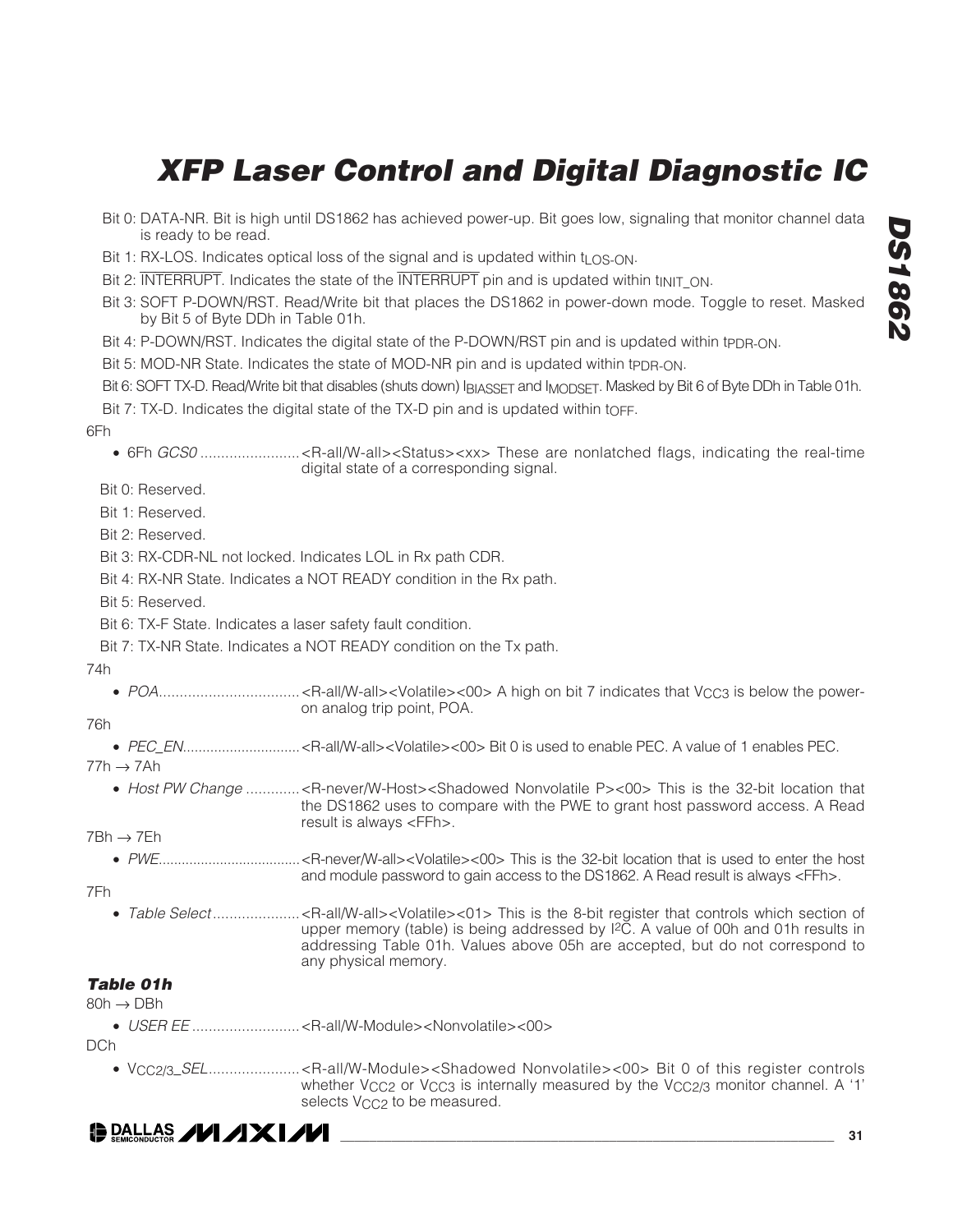# **DS1862** DDh **DS1862**

• LO MEM 6Eh EN ..............< R-all/W-Module><Shadowed Nonvolatile><00> If bit 5 is high, then bit 3 of 6Eh is not masked. If bit 6 is high, then bit 6 of 6Eh is not masked. Bit 0 is the Lock\_Bit. If set, Lower Memory address 01h, bit 0 is writable.

### DEh

• AUX1/2 UNIT SEL ............< R-all/W-Module><Shadowed Nonvolatile><00> These two 4-bit values define what is being measured on AUX1MON and AUX2MON. MSB is AUX1MON unit select and LSB is AUX2MON unit select. See Table 5 for more details.

#### DFh

• USER EE ..........................<R-all/W-Module><Shadowed Nonvolatile><00>

 $FOh \rightarrow FFh$ 

• USER EE ..........................<R-all/W-Module><Nonvolatile><00>

### **Table 02h**

 $80h \rightarrow FFh$ 

• USER EE ..........................<R-all/W-Host><Nonvolatile><00>

### **Table 03h**

- $80h \rightarrow C$ .7h
	- LUT ..................................<R-Module/W-Module><Nonvolatile><00> These registers control the output current on MODSET as a function of temperature.

### **Table 04h**

 $80h \rightarrow B8h$ 

81h

|  | how many right-shifts IBIASMON monitor channel receives. The MSB is bit 7. |
|--|----------------------------------------------------------------------------|

• TX-P SHIFT.......................<R-Module/W-Module><Shadowed Nonvolatile><0> This 4-bit value in <3:0> defines how many right-shifts TX-P (BMD) monitor channel receives. The MSB is bit 3.

82h

|                      | how many right-shifts RX-P (RSSI) monitor channel receives. The MSB is bit 7.    |
|----------------------|----------------------------------------------------------------------------------|
| $\sim$ 11 IV + CLIET | .D. Modula Malula alula alama Manyalatiles and This 4 bit value in 2005, definee |

• AUX1 SHIFT .....................<R-Module/W-Module><Shadowed Nonvolatile><0> This 4-bit value in <3:0> defines how many right-shifts AUX1MON monitor channel receives. The MSB is bit 3.

83h

• AUX2 SHIFT .....................<R-Module/W-Module><Shadowed Nonvolatile><0> This 4-bit value in <7:4> defines how many right-shifts AUX2MON monitor channel receives. The MSB is bit 7.

84h

• APC REF COARSE...........<R-Module/W-Module><Shadowed Nonvolatile><00> This 8-bit value sets the coarse APC current on BMD.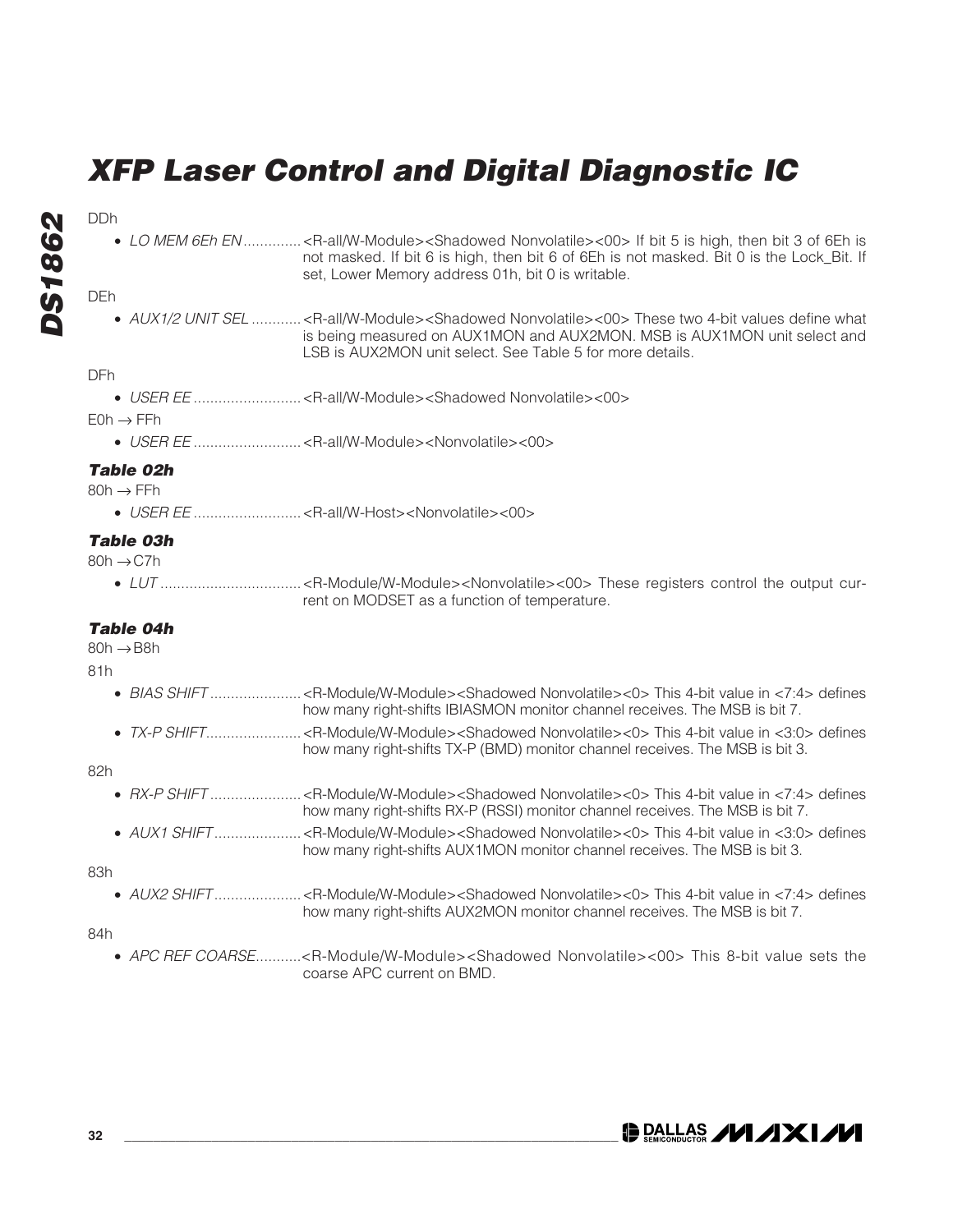- 85h
	- APC REF FINE ...................< R-Module/W-Module><Shadowed Nonvolatile><00> This 2-bit value in <1:0> sets the fine APC current on BMD. The MSB is bit 1.

#### 86h

• LUT RANGE.....................<R-Module/W-Module><Shadowed Nonvolatile><00> This 3-bit register in <2:0> sets the current range on MODSET. The MSB is bit 2.

#### 87h

• Control Register 1 ............<R-Module/W-Module><Shadowed Nonvolatile><00>

Bit 0: Reserved.

Bit 1: SRC\_SINK\_B. If set, then BMD sources current; otherwise, BMD sinks current.

Bit 2: Reserved.

Bit 3: Reserved.

Bit 4: QT TX-P LO Mask. If set, then TX-P low does not have the ability to cause a safety fault.

Bit 5: QT HIGH BIAS Mask. If set, then HIGH BIAS does not have the ability to cause a safety fault.

Bit 6: QT TX-P HI Mask. If set, then TX-P high does not have the ability to cause a safety fault.

Bit 7: FETG\_POL. If set, then FETG asserts with a high logic level; otherwise, it asserts with a low logic level. 88h

• QT TX-P HI..............................<R-Module/W-Module><Shadowed Nonvolatile><FF> This is the TX-P quick-trip threshold setting that is used as a comparison to generate a TX-P high safety fault.

89h

• QT TX-P LO......................<R-Module/W-Module><Shadowed Nonvolatile><00> This is the TX-P quick-trip threshold setting that is used as a comparison to generate a TX-P low safety fault.

8Ah

• QT HIGH BIAS ..................< R-Module/W-Module><Shadowed Nonvolatile><FF> This is the TX-P quick-trip threshold setting that is used as a comparison to generate a HIGH BIAS safety fault.

#### 8Bh

- Control Register 2 ............<R-Module/W-Module><Shadowed Nonvolatile><00>
- Bit 0: Reserved.
- Bit 1: Reserved.
- Bit 2: Reserved.
- Bit 3: Reserved.
- Bit 4: TEMP\_INT/EXT. If set, then the LUT INDEX POINTER register is controlled by AUX2MON. Otherwise, the internal temperature sensor controls the LUT.
- Bit 5: Reserve\_EN. If set, then V<sub>CC2</sub>/3 is actively updated in the monitor loop.

Bit 6: Reserved.

Bit 7: Reserved.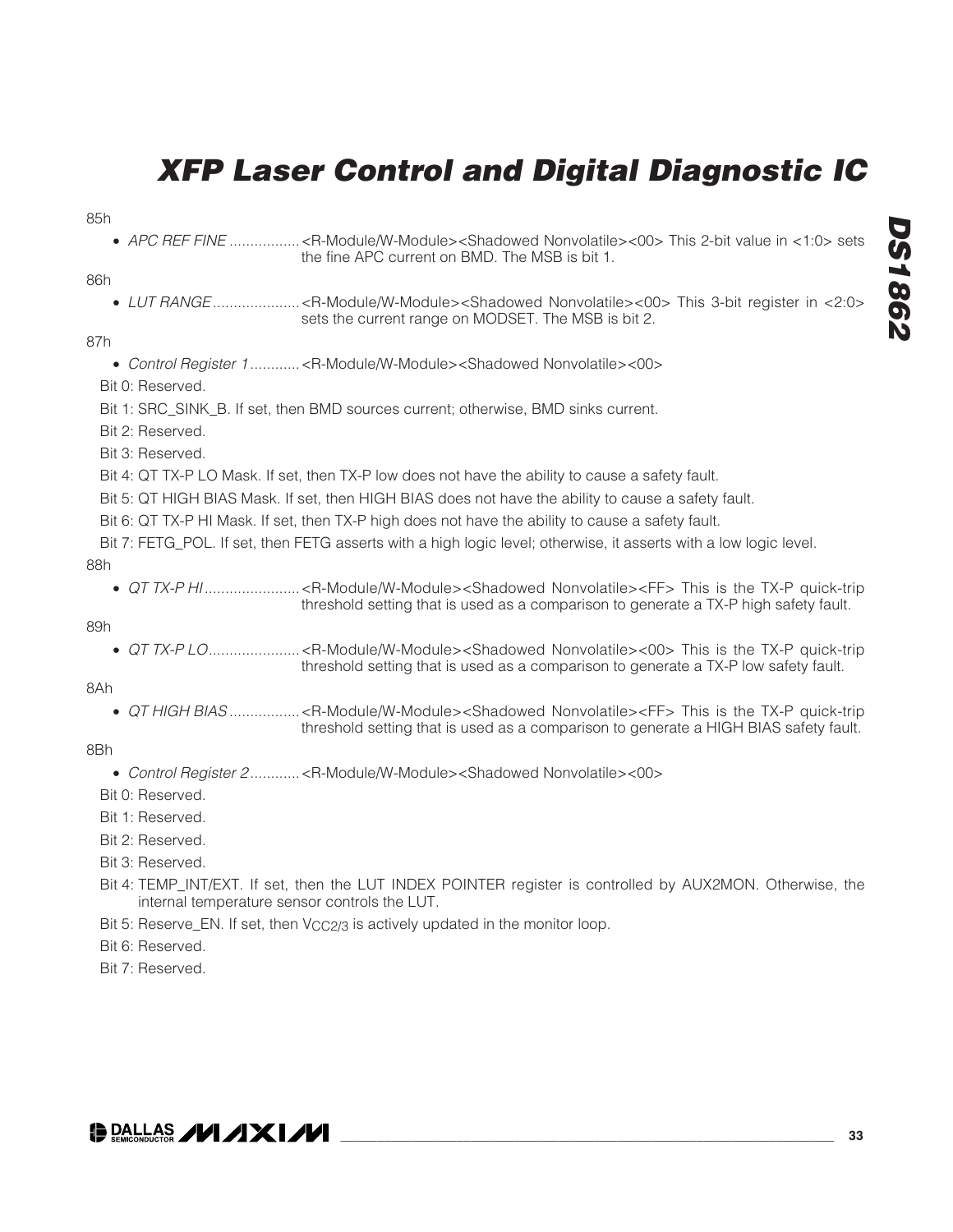**DS1862 DS1862**

92h

94h

• BIAS SCALE......................< R-Module/W-Module><Shadowed Nonvolatile><Factory Trimmed> This 16-bit register controls the scale value for the BIAS monitor channel. 96h • TX-P SCALE.....................<R-Module/W-Module><Shadowed Nonvolatile><Factory Trimmed> This 16-bit register controls the scale value for the TX-P (BMD) monitor channel. 98h • RX-P SCALE.......................< R-Module/W-Module><Shadowed Nonvolatile><Factory Trimmed> This 16-bit register controls the scale value for the RX-P (RSSI) monitor channel. 9Ah • AUX1 SCALE ...................< R-Module/W-Module><Shadowed Nonvolatile><Factory Trimmed> This 16-bit register controls the scale value for the AUX1MON monitor channel. 9Ch

• VCC2/3 SCALE ...................< R-Module/W-Module><Shadowed Nonvolatile><Factory Trimmed> This 16-bit register controls the scale value for the V<sub>CC2/3</sub> monitor channel.

• AUX2 SCALE .....................< R-Module/W-Module><Shadowed Nonvolatile><Factory Trimmed> This 16-bit register controls the scale value for the AUX2MON monitor channel.

#### A0h

• TEMP OFFSET .................<R-Module/W-Module><Shadowed Nonvolatile><Factory Trimmed> This 16-bit register controls the offset value for the internal temperature monitor channel.

#### A2h

• Vcc2/3 OFFSET..................< R-Module/W-Module><Shadowed Nonvolatile><0000> This 16-bit register controls the offset value for the V<sub>CC2</sub>/3 monitor channel.

#### A4h

• BIAS OFFSET...................<R-Module/W-Module><Shadowed Nonvolatile><0000> This 16-bit register controls the offset value for the BIAS monitor channel.

A6h

• TX-P OFFSET ...................< R-Module/W-Module><Shadowed Nonvolatile><0000> This 16-bit register controls the offset value for the TX-P (BMD) monitor channel.

A8h

• RX-P OFFSET...................<R-Module/W-Module><Shadowed Nonvolatile><0000> This 16-bit register controls the offset value for the RX-P (RSSI) monitor channel.

AAh

• AUX1 OFFSET......................< R-Module/W-Module><Shadowed Nonvolatile><0000> This 16-bit register controls the offset value for the AUX1MON monitor channel.

#### ACh

• AUX2 OFFSET......................< R-Module/W-Module><Shadowed Nonvolatile><0000> This 16-bit register controls the offset value for the AUX2MON monitor channel.

B0h

• LUT INDEX POINTER.......<R-Module/W-Module><Volatile><xx> This register controls the index pointer value for the LUT. It is automatically updated (in normal operating mode) and can be read or overwritten using the TEN and AEN bits.

**34 \_\_\_\_\_\_\_\_\_\_\_\_\_\_\_\_\_\_\_\_\_\_\_\_\_\_\_\_\_\_\_\_\_\_\_\_\_\_\_\_\_\_\_\_\_\_\_\_\_\_\_\_\_\_\_\_\_\_\_\_\_\_\_\_\_\_\_\_**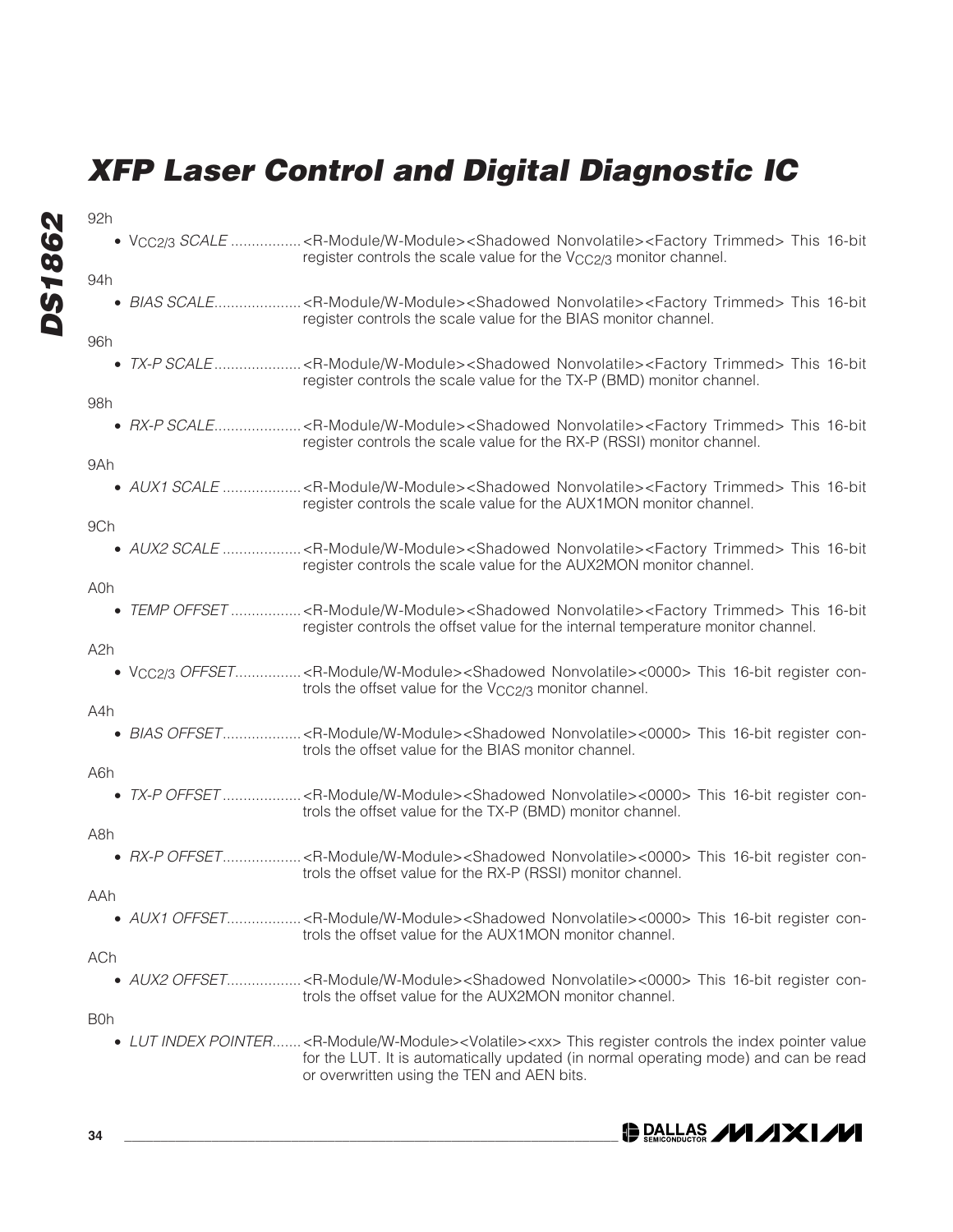B1h

• LUT VALUE......................<R-Module/W-Module><Shadowed Nonvolatile><00> This register contains the fetched LUT value that drives the MODSET current. It can be read or overwritten to directly control the MODSET current (manual mode).

B2h

- LUT\_CONF.......................<R-Module/W-Module><Shadowed Nonvolatile><03>
- Bit 0: AEN. A high on AEN enables data placed in the LUT VALUE register to drive MODSET.
- Bit 1: TEN. A high on TEN enables the LUT INDEX POINTER to fetch data from the LUT.

Bit 2: SEEB. A high on SEEB disables EEPROM writes of Shadowed EEPROM locations.

- Bit 3: Reserved.
- Bit 4: Reserved.
- Bit 5: Reserved.
- Bit 6: Reserved.
- Bit 7: Reserved.

B4h

- DAC STATUS...................<R-Module/W-Module><Status><xx0xxx00b>
- Bit 0: Reserved.
- Bit 1: Reserved.
- Bit 2: QT HIGH BIAS Flag. This flag indicates that the current entering BIASSET is above the threshold.
- Bit 3: QT HIGH TX-P Flag. This flag indicates that TX-P is above the threshold.
- Bit 4: QT LOW TX-P Flag. This flag indicates that TX-P is below the threshold.
- Bit 5: Reserved.
- Bit 6: SHUTDOWN Flag. A high indicates that the DS1862 is in shutdown mode and that FETG is asserted.
- Bit 7: SAFETY Flag. A high indicates that a safety fault (quick trip) has occurred.

B8h

• MOD\_PW\_CHNG..............<R-never/W-Module><Shadowed Nonvolatile><00h> This is the 32-bit location that the DS1862 uses to compare with the PWE to grant module password access. A Read result is always <FFh>.

### **Table 05h**

80h

• DS60 SCALE........................< R-all/W-Factory><Nonvolatile><Factory Trimmed> This unique 16-bit value sets the SCALE register for use with a DS60 temperature sensor on AUX2MON.

82h

• LM50 SCALE.......................<R-all/W-Factory><Nonvolatile><Factory Trimmed> This unique 16-bit value sets the SCALE register for use with a LM50 temperature sensor on AUX2MON.

87h

• VTHRSET\_VALUE.................< R-all/W-all><Shadowed Nonvolatile><80> This 8-bit value sets the voltage on the signal conditioner voltage source, THRSET.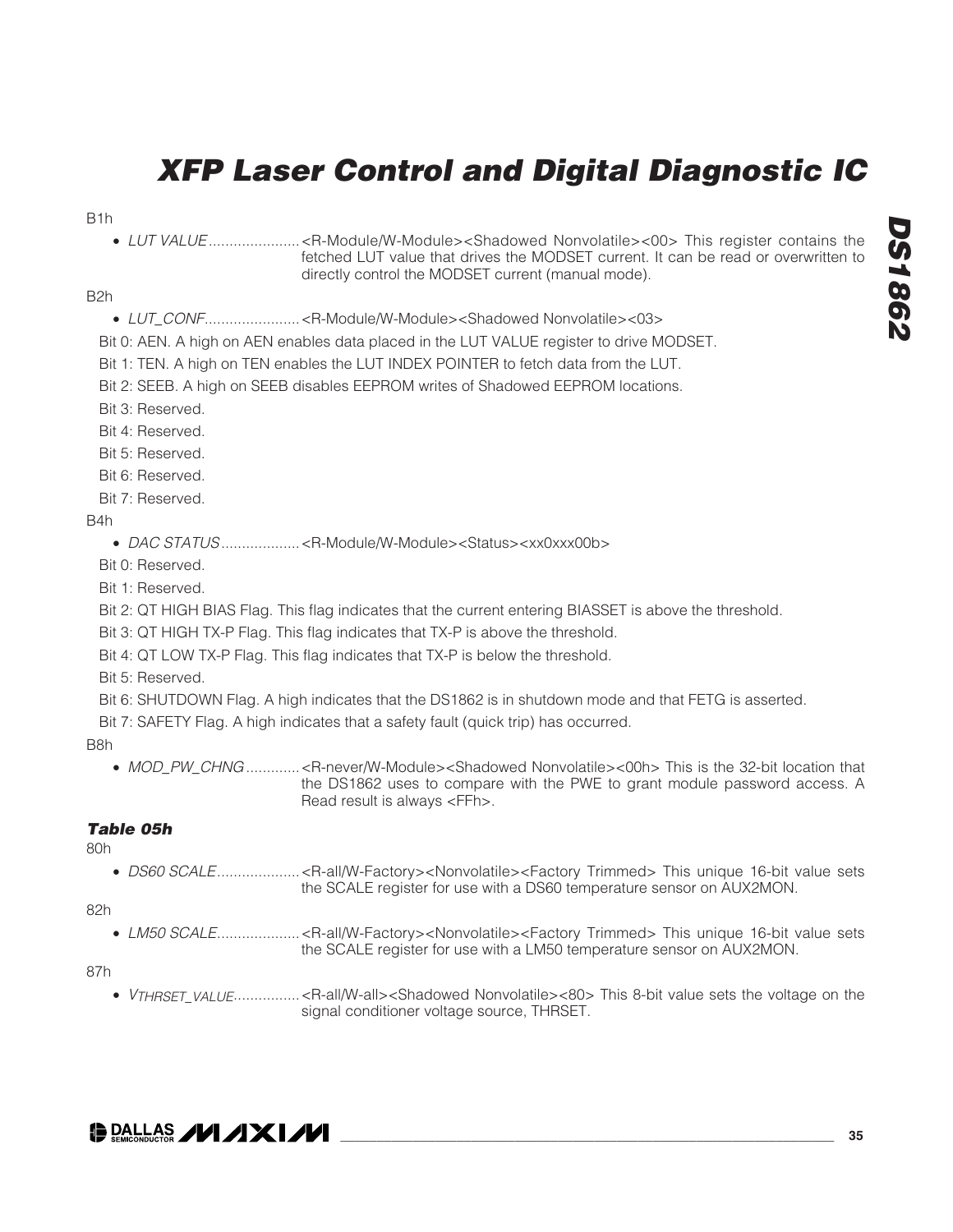#### **Security/Password Protection**

The DS1862 features two separate and independent 32-bit passwords for important memory locations. The host password and the module password allow their own allocated memory locations to be locked to prevent write and/or read access. To enhance the security of the DS1862, the password entry and setting bytes can never be read.

To gain access to host-protected or module-protected memory locations, the correct 32-bit value must be entered into the password entry bytes (PWE) in either a single 4-byte write, or 4 single-byte writes. To reprogram either password, simply enter the appropriate current password to gain memory access, write the new Host or module PW with one 4-byte write, and finally re-enter the new password into the PWE to regain memory access.

#### **Power-Up Sequence**

The DS1862 does require a particular power-up sequence to ensure proper functionality. V<sub>CC3</sub> should always be applied first or at the same time as V<sub>CC2</sub>. If this power-up sequence is not followed, then current can be sourced out of V<sub>CC2</sub> as if it was connected to V<sub>CC3</sub> with a resistor internal to the DS1862. If V<sub>CC2</sub> is not used then it should be externally connected to V<sub>CC3</sub>.

#### **Signal Conditioners— EN1 and EN2 and THRSET**

#### **Signal Conditioners—EN1 and EN2**

The EN1 and EN2 output pins are controlled by the bits at address 01h, bits 2 and 1. The logic state of the pins is directly analogous to the logical state of the register. EN1 and EN2 automatically change to a high and low state, respectively, during power-down mode as described in the Power-Down Functionality section.

#### **Signal Conditioners—THRSET**

A programmable voltage source, THRSET, is also provided for use with signal conditioners. This source is programmable from 0 to 1V in 256 increments.

#### **I2C and Packet Error Checking (PEC) Information**

The DS1862 supports I2C data transfers as well as data transfers with PEC. The slave address is unalterable and is set to A0h. The DS1862, however, does have an additional dedicated pin, MOD-DESEL, which acts as an active-low chip select to enable communication. See the  $I^2C$  Serial Interface and the  $I^2C$  Operation Using Packet Error Checking sections for details.

#### **Precision SCALE Register Settings for AUX2MON**

The DS1862 features a factory-trimmed SCALE value for use with DS60 or LM50 temperature sensors. If external temperature measurement on AUX2MON is used with one of these two sensors, the 16-bit SCALE value can be read from Table 05h and written into the SCALE register in Table 04h, Byte 9Ch and 9Dh. This option allows for the most precise setting for SCALE without requiring additional trimming. Since the SCALE register value is precisely trimmed at the factory, the OFFSET register will always be a nonunique value and can simply be written into the OFFSET register. For the DS60, the value of EF0Ah in OFFSET completes the internal calibration. For the LM50, the value of F380h in OFFSET completes the internal calibration.

### **I2C Serial Interface**

#### **I2C Definitions**

The following terminology is commonly used to describe I 2C data transfers.

**Master device:** The master device controls the slave devices on the bus. The master device generates SCL clock pulses and START and STOP conditions.

**Slave devices:** Slave devices send and receive data at the master's request.

**Bus idle or not busy:** Time between STOP and START conditions when both SDA and SCL are inactive and in their logic-high states.

**START condition:** A START condition is generated by the master to initiate a new data transfer with a slave. Transitioning SDA from high to low while SCL remains high generates a START condition. See Figure 14 for applicable timing.

**STOP condition:** A STOP condition is generated by the master to end a data transfer with a slave. Transitioning SDA from low to high while SCL remains high generates a STOP condition. See Figure 14 for applicable timing.

**REPEATED START condition:** The master can use a REPEATED START condition at the end of one data transfer to indicate that it will immediately initiate a new data transfer following the current one. REPEATED STARTs are commonly used during read operations to identify a specific memory address to begin a data transfer. A REPEATED START condition is issued identically to a normal START condition. See Figure 14 for applicable timing.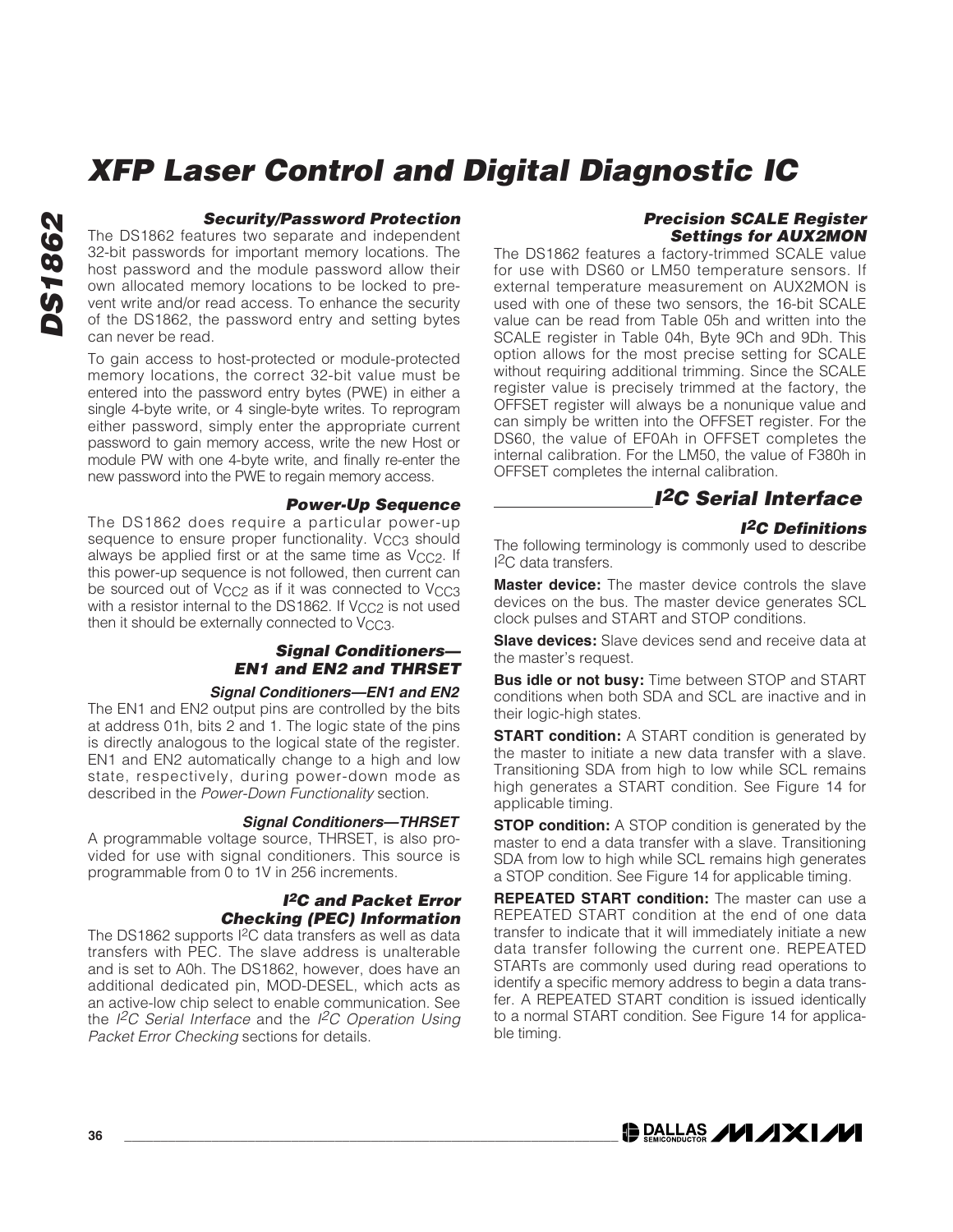**Bit write:** Transitions of SDA must occur during the low state of SCL. The data on SDA must remain valid and unchanged during the entire high pulse of SCL plus the setup and hold time requirements (Figure 14). Data is shifted into the device during the rising edge of the SCL.

**Bit read:** At the end of a write operation, the master must release the SDA bus line for the proper amount of setup time (Figure 14) before the next rising edge of SCL during a bit read. The device shifts out each bit of data on SDA at the falling edge of the previous SCL pulse and the data bit is valid at the rising edge of the current SCL pulse. Remember that the master generates all SCL clock pulses including when it is reading bits from the slave.

**Acknowledgement (ACK and NACK):** An Acknowledgement (ACK) or Not Acknowledge (NACK) is always the 9th bit transmitted during a byte transfer. The device receiving data (the master during a read or the slave during a write operation) performs an ACK by transmitting a zero during the 9th bit. A device performs a NACK by transmitting a one during the 9th bit. Timing (Figure 14) for the ACK and NACK is identical to all other bit writes. An ACK is the acknowledgment that the device is properly receiving data. A NACK is used to terminate a read sequence or as an indication that the device is not receiving data.

**Byte write:** A byte write consists of 8 bits of information transferred from the master to the slave (most significant bit first) plus a 1-bit acknowledgement from the slave to the master. The 8 bits transmitted by the master are done according to the bit write definition and the acknowledgement is read using the bit read definition.

**Byte read:** A byte read is an 8-bit information transfer from the slave to the master plus a 1-bit ACK or NACK from the master to the slave. The 8 bits of information that are transferred (most significant bit first) from the slave to the master are read by the master using the bit read definition, and the master transmits an ACK using the bit write definition to receive additional data bytes. The master must NACK the last byte read to terminate communication so the slave returns control of SDA to the master.

**Slave address byte:** Each slave on the I2C bus responds to a slave addressing byte sent immediately following a START condition. The slave address byte contains the slave address in the most significant 7 bits and the  $R/\overline{W}$  bit in the least significant bit.

The DS1862's slave address is 1010000Xb. The MOD-DESEL pin is used as a chip select, and allows the device to respond or ignore I2C communication that has A0h as the device address. By writing the correct slave address with  $R/\overline{W} = 0$ , the master indicates it will write data to the slave. If  $R/\overline{W}$  = 1, the master will read data from the slave. If an incorrect slave address is written, the DS1862 assumes the master is communicating with another I2C device and ignores the communications until the next START condition is sent.

**Memory address:** During an I<sup>2</sup>C write operation, the master must transmit a memory address to identify the memory location where the slave is to store the data.



Figure 14. I<sup>2</sup>C Timing Diagram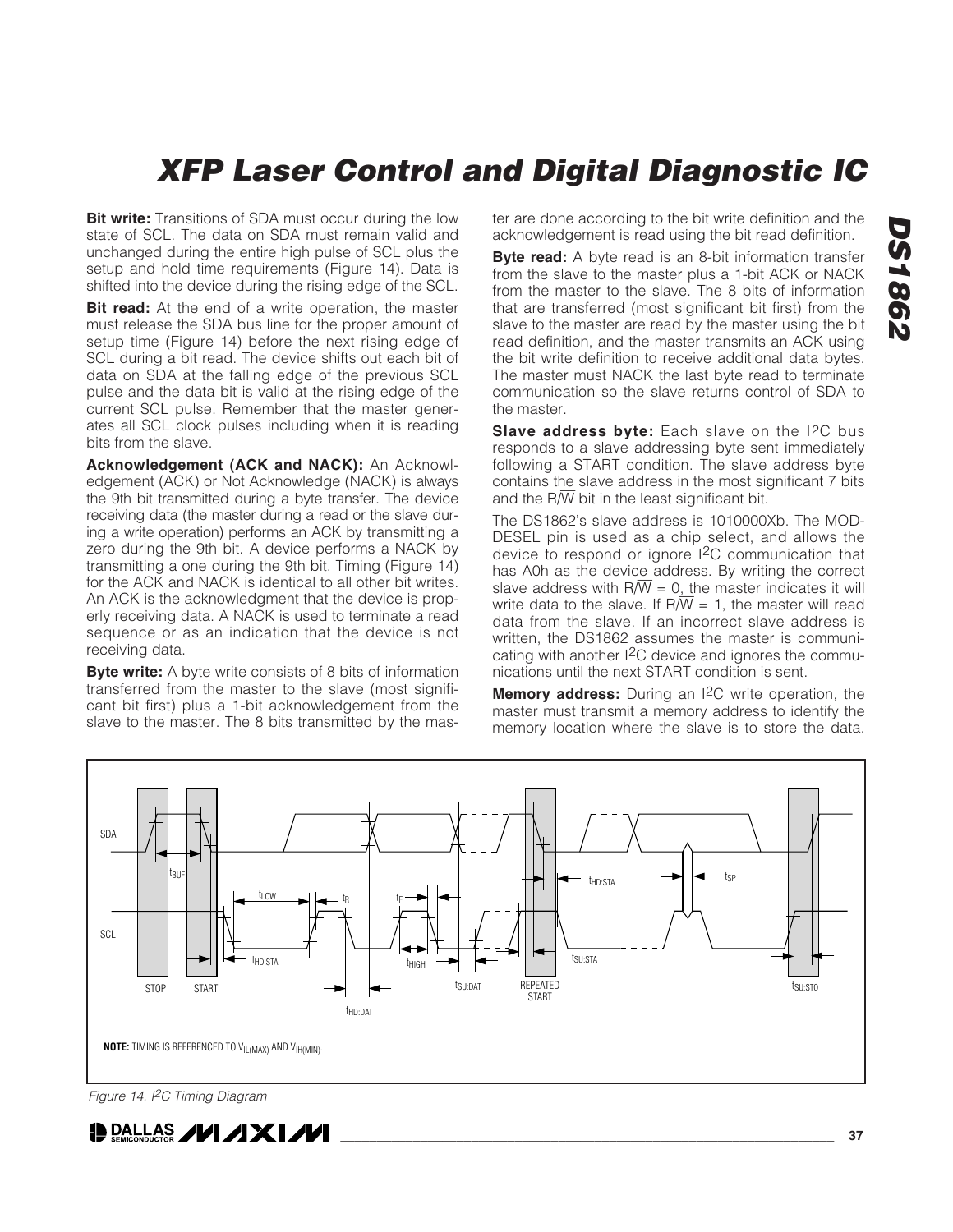The memory address is always the second byte transmitted during a write operation following the slave address byte.

#### **I2C Communication**

**Writing a single byte to a slave:** The master must generate a START condition, write the slave address byte ( $\overline{R/W}$  = 0), write the memory address, write the byte of data, and generate a STOP condition. Remember the master must read the slave's acknowledgement during all byte write operations.

**Writing multiple bytes to a slave:** To write multiple bytes to a slave, the master generates a START condition, writes the slave address byte  $(R/\overline{W} = 0)$ , writes the memory address, writes up to 4 data bytes, and generates a STOP condition.

The DS1862 is capable of writing 1 to 4 bytes (referred to as one row or page) with a single write transaction. This is internally controlled by an address counter that allows data to be written to consecutive addresses without transmitting a memory address before each data byte is sent. The address counter limits the write to one row of the memory map. Attempts to write to additional memory rows without sending a STOP condition between rows results in the address counter wrapping around to the beginning address of the present row.

To prevent address wrapping from occurring, the master must send a STOP condition at the end of the row, and then wait for the bus free or EEPROM write time to elapse. Then the master can generate a new START condition, and write the slave address byte ( $\overline{R/W} = 0$ ) and the first memory address of the next memory row before continuing to write data.

**Acknowledge polling:** Any time EEPROM is written, the DS1862 requires the EEPROM write time  $(t_W)$  after the STOP condition to write the contents of the row to EEPROM. During the EEPROM write time, the DS1862 does not acknowledge its slave address because it is busy. It is possible to take advantage of this phenomenon by repeatedly addressing the DS1862, which allows the next row to be written as soon as the DS1862 is ready to receive the data. The alternative to acknowledge polling is to wait for the maximum period of tw to elapse before attempting to write again to the DS1862.

**EEPROM write cycles:** When EEPROM writes occur, the DS1862 writes the whole EEPROM memory 4-byte row even if only a single byte on the row was modified. Writes that do not modify all 4 bytes on the row are allowed and do not corrupt the remaining bytes of memory on the same row. Because the whole row is written, bytes on the row that were not modified during the transaction are still subject to a write cycle. This can result in a whole row being worn out over time by writing a single byte repeatedly. Writing a row one byte at a time wears out the EEPROM four times faster than writing the entire row at once. The DS1862's EEPROM write cycles are specified in the Nonvolatile Memory Characteristics table.

**Reading a single byte from a slave:** Unlike the write operation that uses the memory address byte to define where the data is to be written, the read operation occurs at the present value of the memory address counter. To read a single byte from the slave at the location currently in the address counter, the master generates a START condition, writes the slave address byte with  $R/W = 1$ , reads the data byte with a NACK to indicate the end of the transfer, and generates a STOP condition.

**Manipulating the address counter for reads:** A dummy write cycle can be used to force the address counter to a particular value. To do this the master generates a START condition, writes the slave address byte ( $\overline{R/W}$  = 0), writes the memory address where it desires to read, generates a REPEATED START condition, writes the slave address byte  $(R/\overline{W} = 1)$ , reads data with ACK or NACK as applicable, and generates a STOP condition.

See Figure 15 for a read example using the REPEATED START condition to specify the starting memory location.

**Reading multiple bytes from a slave:** The read operation can be used to read multiple bytes with a single transfer. When reading bytes from the slave, the master simply ACKs the data byte if it desires to read another byte before terminating the transaction. After the master reads the last byte it NACKs to indicate the end of the transfer and generates a STOP condition. This can be done with or without modifying the address counter's location before the read cycle. If the address counter reaches the last physical address, the internal index pointer loops back to the first memory location in a given memory table. For example, if address FFh in Table 02h is read, the next byte of data to be returned to the master is address 80h in Table 02h, not 00h in lower memory.

**DALLAS /VI /IXI/VI**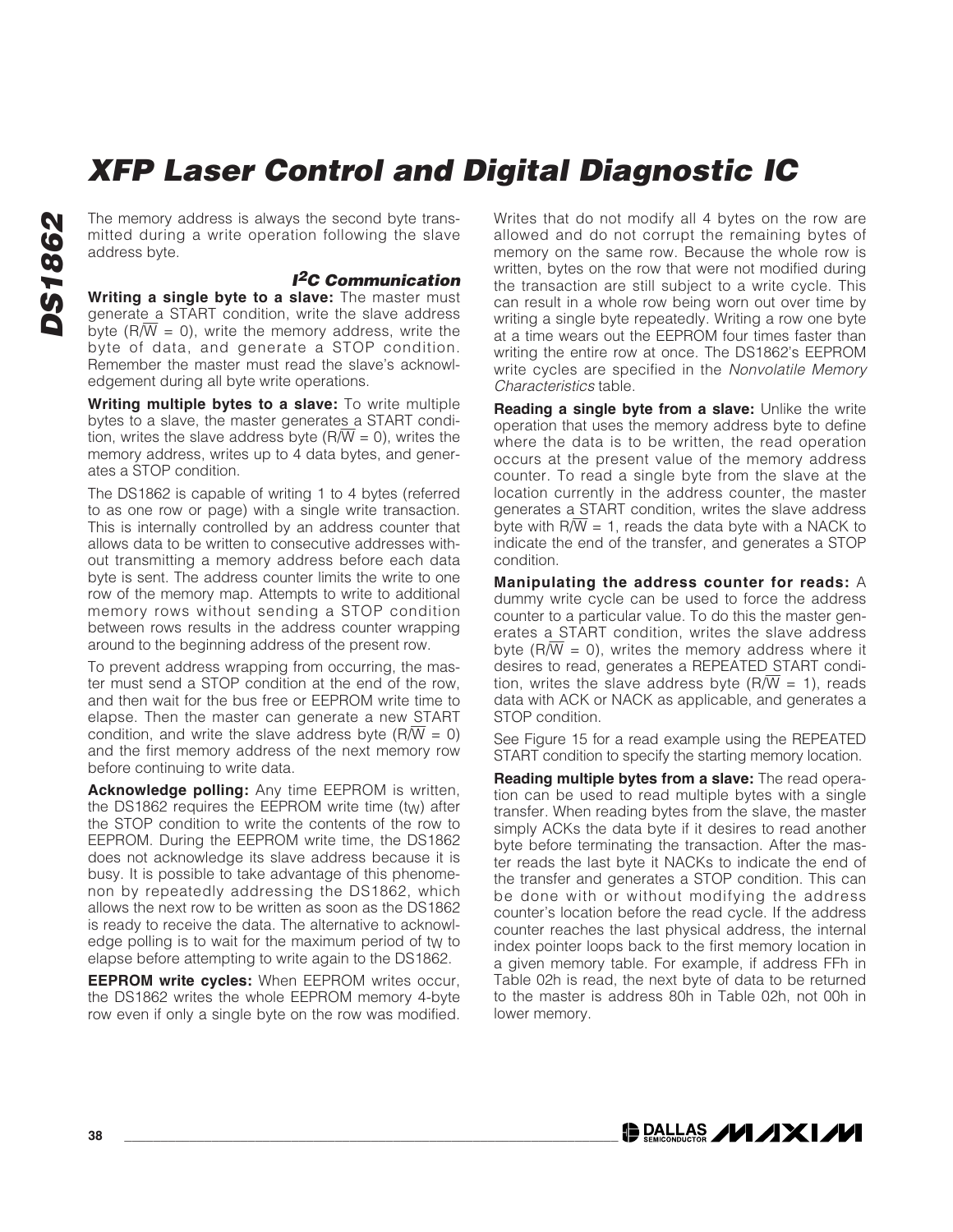

Figure 15. I<sup>2</sup>C Communications Examples

### **I<sup>2</sup>C Operation Using Packet Error Checking**

#### **Read Operation with Packet Error Checking**

Packet error checking during reads is supported by the DS1862. Information is transferred form the DS1862 in much the same way as conventional I<sup>2</sup>C protocol, however, an extra CRC field is added and checked. The master still begins by sending the device address (A0h for DS1862), then the index pointer to the memory address of interest. The next byte transferred, however, is the value of the intended number of bytes to be read. The calculation of the CRC-8 includes and requires the explicit starting memory address to be included as the second transferred byte (dummy write byte). Next, the slave transfers the data back as the master acknowledges. Only 1 to 128 bytes can be sequentially read during one transmission while using PEC. After the master reads the intended number of bytes, the CRC-8 value is transmitted by the DS1862. The master ends



the communication with a NACK and a STOP. See Figure 16 for a graphical representation. The CRC-8 is calculated starting with the MSB of the memory address pointer, number of bytes to read, and the read data. The master can then verify the CRC-8 value and reject the read data if the CRC-8 value does not correspond to the received CRC value. The CRC-8 must be calculated by using the following polynomial for both reads and writes:

### $C(x) = X^8 + X^2 + X + 1$

#### **Write Operation with Packet Error Checking**

Packet error checking during writes is also supported by the DS1862. Information is written to the DS1862 in much the same way as conventional  ${}^{12}C$  protocol, however, an extra CRC field is added and checked. The master still begins by sending the device address, then the index pointer to the memory address of interest. The next byte, however, is the value of the intended number of bytes to be written. The calculation of the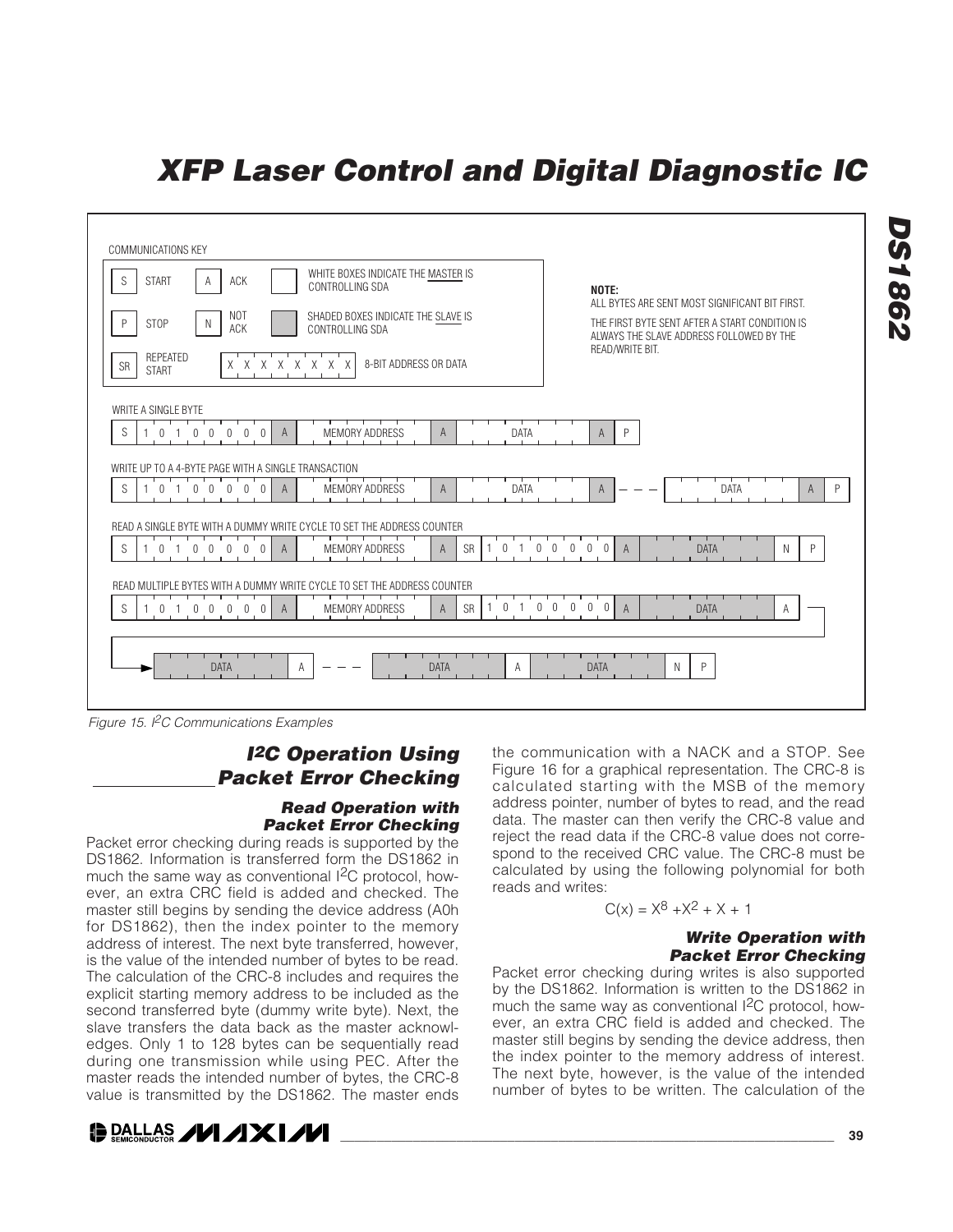**DS1862 DS1862**

CRC-8 includes and requires the explicit starting memory address to be included as the second transferred byte. Next, the master transfers the data as the DS1862 acknowledges. Only 4 bytes can be sequentially written during one transmission while using PEC. After the master writes the intended number of bytes, the CRC-8 value should be transmitted. Following the CRC-8 byte, the master should transmit the CAB byte (CRC Add-on Byte). At this point, the DS1862 sends an ACK if the CRC-8 matches its internal calculated value or a NACK if not. Finally, the master should end the communication and send a STOP. See Figure 16 for a graphical representation. The CRC-8 is calculated starting with the MSB of the memory address pointer, number of bytes to be written, and the written data. The master can then poll the last ACK or NACK for successful transfer of written data.

For more information on I2C PEC communications, refer to the XFP and/or SMBus 2.0 standard.

### **Applications Information**

#### **Calibrating APC and Extinction Ratio**

Before calibrating, the APC register should be set to a low value to ensure the laser's maximum power level is not exceeded before the power level is calibrated. Additionally, the ER should be set to a minimum value to ensure that a data test pattern does not cause the laser to shut off. Once the APC and ER registers are at minimal values, enable a data pattern and calibrate the average power level.

#### **Calibrating the Average Power Level**

While sending data through the laser diode, increase the value in the APC register until the light output matches the desired average power level. The average power level is the arithmetic average of the '1' and '0' power levels.



Figure 16. I<sup>2</sup>C PEC Communications Examples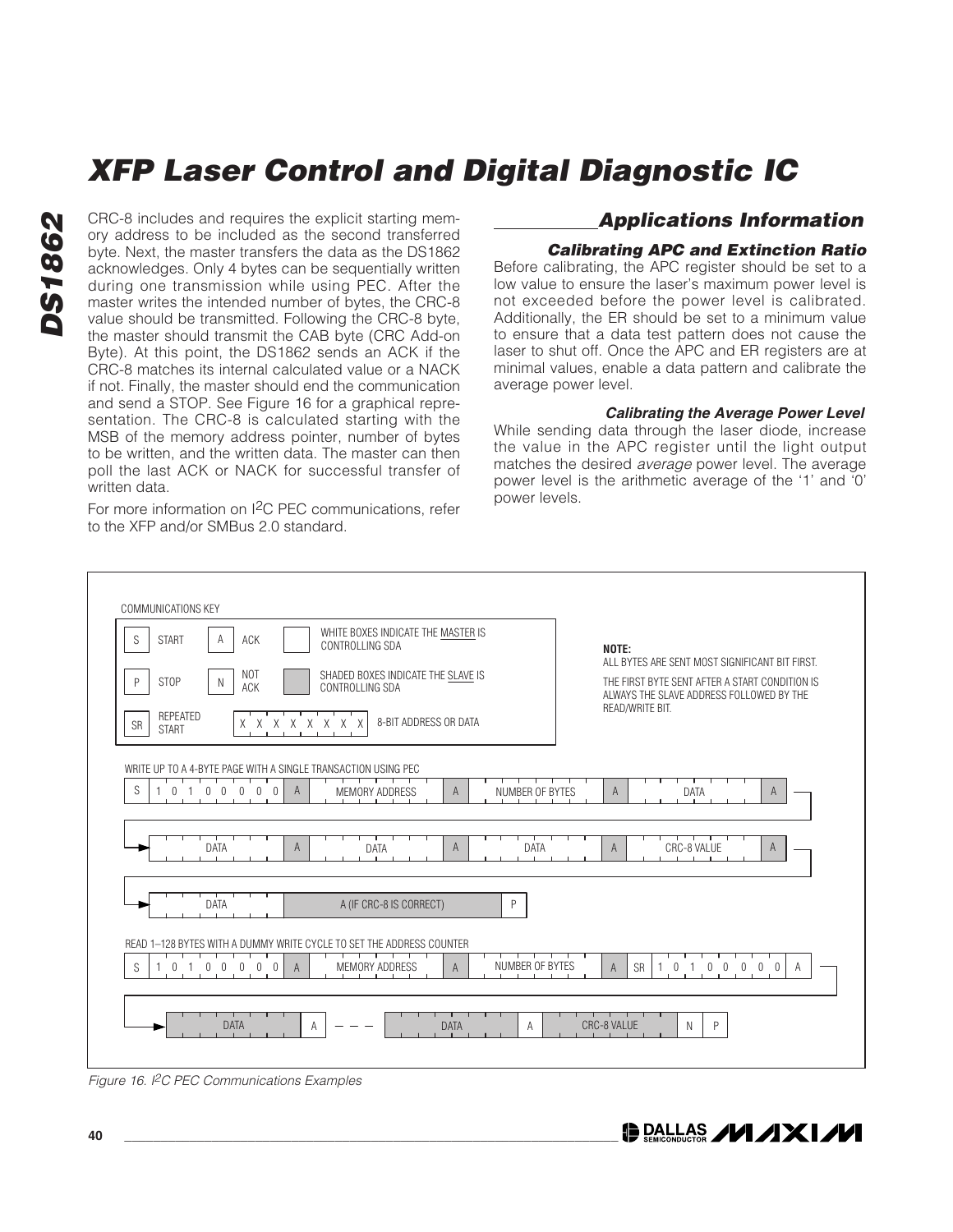#### **Power-Supply Decoupling**

To achieve best results, it is recommended that the power supply is decoupled with a 0.01μF or a 0.1μF capacitor. Use high-quality, ceramic, surface-mount capacitors, and mount the capacitors as close as possible to the  $V_{CC2}/V_{CC3}$  and GND pins to minimize lead inductance.

#### **SDA and SCL Pullup Resistors**

SDA is an open-collector bidirectional data pin on the DS1862 that requires a pullup resistor to realize high logic levels. Either an open-collector output with a pullup resistor or a push-pull output driver can be utilized for the SCL input. Pullup resistor values should be chosen to ensure that the rise and fall times listed in the  $I<sup>2</sup>C$  AC Electrical Characteristics are within specification.



### **Typical Operating Circuit**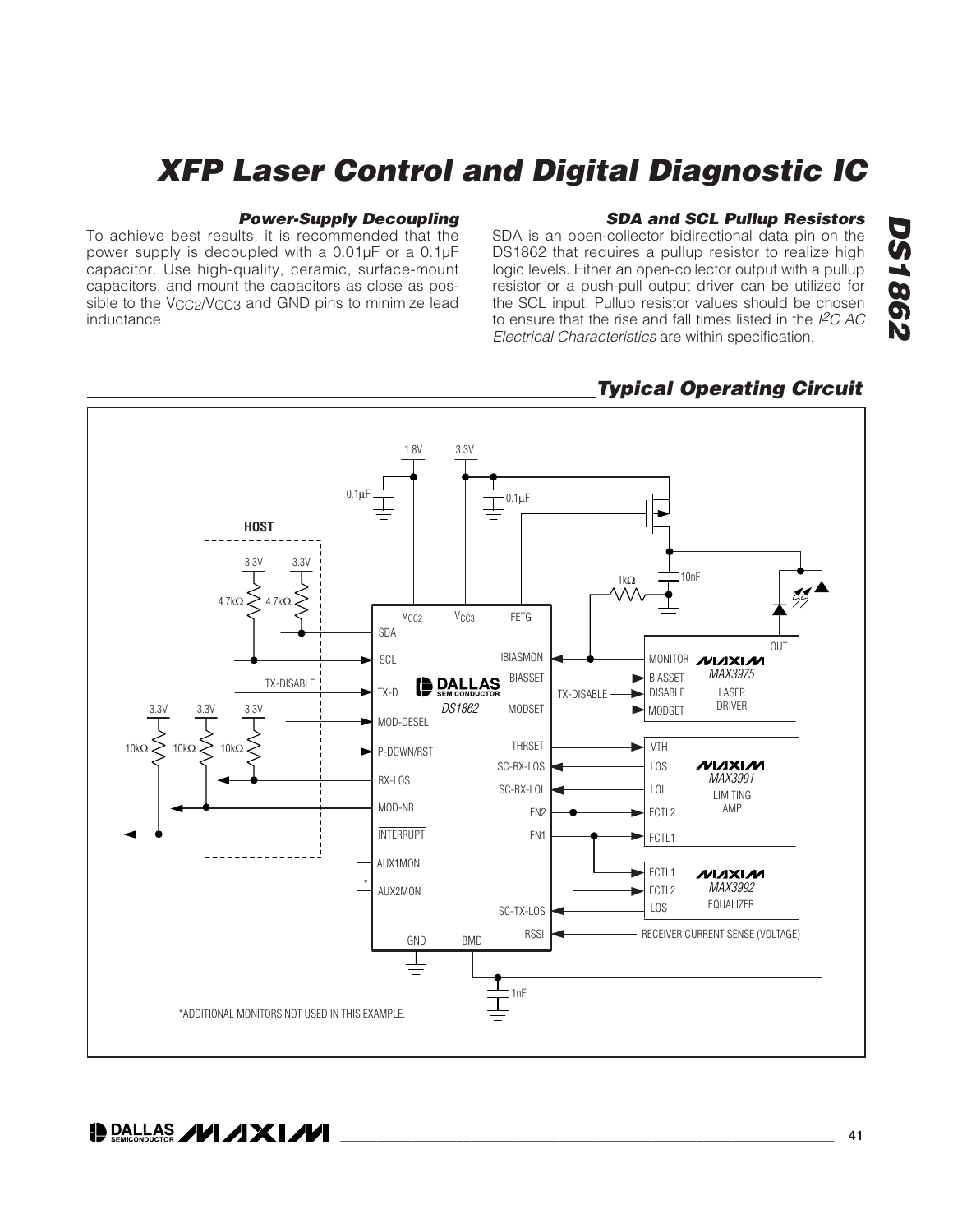### **Chip Information**

**Package Information**

For the latest package outline information and land patterns, go to **www.maxim-ic.com/packages**.

|          | <b>PACKAGE TYPE   PACKAGE CODE   DOCUMENT NO.</b> |         |  |
|----------|---------------------------------------------------|---------|--|
| 25 CSBGA | $X25 - 1$                                         | 21-0361 |  |



TRANSISTOR COUNT: 75,457

SUBSTRATE CONNECTED TO GROUND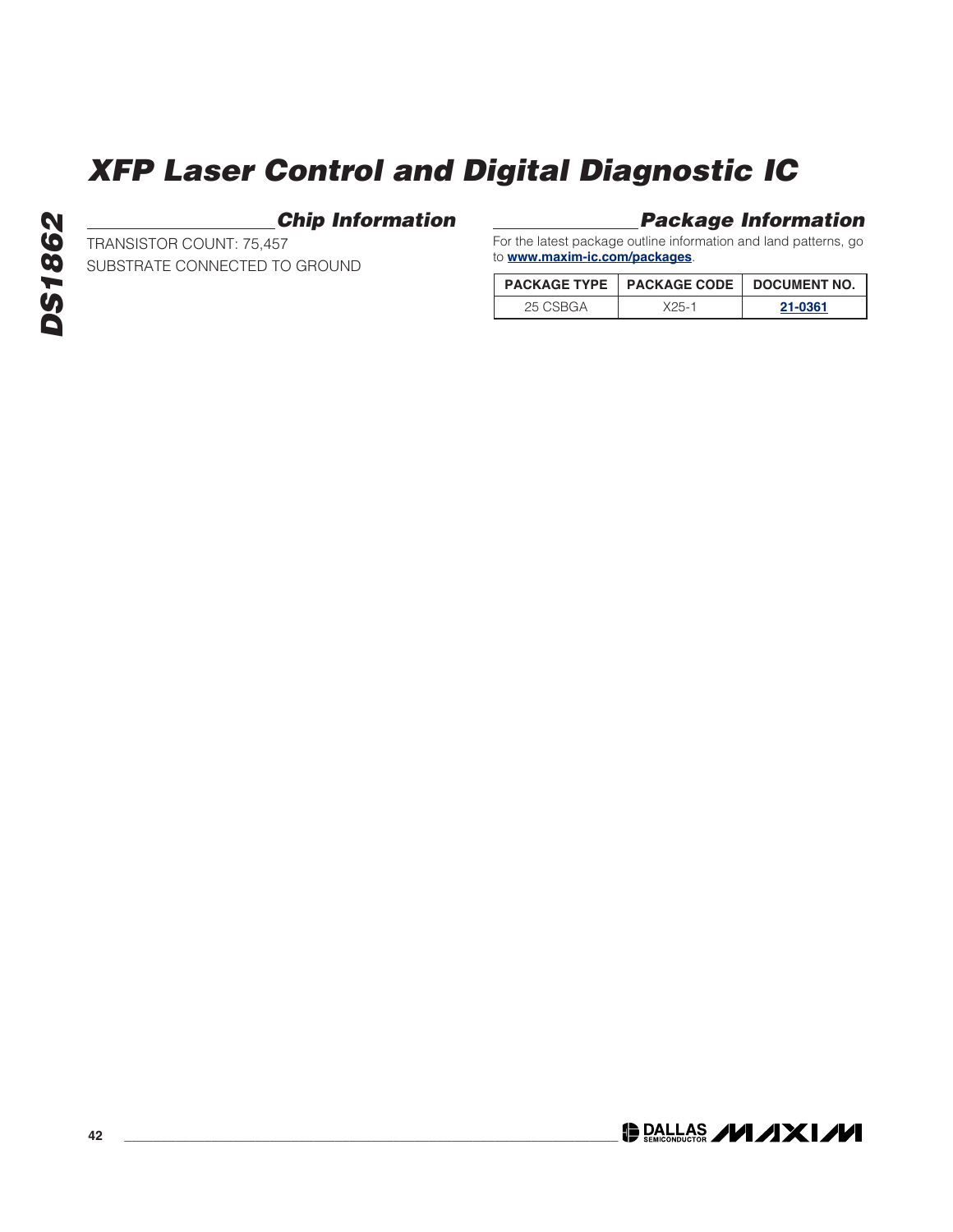### **Revision History**

| <b>REVISION</b><br><b>NUMBER</b> | <b>REVISION</b><br><b>DATE</b> | <b>DESCRIPTION</b>                                                                                                                                                                                                                                                                                                                                                                                                                                                                                                                                                                                                                                                                                                                                                                                                                                                                                                                                                                                                                                                                          | <b>PAGES</b><br><b>CHANGED</b> |
|----------------------------------|--------------------------------|---------------------------------------------------------------------------------------------------------------------------------------------------------------------------------------------------------------------------------------------------------------------------------------------------------------------------------------------------------------------------------------------------------------------------------------------------------------------------------------------------------------------------------------------------------------------------------------------------------------------------------------------------------------------------------------------------------------------------------------------------------------------------------------------------------------------------------------------------------------------------------------------------------------------------------------------------------------------------------------------------------------------------------------------------------------------------------------------|--------------------------------|
| $\Omega$                         | 2/06                           | Initial release.                                                                                                                                                                                                                                                                                                                                                                                                                                                                                                                                                                                                                                                                                                                                                                                                                                                                                                                                                                                                                                                                            |                                |
| 1                                | 12/07                          | Removed <sup>2</sup> C disclaimer.<br>Corrected password level control for B8h of Table 04h from <4> to <7>.<br>Corrected grammar for Byte 01h SRAM description: "bits" after "Byte DDh"<br>changed to "bit".<br>Clarified the function of the DDh enable bits, added the following sentence to<br>the 6Eh Bit 3 description: "Masked by Bit 5 of Byte DDh in Table 01h."<br>Clarified the function of the DDh enable bits, added the following sentence to<br>the 6Eh Bit 6 description: "Masked by Bit 6 of Byte DDh in Table 01h."<br>Clarified the Read function of the Host PW Change and PWE descriptions,<br>added the following sentence to both descriptions: "A Read result is always<br>$<$ FFh $>$ ."<br>Corrected and clarified the Module password value, changed the current<br>description to:<br><r-never w-module=""><shadowed nonvolatile="">&lt;00h&gt;This is the 32-bit<br/>location that the DS1862 uses to compare with the PWE to grant Module<br/>password access. A Read result is always <ffh>.<br/>Added Package Information table.</ffh></shadowed></r-never> | 1. 29 - 31. 35. 42             |

Maxim cannot assume responsibility for use of any circuitry other than circuitry entirely embodied in a Maxim product. No circuit patent licenses are implied. Maxim reserves the right to change the circuitry and specifications without notice at any time.

### **Maxim Integrated Products, 120 San Gabriel Drive, Sunnyvale, CA 94086 408-737-7600 \_\_\_\_\_\_\_\_\_\_\_\_\_\_\_\_\_\_\_\_ 43**

© 2007 Maxim Integrated Products Maxim is a registered trademark of Maxim Integrated Products, Inc.